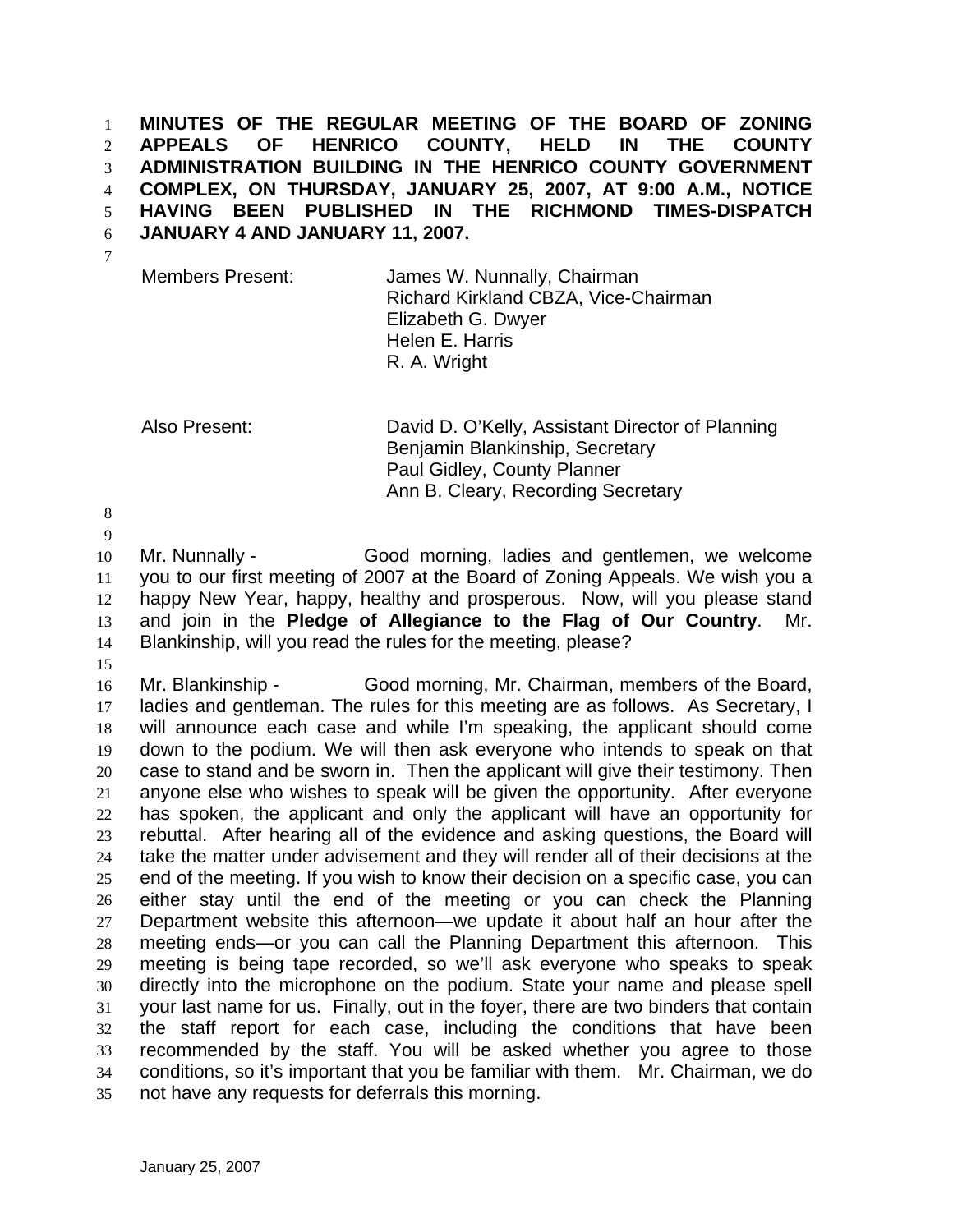| 36<br>37<br>38             | Mr. Nunnally -<br>sir.                    | All right, sir, thank you. Please call the first case then,                                                                                                                                                              |
|----------------------------|-------------------------------------------|--------------------------------------------------------------------------------------------------------------------------------------------------------------------------------------------------------------------------|
| 39<br>40<br>41             | Mr. Blankinship -                         | UP-1-07, Erik Sandvig                                                                                                                                                                                                    |
| 42<br>43<br>44<br>45<br>46 | <b>UP-001-07</b><br>Chopt).               | <b>ERIK SANDVIG</b> requests a conditional use permit<br>pursuant to Section 24-95(i)(4) to build a swimming pool in the front yard at<br>12211 Kain Road (Parcel 737-767-0717), zoned A-1, Agricultural District (Three |
| 47<br>48<br>49             | Mr. Nunnally -                            | Is there anyone else interested in this case? If so, will<br>you please stand and raise your right hand and be sworn?                                                                                                    |
| 50<br>51<br>52<br>53       | God?                                      | Mr. Blankinship - Raise your right hand, please. Do you swear the<br>testimony you're about to give is the truth and nothing but the truth so help you                                                                   |
| 54<br>55                   | Mr. Sandvig:                              | Yes it is.                                                                                                                                                                                                               |
| 56<br>57<br>58             | Mr. Nunnally -<br>what you're requesting. | Please state your name for the record, sir, and tell us                                                                                                                                                                  |
| 59<br>60<br>61             | Mr. Sandvig -                             | My name is Eric Sandvig. I'm requesting a permit to<br>building a swimming pool. My backyard is contained by the septic field, and so<br>I'm looking to build a swimming pool on the side of the house.                  |
| 62<br>63<br>64             | Mr. Kirkland -                            | What's the size pool you're proposing?                                                                                                                                                                                   |
| 65                         | Mr. Sandvig:                              | It's 16 by 43.                                                                                                                                                                                                           |
| 66<br>67                   | Mr. Kirkland -                            | In-ground pool?                                                                                                                                                                                                          |
| 68<br>69                   | Mr. Sandvig:                              | Yes sir.                                                                                                                                                                                                                 |
| 70<br>71<br>72<br>73       | Mr. Wright -<br>around it?                | What type of screening of fencing would you have                                                                                                                                                                         |
| 74<br>75                   | Mr. Sandvig:                              | I'd have vinyl fencing, per code, four foot.                                                                                                                                                                             |
| 76<br>77                   | Mr. Wright -                              | Four feet?                                                                                                                                                                                                               |
| 78<br>79                   | Mr. Sandvig:                              | Yes sir.                                                                                                                                                                                                                 |
| 80<br>81                   | Mr. Wright -<br>there?                    | Are there other houses in the vicinity of your house                                                                                                                                                                     |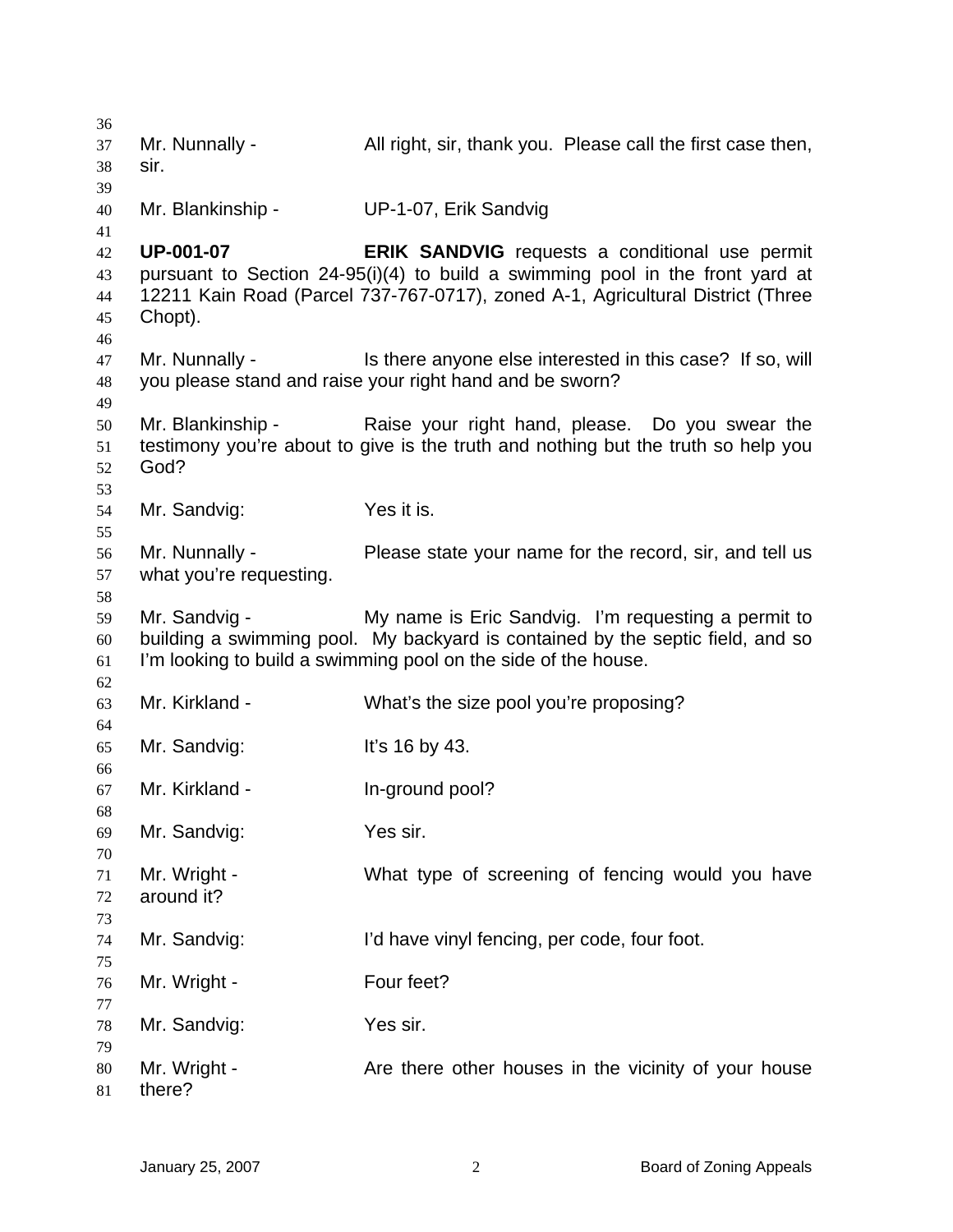82 83 84 85 86 87 88 89 90 91 92 93 94 95 96 97 98 99 100 101 102 103 104 105 106 107 108 109 110 111 112 113 114 115 116 117 118 119 120 121 122 123 124 125 126 127 Mr. Sandvig - Yes sir. There's my sister, as well as my parents live a little bit further down the driveway. We have one other neighbor that is a little bit down the road. Mr. Wright - The You access your property off Kain Road, is that correct? Mr. Sandvig - Yes sir. Mr. Wright - The I understand it's about 800 feet back there? Mr. Sandvig - The Yes. About a quarter of a mile, yes. Mr. Wright - The houses on this plat that's on the monitor there, the houses that are toward Kain Road, is this pool to the back of those houses or to the front those houses? Those houses face Kain Road, did you say, on that map there? Mr. Sandvig - The Yes sir. All the houses on the map face Kain Road except my little sister's house, which is not on there, actually faces the pool. It faces cattycorner. Mr. Blankinship - I think the rectangle just to the left of the label there to build a swimming pool, that's meant to indicate your little sister's house. The exact location isn't shown, but that kind of indicates that a building permit was issued on that lot. Mr. Sandvig - Chay. Mr. Nunnally - I don't understand how this is your front yard or side yard or whatever. This is a very peculiar piece of property it looks like to me. Mr. Blankinship - The is indeed. Mr. Chairman, and we went back and forth on how exactly we should label the various orientations here. The one thing that's clear is that it's not in the rear yard. Mr. Wright - The How does your house face? I see it there. Mr. Sandvig - As you can see, the driveway comes around to the side of the house. Mr. Kirkland - Is that the side of the house? Mr. Sandvig - The sir. The front of the house actually faces, I guess—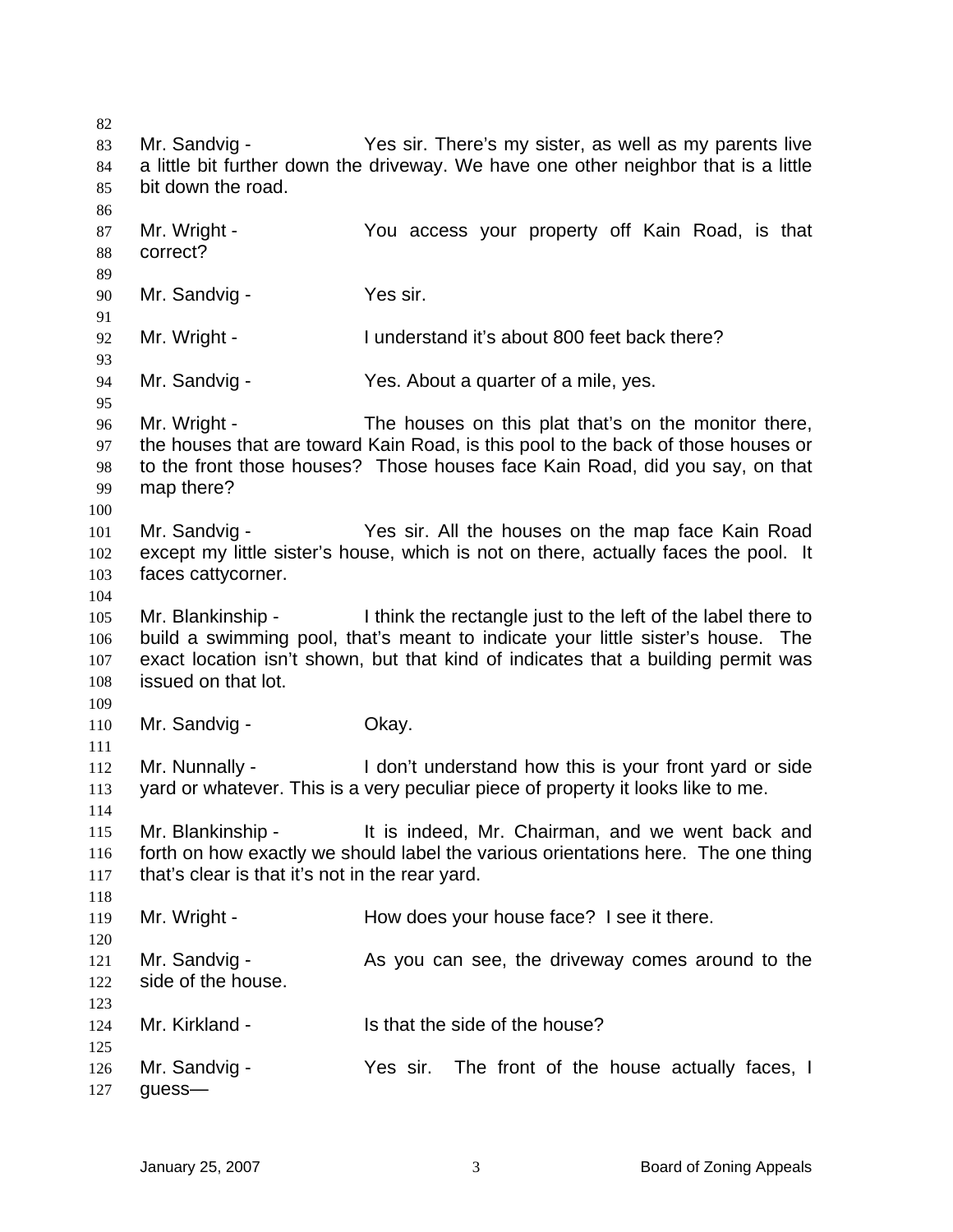| 128                             |                                                                   |                                                                                                                                                                                                                                                                                                           |
|---------------------------------|-------------------------------------------------------------------|-----------------------------------------------------------------------------------------------------------------------------------------------------------------------------------------------------------------------------------------------------------------------------------------------------------|
| 129<br>130                      | Mr. Blankinship -                                                 | Paul, put the cursor on the front of the house.                                                                                                                                                                                                                                                           |
| 131<br>132                      | Mr. Sandvig -                                                     | There you go. That's the front of the house right there.                                                                                                                                                                                                                                                  |
| 133<br>134<br>135               | Mr. Wright -<br>east.                                             | It was the front back this way. I guess that would be                                                                                                                                                                                                                                                     |
| 136<br>137                      | Mr. Blankinship -                                                 | South and east, yes sir.                                                                                                                                                                                                                                                                                  |
| 138<br>139<br>140               | Mr. Wright -<br>the house, so to speak.                           | You said why could not put the swimming pool behind                                                                                                                                                                                                                                                       |
| 141<br>142<br>143<br>144<br>145 | Mr. Sandvig -<br>me, and it's on a high slope leading to a creek. | You can see my property line. The backyard is taken<br>up by the septic field. All of that is septic field and then the branch that goes up<br>that way, that goes downhill and it's close to the residence that is not related to                                                                        |
| 146<br>147<br>148<br>149<br>150 | Ms. Dwyer -<br>this shape as show on the screen?                  | Mr. Sandvig, the diagrams that we have in our staff<br>report seem to differ. The one I think you submitted with the hand notations<br>showing where the pool is seems to be different from the ones that the County<br>has officially. Has there been a subsequent division of the property since it was |
| 151<br>152<br>153<br>154        | Mr. Sandvig -<br>was the house that was built last year.          | That was the original division. The 12209 address                                                                                                                                                                                                                                                         |
| 155<br>156                      | Ms. Dwyer -<br>property since.                                    | There's been a subsequent division of the<br>Okay.                                                                                                                                                                                                                                                        |
| 157<br>158<br>159<br>160        | Mr. Sandvig -<br>was more up-to-date, yes.                        | This was the temporary division. The other picture                                                                                                                                                                                                                                                        |
| 161<br>162                      | Ms. Dwyer -                                                       | 12209 received a variance also?                                                                                                                                                                                                                                                                           |
| 163<br>164                      | Mr. Sandvig -                                                     | Yes ma'am.                                                                                                                                                                                                                                                                                                |
| 165<br>166<br>167<br>168        | Ms. Dwyer -<br>you know that?                                     | Looking at the hand drawing, what are the exact<br>distances between the pool and the deck structure and your property line? Do                                                                                                                                                                           |
| 169<br>170                      | Mr. Sandvig -                                                     | The deck structure all around the pool?                                                                                                                                                                                                                                                                   |
| 171<br>172                      | Ms. Dwyer -                                                       | Yes.                                                                                                                                                                                                                                                                                                      |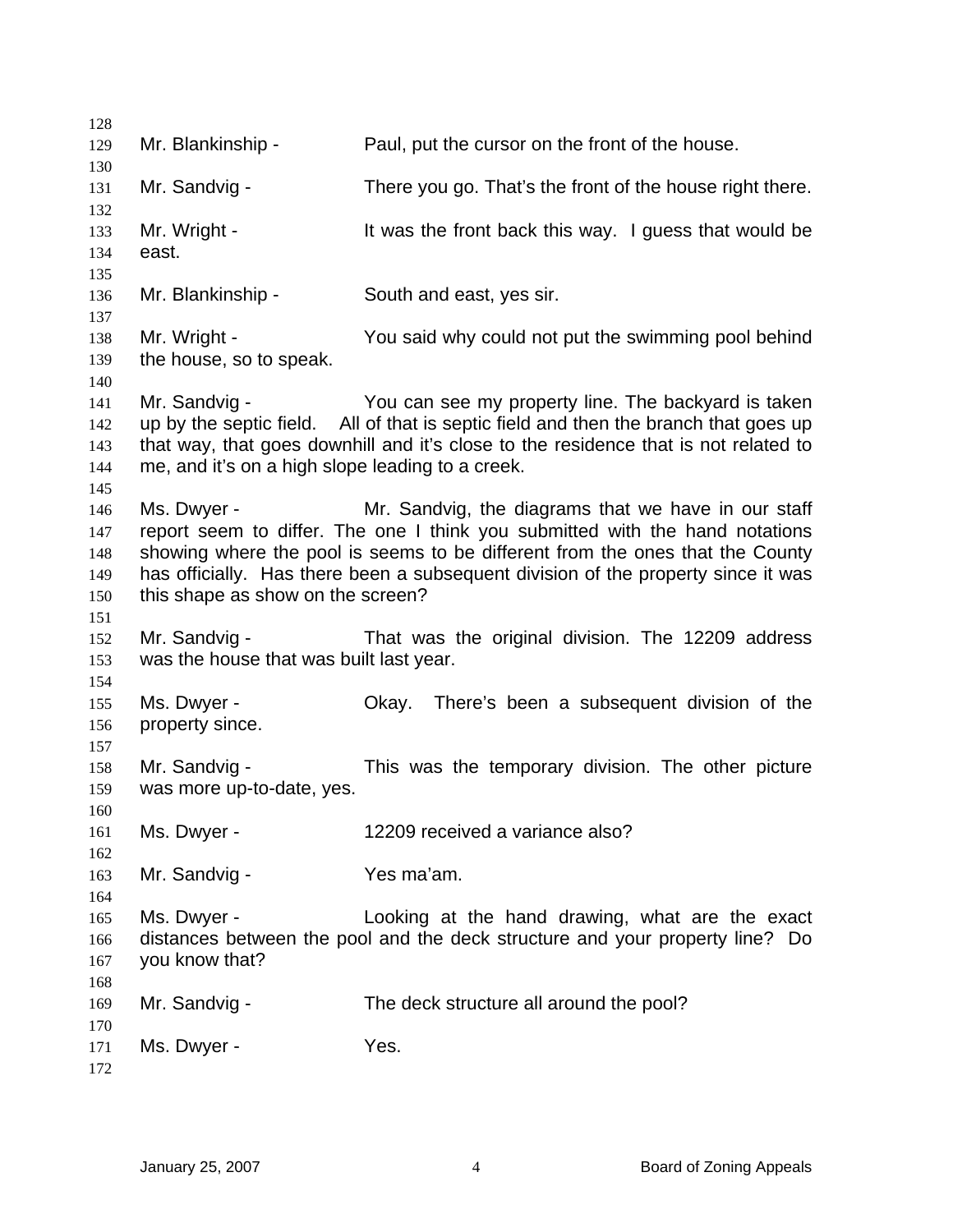Mr. Sandvig - There's at least 75 feet minimum. There's about an acre and a half of land between the two houses. 173 174 175 176 177 178 179 180 181 182 183 184 185 186 187 188 189 190 191 192 193 194 195 196 197 198 199 200 201 202 203 204 205 206 207 208 209 210 211 212 213 214 215 216 217 Mr. Nunnally - Any other questions for the applicant? Ms. Harris - Yes. Mr. Sandvig, were you the builder in 2004 of this dwelling? Mr. Sandvig - Yes. Ms. Harris - The Did you foresee at that time that you might want a swimming pool? Mr. Sandvig - No. Financially, there was no way. Ms. Dwyer - The Have you read the conditions? Mr. Sandvig - Yes. Ms. Dwyer - The You agree with those? Mr. Sandvig - Yes. Mr. Nunnally - Any other questions? I ask again, is anyone here in opposition? Hearing none, that concludes the case. Thank you for coming, sir. **DECISION**  Mr. Wright - UP-001-07, I move we approve it. Mr. Kirkland - Second. Mr. Nunnally - **Motion by Mr. Wright, second by Mr. Kirkland it be** approved. All in favor say aye. Ms. Dwyer - Could we state our reasoning for that? Mr. Wright - The Use you the reason. The use permit will not affect the health, safety, or welfare of persons residing or working on the premises or in the neighborhood, will not unreasonably impair the supply of light and air to adjacent property, nor increase congestion in the streets, nor increase public danger from fire or otherwise unreasonably affect public safety, nor impair the character of the District or adjacent districts, nor be incompatible with the general plans and objectives of the official Land Use Plan of the County, nor be likely to reduce or impair the value of buildings and property of the surrounding areas,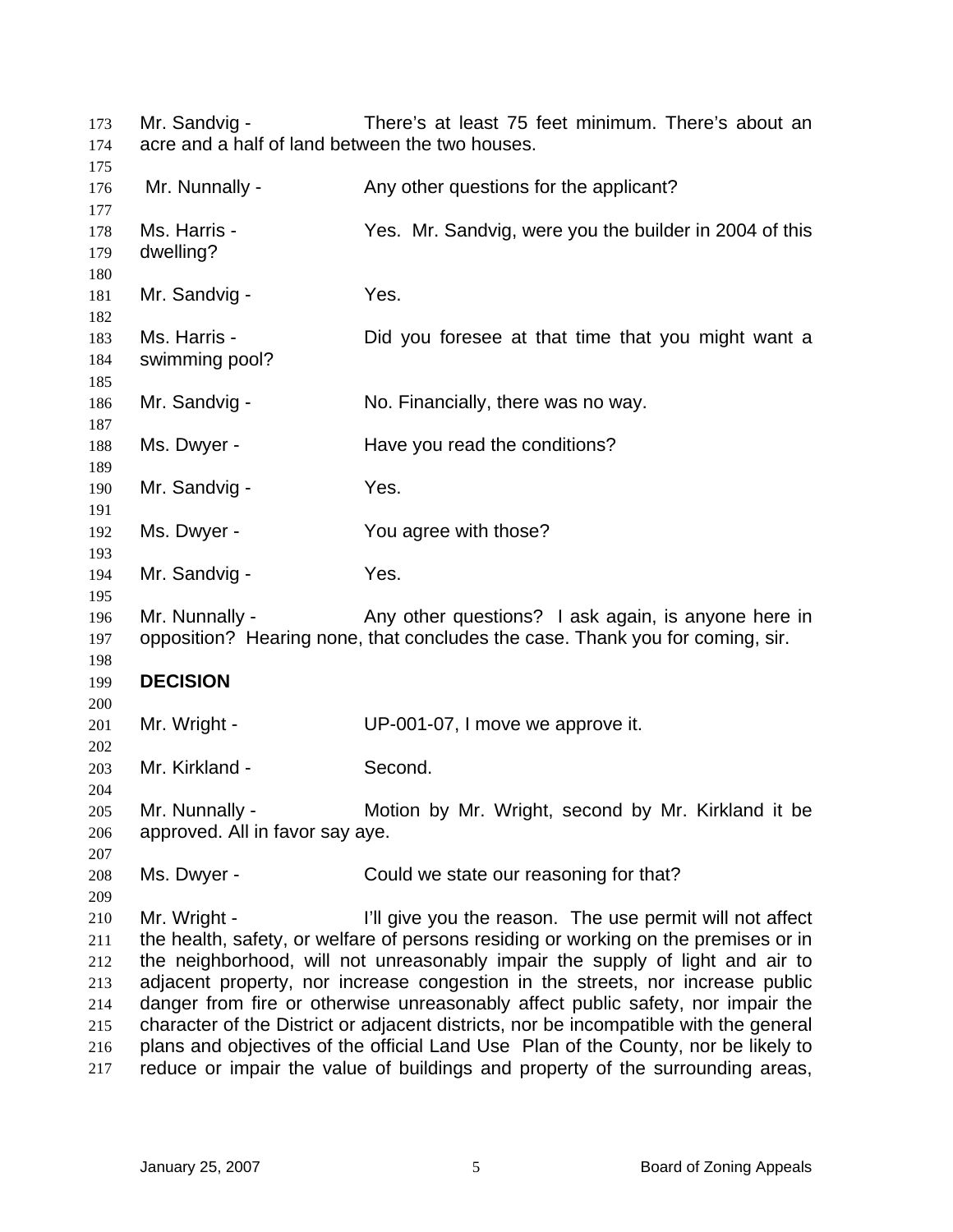| 218<br>219        | and that such establishment and use will be in substantial accordance with the<br>general purpose and objectives of Chapter 24 of the County Code. |                                                                                                                                                                                                                                |  |
|-------------------|----------------------------------------------------------------------------------------------------------------------------------------------------|--------------------------------------------------------------------------------------------------------------------------------------------------------------------------------------------------------------------------------|--|
| 220<br>221        | Mr. Blankinship -                                                                                                                                  | Can't argue with that.                                                                                                                                                                                                         |  |
| 222               |                                                                                                                                                    |                                                                                                                                                                                                                                |  |
| 223               | Mr. Wright -                                                                                                                                       | How about that?                                                                                                                                                                                                                |  |
| 224               |                                                                                                                                                    |                                                                                                                                                                                                                                |  |
| 225<br>226        | Mr. Nunnally -                                                                                                                                     | All in favor say aye. Opposed? It's been approved.                                                                                                                                                                             |  |
| 227               |                                                                                                                                                    | After an advertised public hearing and on a motion by Mr. Wright, seconded by                                                                                                                                                  |  |
| 228<br>229<br>230 |                                                                                                                                                    | Mr. Kirkland, the Board granted application UP-001-07 for a conditional use<br>permit to build a swimming pool in the front yard at 12211 Kain Road. The Board<br>granted this use permit subject to the following conditions: |  |
|                   |                                                                                                                                                    |                                                                                                                                                                                                                                |  |
| 231<br>232        |                                                                                                                                                    | 1. Only the improvements shown on the plan filed with the application may be                                                                                                                                                   |  |
| 233               |                                                                                                                                                    | constructed pursuant to this approval. Any additional improvements shall comply                                                                                                                                                |  |
| 234               |                                                                                                                                                    | with the applicable regulations of the County Code. Any substantial changes or                                                                                                                                                 |  |
| 235               | additions may require a new use permit.                                                                                                            |                                                                                                                                                                                                                                |  |
| 236               |                                                                                                                                                    |                                                                                                                                                                                                                                |  |
| 237               |                                                                                                                                                    | 2. The pool, deck, appurtenances and security fence shall comply with the front                                                                                                                                                |  |
| 238               |                                                                                                                                                    | yard setback of 50 feet and the side yard setback of 20 feet.                                                                                                                                                                  |  |
| 239               |                                                                                                                                                    |                                                                                                                                                                                                                                |  |
| 240               |                                                                                                                                                    |                                                                                                                                                                                                                                |  |
| 241               | Affirmative:                                                                                                                                       | Dwyer, Harris, Kirkland, Nunnally, Wright<br>5                                                                                                                                                                                 |  |
| 242               | Negative:                                                                                                                                          | 0                                                                                                                                                                                                                              |  |
| 243               | Absent:                                                                                                                                            | 0                                                                                                                                                                                                                              |  |
| 244               |                                                                                                                                                    |                                                                                                                                                                                                                                |  |
| 245               |                                                                                                                                                    |                                                                                                                                                                                                                                |  |
| 246               | Mr. Nunnally -                                                                                                                                     | Next case.                                                                                                                                                                                                                     |  |
| 247               |                                                                                                                                                    |                                                                                                                                                                                                                                |  |
| 248               | <b>UP-002-07</b>                                                                                                                                   | GILLIES CREEK INDUSTRIAL RECYCLING LLC                                                                                                                                                                                         |  |
| 249               |                                                                                                                                                    | requests a conditional use permit pursuant to Sections 24-103 and 24-52(d) to                                                                                                                                                  |  |
| 250               |                                                                                                                                                    | extract materials from the earth at 5500 White Oak Drive (Parcels 863-706-3470,                                                                                                                                                |  |
| 251               |                                                                                                                                                    | 860-709-5622 and 864-704-2093), zoned A-1, Agricultural District and C-1,                                                                                                                                                      |  |
| 252               | Conservation District (Varina).                                                                                                                    |                                                                                                                                                                                                                                |  |
| 253               |                                                                                                                                                    |                                                                                                                                                                                                                                |  |
| 254               | Mr. Nunnally -                                                                                                                                     | Anyone else here interested in this case? If so, will                                                                                                                                                                          |  |
| 255               |                                                                                                                                                    | you please stand and raise your right hand and be sworn.                                                                                                                                                                       |  |
| 256               |                                                                                                                                                    |                                                                                                                                                                                                                                |  |
| 257               | Mr. Blankinship -                                                                                                                                  | Do you swear the testimony you're about to give is                                                                                                                                                                             |  |
| 258               | the truth and nothing but the truth, so help you God?                                                                                              |                                                                                                                                                                                                                                |  |
| 259               | Mr. Nunnally -                                                                                                                                     | Please state your name for the record sir, and tell us                                                                                                                                                                         |  |
| 260<br>261        | what you're requesting.                                                                                                                            |                                                                                                                                                                                                                                |  |
| 262               |                                                                                                                                                    |                                                                                                                                                                                                                                |  |
|                   |                                                                                                                                                    |                                                                                                                                                                                                                                |  |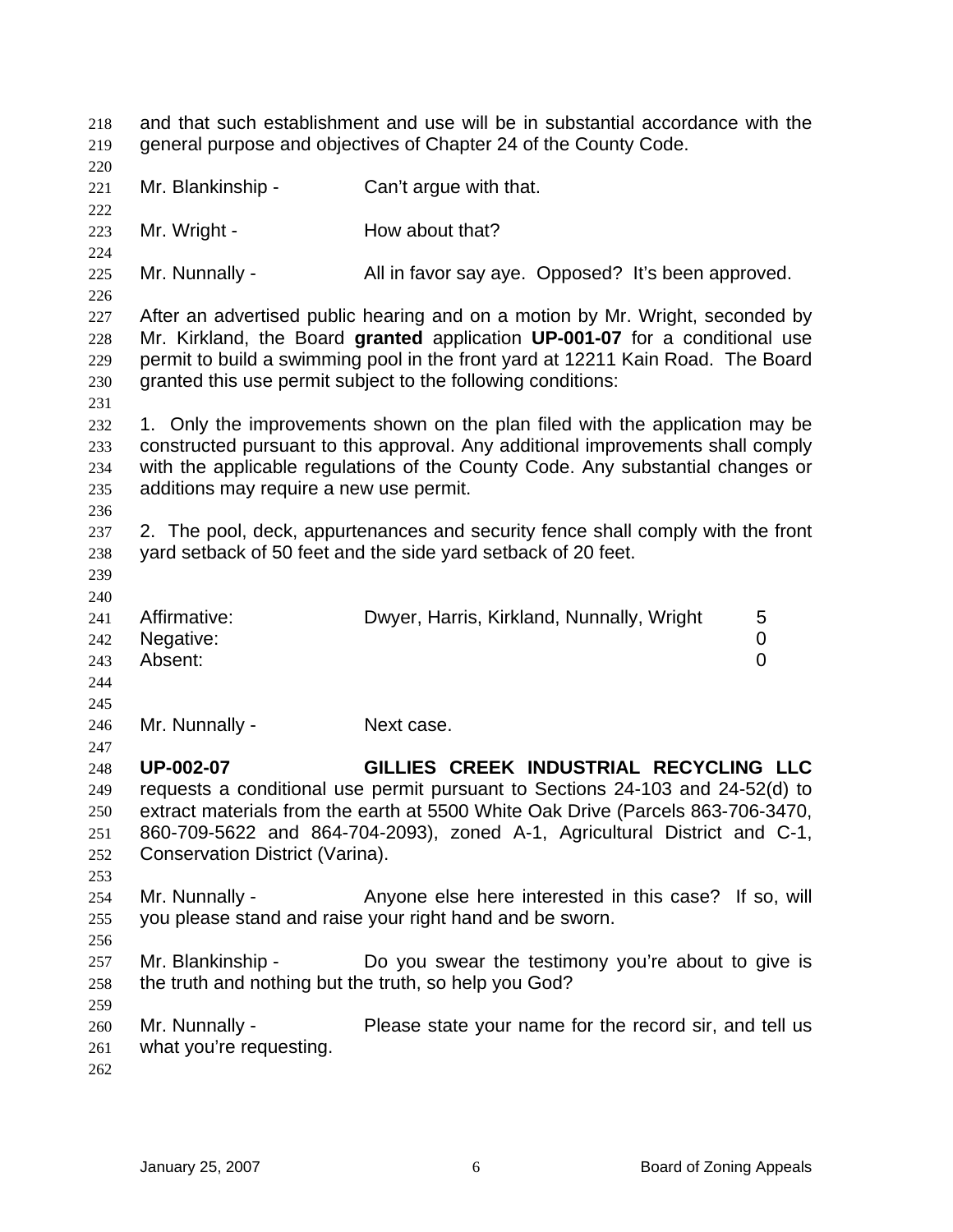Mr. Hooker: My name is Randy Hooker with Engineering Design Associates. We're here to represent Gillies Greek's request for a conditional use permit to extract materials. 263 264 265 266 267 268 269 270 271 272 273 274 275 276 277 278 279 280 281 282 283 284 285 286 287 288 289 290 291 292 293 294 295 296 297 298 299 300 301 302 303 304 305 306 307 308 Ms. Dwyer - Mr. Blankinship, is this an application that covers all of the mining sites, or just this additional piece? Mr. Nunnally - **Additional area.** [Unintelligible], it says. Mr. Blankinship - In a sense, they're renewing the other permit, even though it's only six months' old. This would replace the previous one, I believe. Ms. Dwyer - Chay. Mr. Blankinship - We set the bond amount for the full amount for all four and also the expiration dates for everything would be moved forward. You should look at it as a new request for the whole area. The only thing that's changed since July is the area that's shown in purple on this map. Ms. Dwyer - The conditions are the same other than the guarantees, financial guarantees. Mr. Blankinship - Yes ma'am. Mr. Wright - What they're doing is adding some additional area? Mr. Blankinship - I hope the applicant will explain why. Mr. Hooker: During the process of working on some areas with the Corp for—Sorry, I'm drawing a blank right this second. Working application with the Corp for wetlands areas, and these areas will be used, and process, are during working with the Corp. Mr. Blankinship - The permitting process with the Army Corp of Engineers has taken longer than was anticipated? Mr. Hooker: Yes. Mr. Nelson: My name is Robbie Nelson, Engineer Design Associates. What has taken place is we applied for the permit. Areas 1, 2 and 3 are actually previously mined areas that are under water and the applicant needs to get permission to pump these mine areas down and re-mine them. The permit process with the Corp and DEQ has taken quite a bit of time. What the applicant is trying to do is this new area is approximately eight acres that he wants to mine now while he's getting permits in place to mine the rest of the property.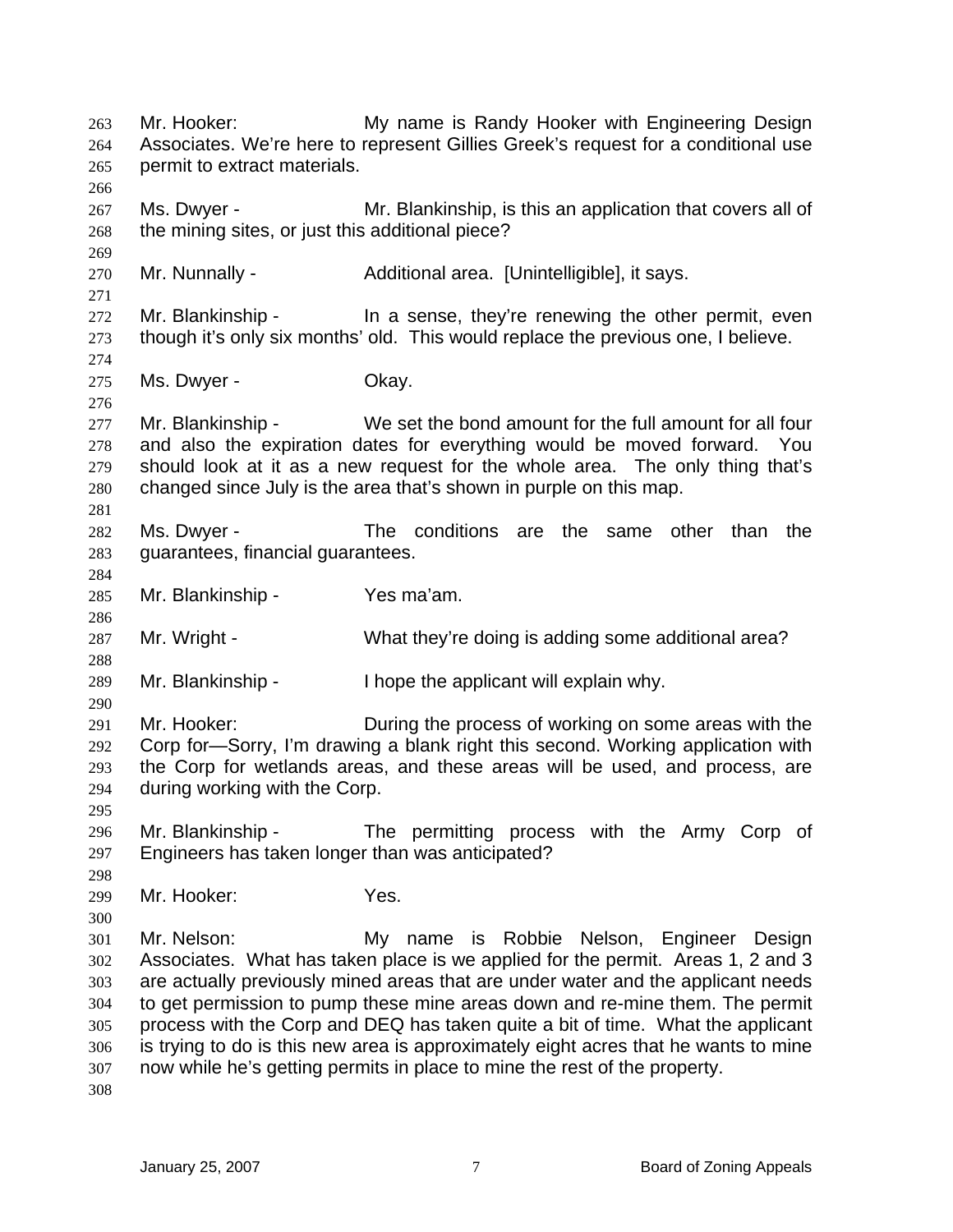Ms. Dwyer - Mr. Nelson, is that your presentation? I didn't want to interrupt you. 309 310 311 312 313 314 315 316 317 318 319 320 321 322 323 324 325 326 327 328 329 330 331 332 333 334 335 336 337 338 339 340 341 342 343 344 345 346 347 348 349 350 351 352 353 354 Mr. Nelson - **Basically, yes.** It was previously approved six months ago by you all and we've actively been trying to get the site approved by the Corp. [Unintelligible] and studies and the length of time is ticking by and the applicant is closing on the property and needs to get the money and operation underway. Mr. Wright - This additional area doesn't involve the Corp? Mr. Nelson - No sir, it does not. Mr. Wright - The Mult's outside of that. Mr. Nelson - Yes sir. Ms. Harris - Thave a couple of questions. On the narrative description, I noticed an item 1B, "the depth of excavation will be an average of 15 feet.) The map said 10 feet. I was just wondering why the difference. Mr. Nelson - Where did it say 10 feet? Ms. Harris - The Map that we have, the overall map, #2. "Under the sequence of event," you have operation notes. Number 2 under "Operation Notes." Mr. Nelson - Are you looking at Ms. Harris - The Looking at this map. Mr. Nelson - Yes ma'am. That basically says that during the mining operation, that at any point during that, they cannot have a vertical slope of more than 10 feet. Basically, as they're digging during the day and the inspector would show up, that prior to them commencing that day, they would stabilize those back slopes so it was not more than a 10-foot vertical drop. Ms. Harris - Chay. My question was, we saw that, but the average of 15 feet that we have in your narrative description, is there an average of 15 feet or? Mr. Nelson- Yes ma'am. The average depth throughout the whole life of the process will be 15 feet. Ms. Dwyer - Can you explain the apparent inconsistency between the 10 foot and 15 foot?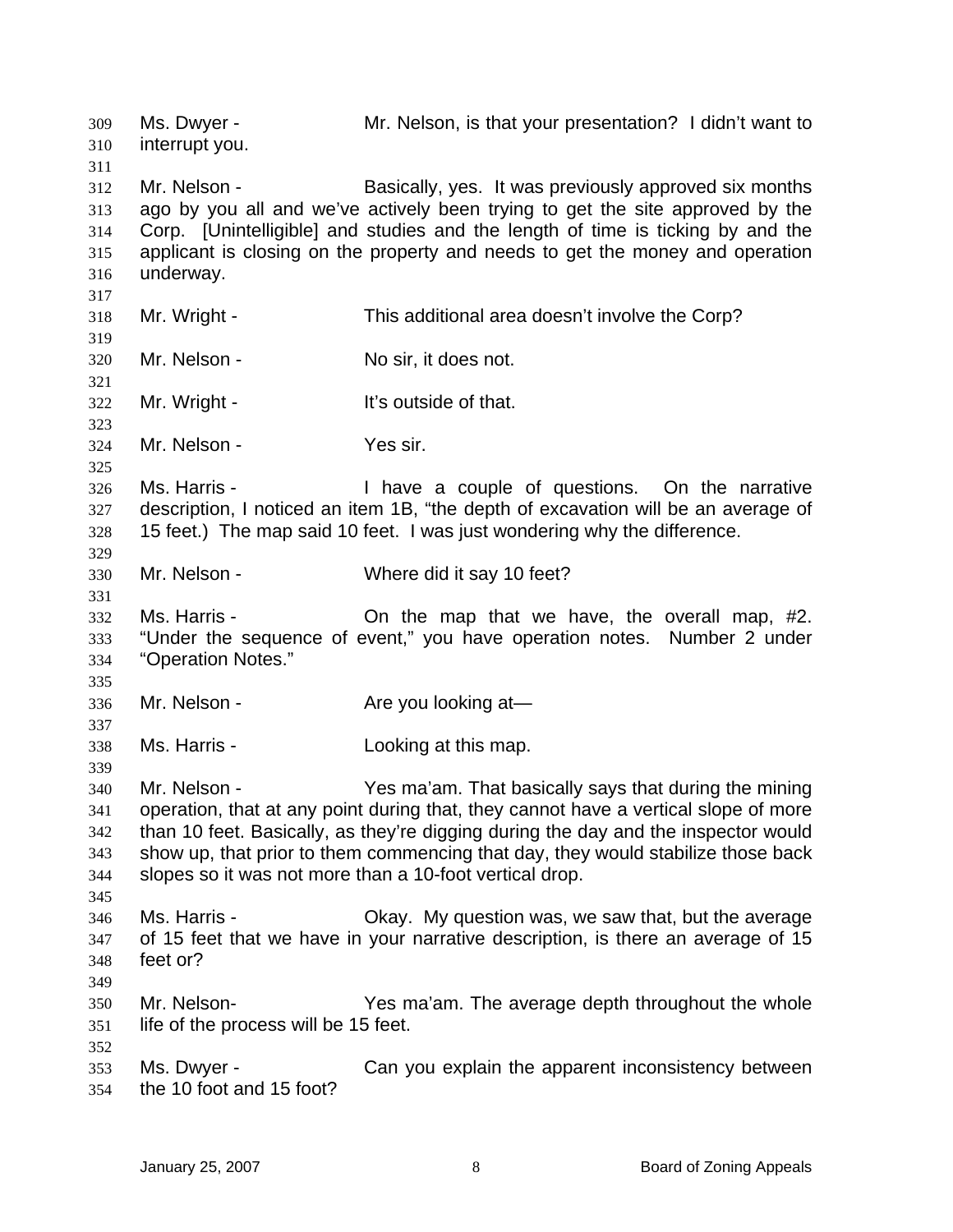356 357 358 359 360 361 362 363 364 365 366 367 368 369 370 371 372 373 374 375 376 377 378 379 380 381 382 383 384 385 386 387 388 389 390 391 392 393 394 395 396 397 398 399 400 Mr. Nelson - They're two different depths. The 10 feet basically says when the inspector comes, when they're digging that certain day, that they're digging into a side slope that they won't go 10 feet without stabilizing that slope to keep the risk for erosion and all that down. Mr. Blankinship - You might go down 10 feet, have a bench, and then have 5 more. Mr. Nelson - Exactly, and back sloping 2 to 1, or 3 to 1, or whatever they do. The 15 feet is the overall depth they'll go through the entire process. Ms. Harris - The My other question is, under Item 1D, "reclaim within approximately four years." I was thinking that we had a two-year span that we use, but I noticed on your narrative description it's four years. Mr. Blankinship - Right. They'll have to come back after two years to renew the permit. Ms. Harris - Chay. Mr. Nunnally - Any other questions? Ms. Dwyer - There's a statement in the staff report that says the new excavated area for mine 1 will be closer to residences. It says, "However, there should still be a wooded buffer approximately 350 feet deep between the mining and the nearest dwelling." Is that distance accurate, as far as you're aware? Mr. Nelson - No ma'am. That distance is probably a lot greater. Ms. Dwyer - Greater than 350 feet? Mr. Nelson - At least 350 feet to their property line, which is at the bottom of the slope. I believe that's [unintelligible] Section 3 that's up on top of that hill. Ms. Dwyer - Approximately 350 to your property line and then the residences that are closest to that are even farther away. Mr. Nelson - Thelieve so, yes ma'am. Mr. Blankinship - The 350 feet is the wooded area. There's more area that's not wooded.

355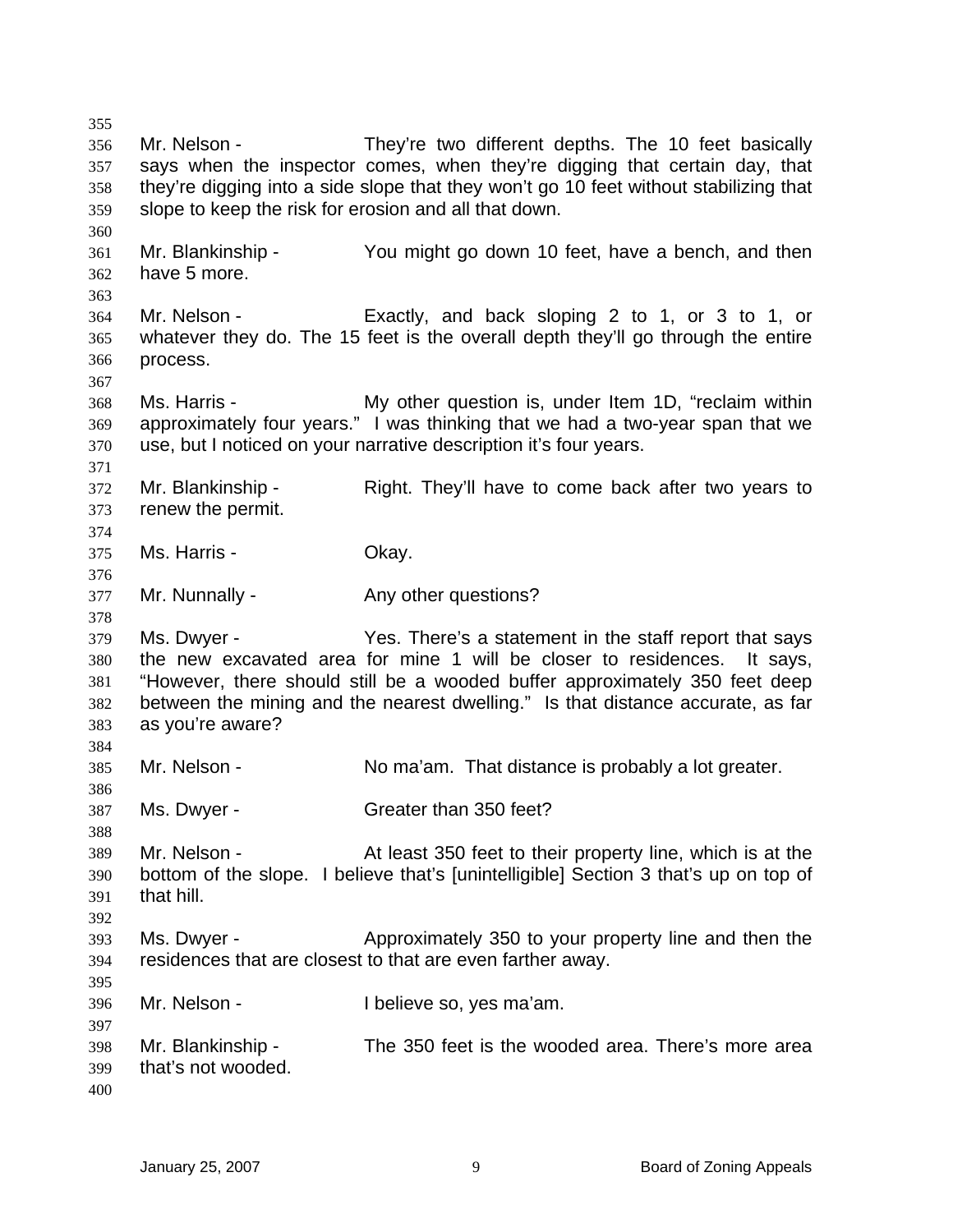Ms. Dwyer - Okay. We don't have any commitment, as I read the conditions, to keep that wooded buffer wooded so that it is, in fact, an effective buffer between the mining and the homes. What are your plans? 401 402 403 404 405 406 407 408 409 410 411 412 413 414 415 416 417 418 419 420 421 422 423 424 425 426 427 428 429 430 431 432 433 434 435 436 437 438 439 440 441 442 443 444 445 446 Mr. Nelson - **Example 1** [Unintelligible] wooded, it's entirely wetlands. They aren't asking to mine that area yet and no intentions to get a permit to mine that area. Ms. Dwyer - Would you object to a condition that says that wooded area between the additional mined area and mine 1 and the residential area would be maintained and not cleared, not timbered? Mr. Nunnally - Come to the podium, sir. Mr. Morgan - Calvin Morgan, Gillies Creek Industrial Recycling. We have no intention of doing anything in that area, so we wouldn't have any problems with putting any kind of reasonable buffer there. Ms. Dwyer - Chay. Mr. Morgan - To protect from the mining? We have no reason to go in there right now, so as long as we're doing the mining operations, that's fine. Mr. Blankinship - It'll show on the erosion control plan as a limited clearing and grading. We'll have that. Mr. Morgan - We won't be [unintelligible] intent to go out at that probably ever. Ms. Dwyer - So, Mr. Blankinship, are you saying that's already covered? Mr. Blankinship - It will be. It will show on their E and S plan if there's a limit of clearing and grading and they won't be allowed to clear anything beyond that. Ms. Dwyer - Chay. I just want to make sure the buffer-Since we are getting closer to residences, that we do maintain that buffer. It makes a difference whether the buffer is cleared land or a wooded area. I would just ask for you to talk to me a little bit about your restoration plan and the reclamation plan. Is that on page 5? Mr. Nelson - Parts of it, yes ma'am. Page 5 and Page 6 and Page 7. They're basically going to turn them into wetland mitigation sites. Ms. Dwyer - Is that the issue with the Corp at this point?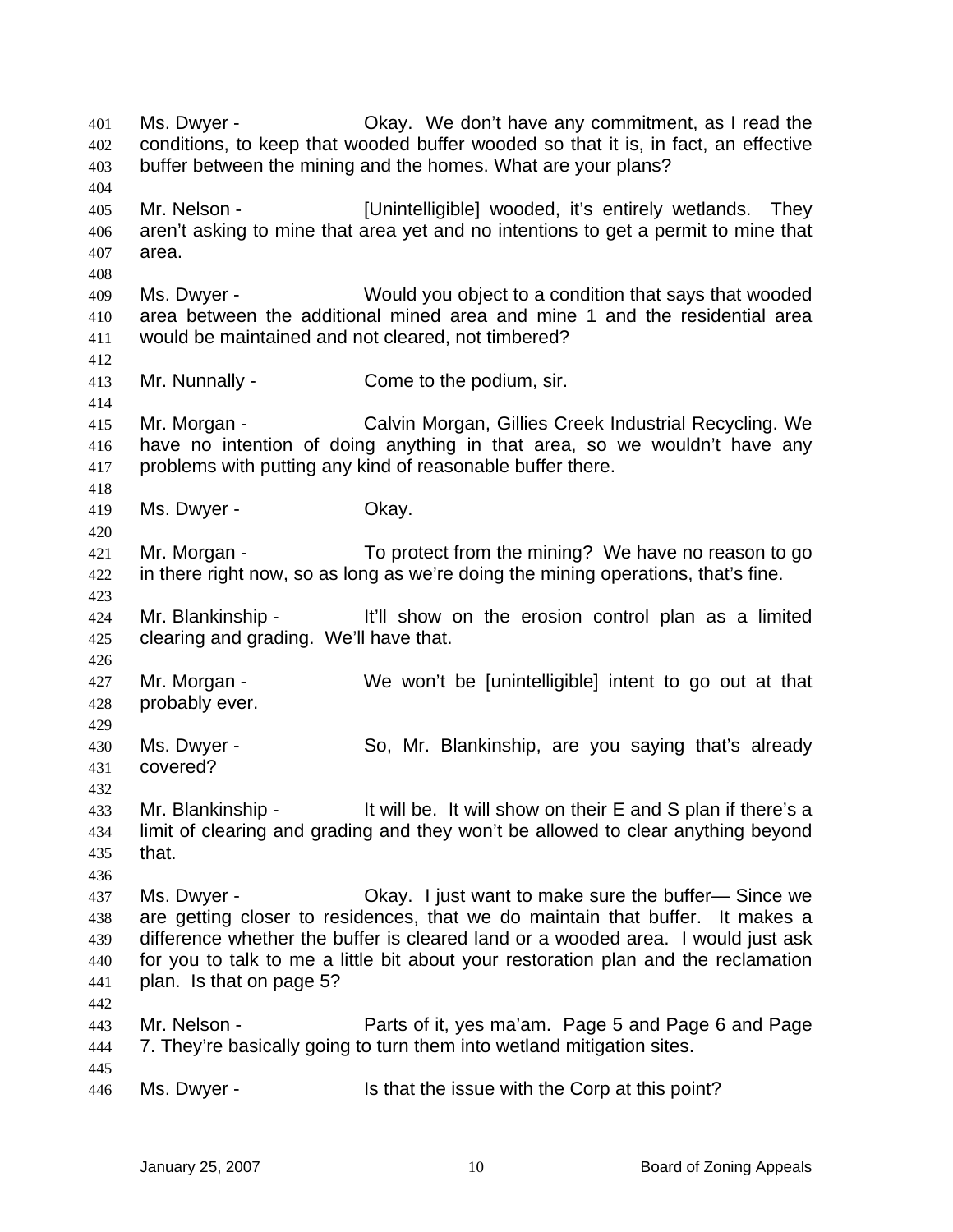Mr. Nelson - I don't believe the issue is the reclamation and the banks. I don't think that's the issue. The issue right now, I believe, is some of the studies that they've asked for. The process of the Corp and DEQ over the last few years has become extremely long. Ms. Dwyer - My understanding is that as a result of the reclamation, the land will be maintained as ponds? Mr. Nelson - They'll be maintained as a mitigation bank. They'll be created wetlands. Ms. Dwyer - Okay. Describe that so I know what that is. Mr. Nelson - Small. Mr. Blankinship - Not to put too fine a point on it. Ms. Dwyer - Chay. Mr. Nelson - The technical term is water should always be within one foot above or below the existing ground. Water might be a foot below the ground in the summer and foot above in the fall, winter, and spring. This entire property, for the most part, as a finished product, will be all protected as in preservation and/or conservation. Ms. Dwyer - Chay. Mr. Kirkland - No development would ever take place. Mr. Nelson - No development will ever take place on this property. Ms. Dwyer - You'll fill it with inert materials to bring it to within a foot of existing grade? Mr. Nelson - Yes. A grade determined by the studies of the water levels. Ms. Dwyer - Chay. So, a swamp. Ms. Dwyer - All right. Ms. Harris - What type of materials are you extracting in the mining process? Mr. Nelson - Sand and gravel.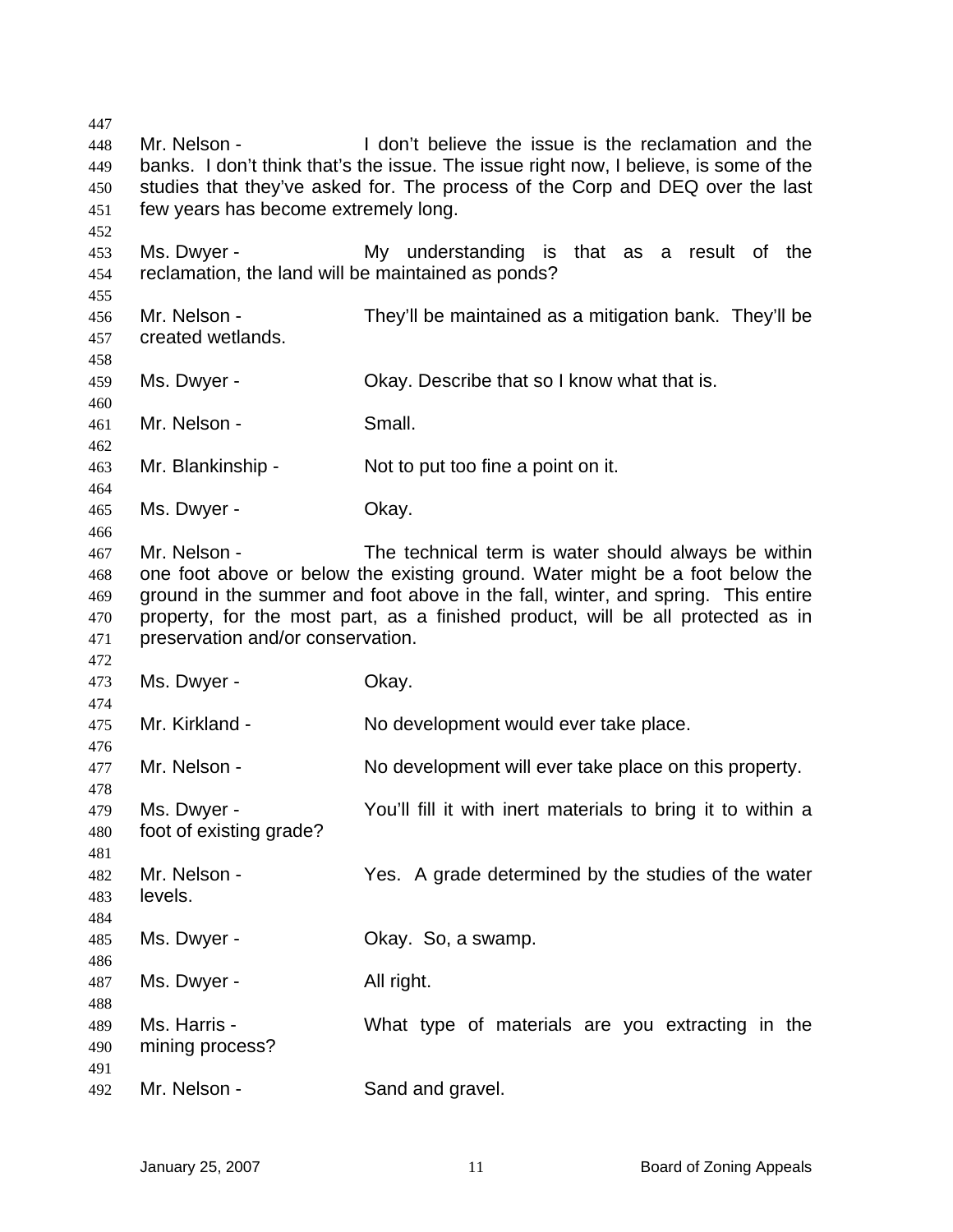493 494 495 496 497 498 499 500 501 502 503 504 505 506 507 508 509 510 511 512 513 514 515 516 517 518 519 520 521 522 523 524 525 526 527 528 529 530 531 532 533 534 535 536 537 Ms. Harris - Ckay. Do you make a lot of disturbing noise? I'm thinking about the neighbors. Mr. Nelson - We are not processing any material. They'll be no plants, they'll be no streams, they'll be no settlement ponds like you would see in a typical sand-and-gravel operation. We are just simply extracting the material out, so the noise level would be much less than your traditional sand-and-gravel farming operation. Ms. Dwyer - You have read the conditions and agree to them? Mr. Nelson - Yes ma'am. Mr. Nunnally - Any other questions? I ask again, is anyone in opposition to this case? Hearing none, that concludes the case. Thank you for coming. **DECISION**  Mr. Kirkland - The Real Muslim I move we approve it. Ms. Harris - Second the motion. Mr. Nunnally - Motion by Mr. Kirkland, seconded by Ms. Harris it be approved. All in favor say aye. Do you have a reason? Mr. Kirkland - The Sould like to use the same reason Mr. Wright used. It's under "Use Permit." This use permit will not affect the health, safety, or welfare of persons residing or working on the premises or in the neighborhood, will not unreasonably impair the supply of light and air to adjacent property, nor increase congestion in the streets, nor increase public danger from fire or otherwise unreasonably affect public safety, nor impair the character of the District or adjacent districts, nor be incompatible with the general plans and objectives of the official Land Use Plan of the County, nor be likely to reduce or impair the value of buildings and property of the surrounding areas, and that such establishment and use will be in substantial accordance with the general purpose and objectives of Chapter 24 of the County Code. Mr. Wright - You'll get a copy of these, Ben. Mr. Nunnally - All in favor say aye. Opposed? It's been approved.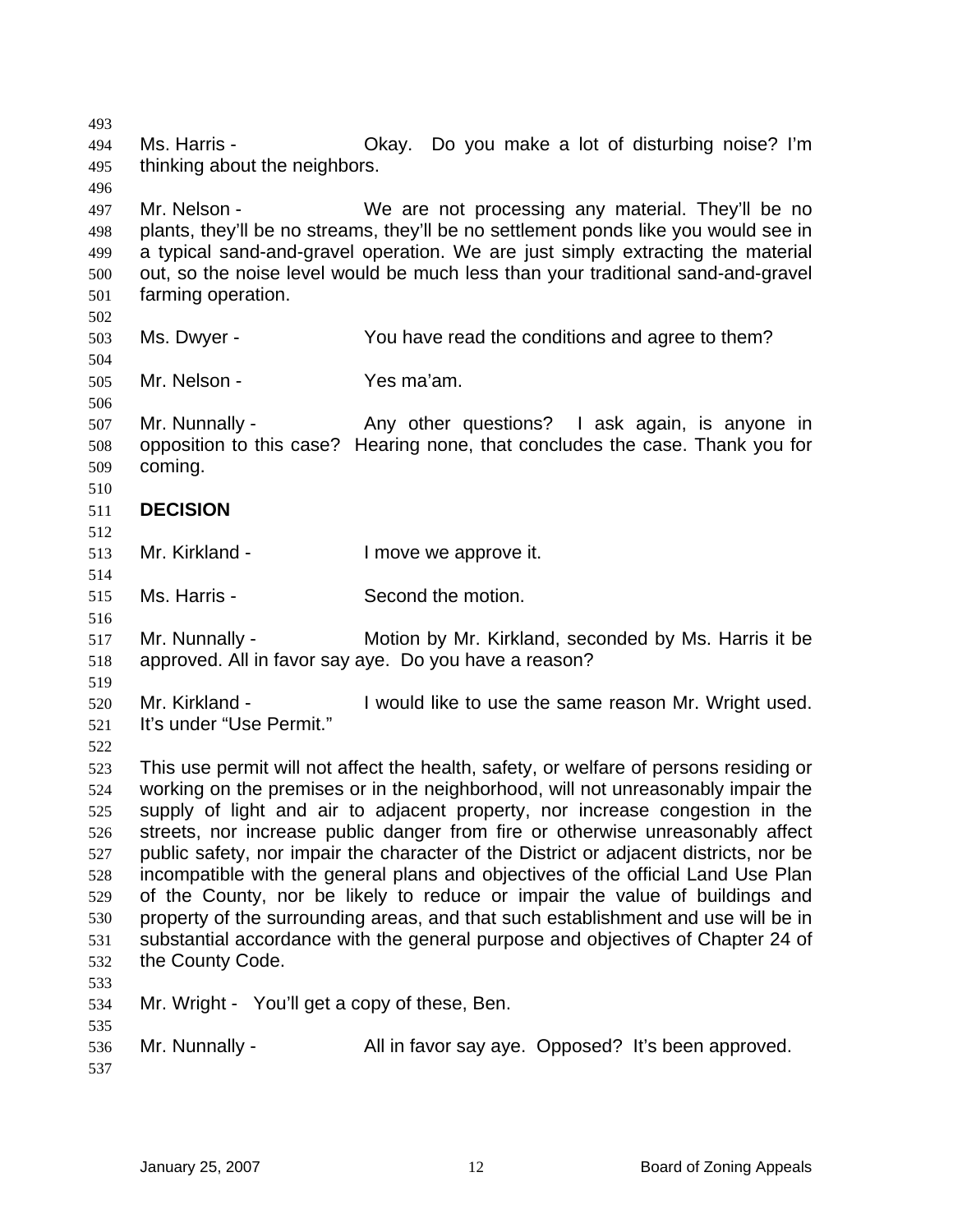After an advertised public hearing and on a motion by Mr. Kirkland, seconded by Ms. Harris, the Board **granted** application **UP-002-07** for a conditional use permit to extract materials from the earth at 5500 White Oak Drive. The Board granted the use permit subject to the following conditions: 538 539 540 541

542

543 544 545 1. This use permit is subject to all requirements of Section 24-103 of Chapter 24 of the County Code. The operation shall be conducted in accordance with the plans and narrative submitted with the application, except as noted below.

546

547 548 549 550 551 552 553 554 555 556 557 558 2. Before beginning any work, the applicant shall provide a financial guaranty in an amount of \$3,000 per acre for each acre of land to be disturbed, for a total of \$226,200, guaranteeing that the land will be restored to a reasonably level and drainable condition. This permit does not become valid until the financial guaranty has been approved by the County Attorney. The financial guaranty may provide for termination after 90 days notice in writing to the County. In the event of termination, this permit shall be void, and work incident thereto shall cease. Within the next 90 days the applicant shall restore the land as provided for under the conditions of this use permit. Termination of such financial guaranty shall not relieve the applicant from its obligation to indemnify the County of Henrico for any breach of the conditions of this use permit. If this condition is not satisfied within 90 days of approval, the use permit shall be void.

559

560 561 562 563 564 565 566 567 3. Before beginning any work, the applicant shall submit erosion control plans to the Department of Public Works (DPW) for review and approval. Throughout the life of the operation, the applicant shall continuously satisfy DPW that erosion control procedures are properly maintained, and shall furnish plans and bonds that DPW deems necessary. The applicant shall provide certification from a licensed professional engineer that dams, embankments and sediment control structures meet the approved design criteria as set forth by the State. If this condition is not satisfied within 90 days of approval, the use permit shall be void.

568

569 570 571 4. Before beginning any work, the applicant shall obtain a mine license from the Virginia Department of Mines, Minerals and Energy. If this condition is not satisfied within 90 days of approval, the use permit shall be void.

572

573 574 575 576 577 578 579 5. Before beginning any work, the areas approved for mining under this permit shall be delineated on the ground by five-foot-high metal posts at least five inches in diameter and painted in alternate one foot stripes of red and white. These posts shall be so located as to clearly define the area in which the mining is permitted. They shall be located, and their location certified, by a certified land surveyor. If this condition is not satisfied within 90 days of approval, the use permit shall be void.

580

581 582 583 6. In the event that the approval of this use permit is appealed, all conditions requiring action within 90 days will be deemed satisfied if the required actions are taken within 90 days of final action on the appeal.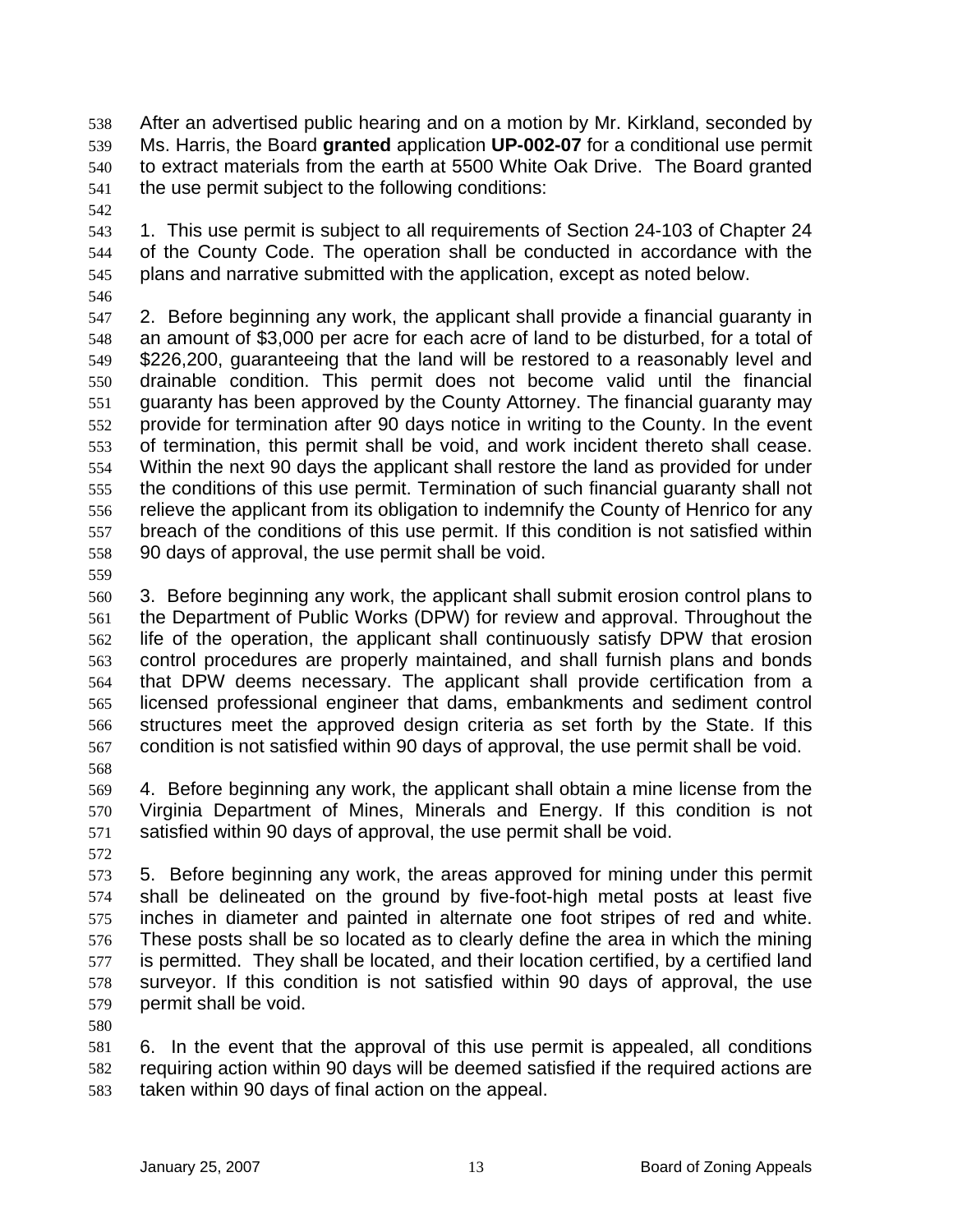588 589 590 591 592 593 594 595 596 597 598 599 600 601 602 603 604 605 606 607 608 609 610 611 612 613 614 615 616 617 618 619 620 621 622 623 624 625 626 627 628 629 8. The applicant shall comply with the Chesapeake Bay Preservation Act and all state and local regulations administered under such act applicable to the property, and shall furnish to the Planning Department copies of all reports required by such act or regulations. 9. Hours of operation shall be from 7:00 a.m. to 5:30 p.m. Monday through Saturday. 10. No operations of any kind are to be conducted at the site on Sundays or national holidays. 11. All means of access to the property shall be from the established entrance onto US Route 60 in New Kent County. There shall be no access to the extraction operation through Scandia Lakes or any other subdivision in Henrico County. 12. The applicant shall erect and maintain gates at all entrances to the property. These gates shall be locked at all times, except when authorized representatives of the applicant are on the property. 13. The applicant shall post and maintain a sign at the entrance to the mining site stating the name of the operator, the use permit number, the mine license number, and the telephone number of the operator. The sign shall be 12 square feet in area and the letters shall be three inches high. 14. The applicant shall post and maintain "No Trespassing" signs every 250 feet along the perimeter of the property. The letters shall be three inches high. The applicant shall furnish the Chief of Police a letter authorizing the Division of Police to enforce the "No Trespassing" regulations, and agreeing to send a representative to testify in court as required or requested by the Division of Police. 15. Standard "Truck Entering Highway" signs shall be erected on US Route 60 on each side of the entrances to the property. 16. The applicant shall post and maintain a standard stop sign at the entrance to US Route 60. 17. The applicant shall provide a flagman to control traffic from the site onto the public road, with the flagman yielding the right of way to the public road traffic at all times. This flagman will be required whenever necessary.

7. The operator shall begin excavation by February 1, 2008, and diligently pursue the mining and reclamation of the site thereafter, or the use permit shall

be void.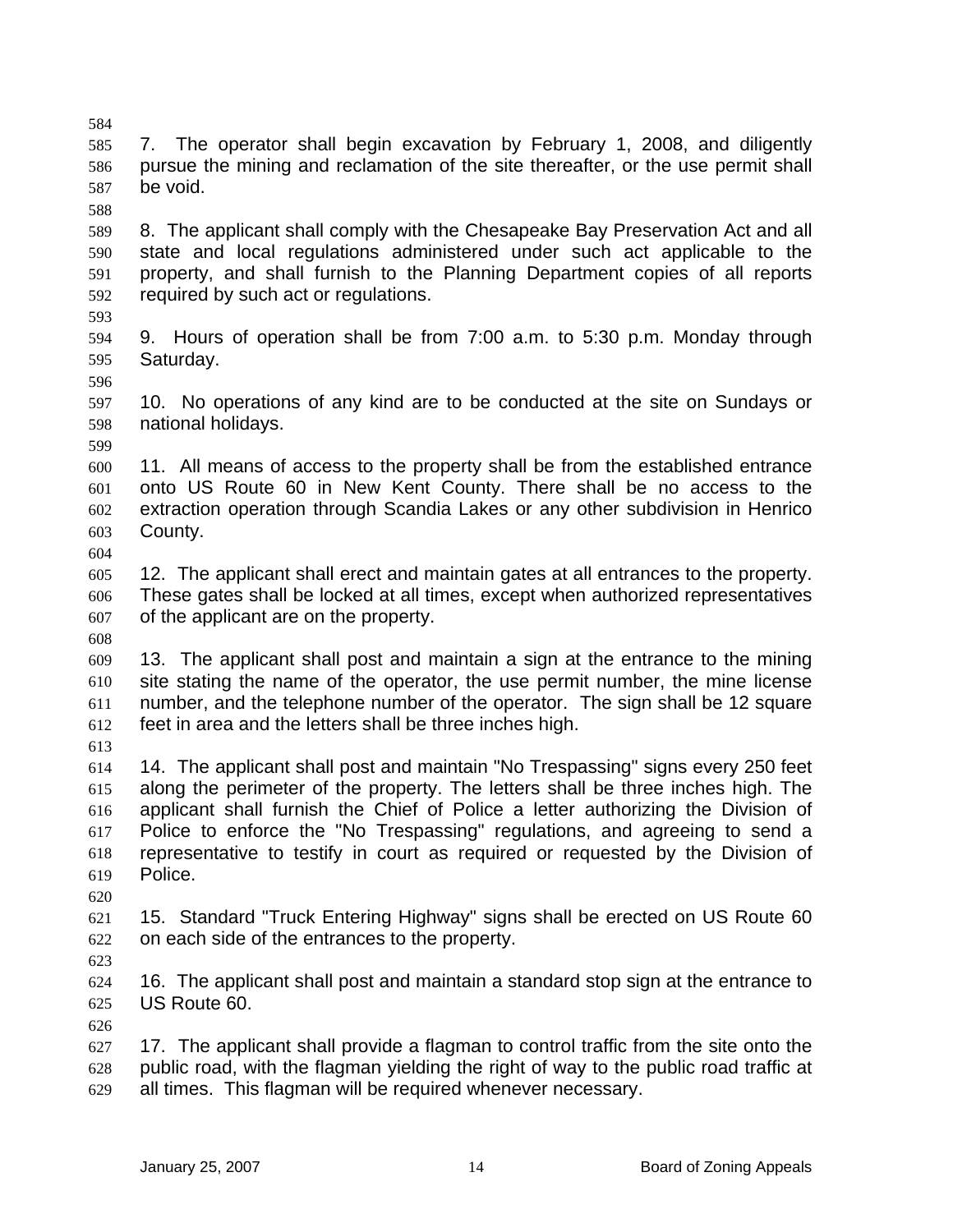630

631 632 633 634 18. The entrance road shall be paved from its intersection with US Route 60 for a distance of 300 feet and a width of 24 feet. All roads used in connection with this use permit shall be effectively treated with calcium chloride or other wetting agents to eliminate any dust nuisance.

635

636 637 19. The operation shall be so scheduled that trucks will travel at regular intervals and not in groups of three or more.

638

639 640 20. Trucks shall be loaded in a way to prevent overloading or spilling of materials of any kind on any public road.

641

642 643 644 21. The applicant shall maintain the property, fences, and roads in a safe and secure condition indefinitely, or convert the property to some other safe use.

645 646 647 648 649 22. If, in the course of its preliminary investigation or operations, the applicant discovers evidence of cultural or historical resources, or an endangered species, or a significant habitat, it shall notify appropriate authorities and provide them with an opportunity to investigate the site. The applicant shall report the results of any such investigation to the Planning Department.

650

651 652 653 654 655 656 23. If water wells located on surrounding properties are adversely affected, and the extraction operations on this site are suspected as the cause, the effected property owners may present to the Board evidence that the extraction operation is a contributing factor. After a hearing by the Board, this use permit may be revoked or suspended, and the operator may be required to correct the problem.

657 658 659 24. Open and vertical excavations having a depth of 10 feet or more, for a period of more than 30 days, shall be effectively sloped to a 2:1 slope or flatter to protect the public safety.

660

661 662 663 664 665 666 667 668 25. Topsoil shall not be removed from any part of the property outside of the area in which mining is authorized. Sufficient topsoil shall be stockpiled on the property for respreading in a layer with five inches of minimum depth. All topsoil shall be stockpiled within the authorized mining area and provided with adequate erosion control protection. If the site does not yield sufficient topsoil, additional topsoil shall be brought to the site to provide the required five-inch layer of cover. All topsoil shall be treated with a mixture of seed, fertilizer, and lime as recommended by the County after soil tests have been provided to the County.

669

670 671 672 673 674 26. Any off-site materials to be deposited on the site shall be limited to imperishable materials such as stone, bricks, tile, sand, gravel, soil, asphalt, concrete and like materials, and shall not include any hazardous materials as defined by the Virginia Hazardous Waste Management Regulations. The operator shall submit a report stating the origin, nature and quantity of any off-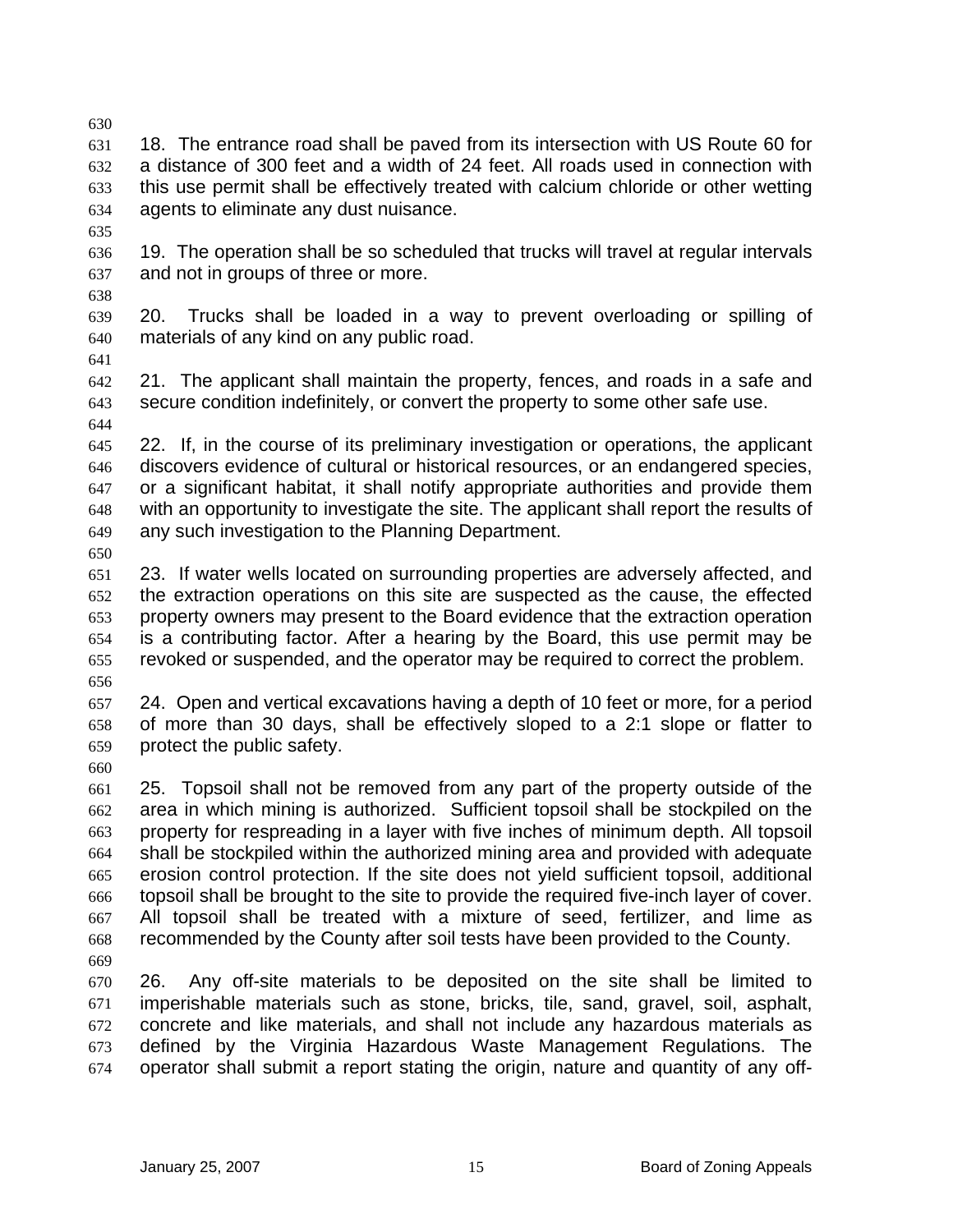site material deposited on the property, certifying that no contaminated or hazardous material was included. 675 676

677

678 679 680 681 682 27. A superintendent, who shall be personally familiar with all the terms and conditions of Section 24-103 of Chapter 24 of the County Code, as well as the terms and conditions of this use permit, shall be present at the beginning and conclusion of operations each work day to see that all the conditions of the Code and this use permit are observed.

683

684 685 686 687 688 689 28. A progress report shall be submitted to the Board on February 1, 2008. This progress report must contain information concerning how much property has been mined to date of the report, the amount of land left to be mined, how much rehabilitation has been performed, when and how the remaining amount of land will be rehabilitated, and any other pertinent information about the operation that would be helpful to the Board.

690

694

691 692 693 29. Excavation shall be discontinued by February 1, 2009, and restoration accomplished by not later than February 1, 2010, unless a new permit is granted by the Board of Zoning Appeals.

695 696 697 30. The rehabilitation of the property shall take place simultaneously with the mining process. Rehabilitation shall not be considered completed until the mined area is covered completely with permanent vegetation.

698 699 700 701 31. All drainage and erosion and sediment control measures shall conform to the standards and specifications of the Mineral Mining Manual Drainage Handbook.

702 703 32. Failure to comply with any of the foregoing conditions shall automatically void this permit.

704 705

| 706 | Affirmative:  | Dwyer, Harris, Kirkland, Nunnally, Wright | .5 |
|-----|---------------|-------------------------------------------|----|
|     | 707 Negative: |                                           |    |
| 708 | Absent:       |                                           |    |
| 709 |               |                                           |    |

710

712

711 Mr. Nunnally - Next case. Mr. Blankinship.

713 714 715 716 717 718 **A-001-07 BB & E HOLDINGS, INC.** requests a variance from Section 24-94 to allow the existing house to remain at 5310 Crenshaw Avenue (The Oaks) (Parcel 788-745-7180), zoned R-3, One-family Residence District (Fairfield). The front yard setback is not met. The applicant has 35 feet front yard setback, where the Code requires 40 feet front yard setback. The applicant requests a variance of 5 feet front yard setback.

719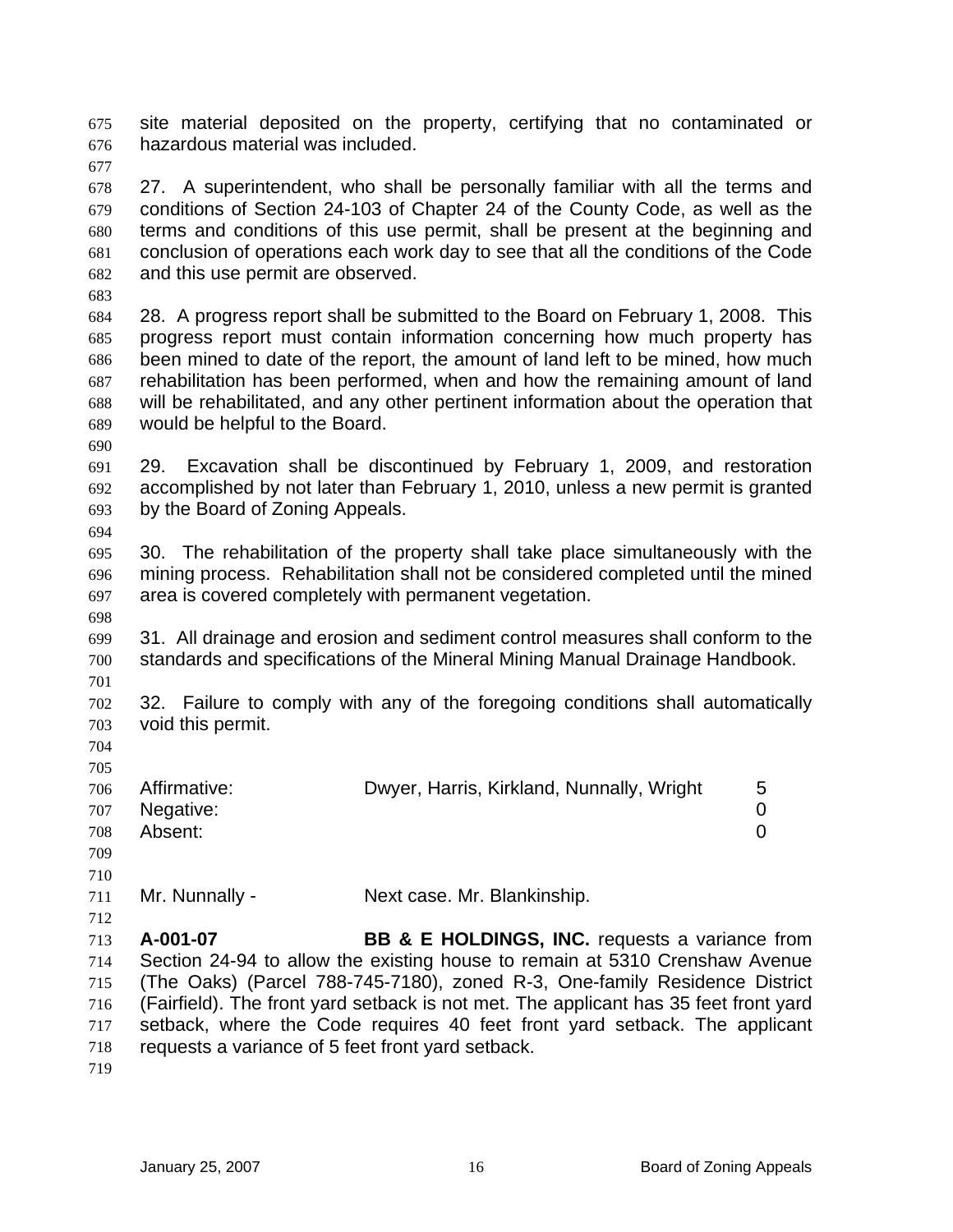Mr. Nunnally - This anyone else here interested in this case? If so, will you please stand and raise your right hand and be sworn. 720 721 722 723 724 725 726 727 728 729 730 731 732 733 734 735 736 737 738 739 740 741 742 743 744 745 746 747 748 749 750 751 752 753 754 755 756 757 758 759 760 761 762 763 764 765 Mr. Blankinship - Do you swear the testimony you're about to give is the truth and nothing by the truth so help you God? Ms. Fverett - I do. Mr. Nunnally - Please state your name for the record, ma'am, and tell us what you're requesting. Ms. Everett - The Rhonda Everett with BB&E Holdings. We're requesting to keep the existing front porch on the home. It's currently encroaching the front setback line by about five feet. I have some pictures I'd like to share with you of the existing home. The picture in the bottom left-hand corner is probably the best view of the home and how it fits in relationship to the neighboring property. As you may have seen from your package provided to you earlier, this is a corner lot. It is irregularly shaped and probably the largest lot in the neighborhood. We've met with a couple of the neighbors and they've provided a statement, which we've just provided to you, indicating that they do not oppose the front porch and they've signed a statement to that fact. Ms. Harris - The How do you spell your last name? Ms. Fyerett - F-V-F-R-F-T-T. Ms. Harris - The Hold drive by to see the house. It's quite an improvement. A picture is worth a thousand words. In being fair with this case, I notice that many of your neighbors—I think one picture that shows they do not have access to a large covered porch, so I'm concerned that whatever we do will set precedent. Even though your neighbors might say, "This is fine with us," but then we'll see a string of them come in the next few months saying, "You did this for them, why can't you let us have a covered porch that's longer than the six feet." Ms. Everett - Right. Ms. Harris - Thad you considered a porch that is six-feet long and four inches in the setback? Had you considered an uncovered porch? Ms. Everett - No. Our first notification that this was an encroachment was when we applied for the final CO. That was our first notification. We weren't trying to really hide that we were putting a front porch on. No, we did not consider that. We had submitted plot plans with our building plan. An oversight, I assume, on our part, as much as maybe the County's, the plot plan did not show the front porch; the building plans clearly did. We were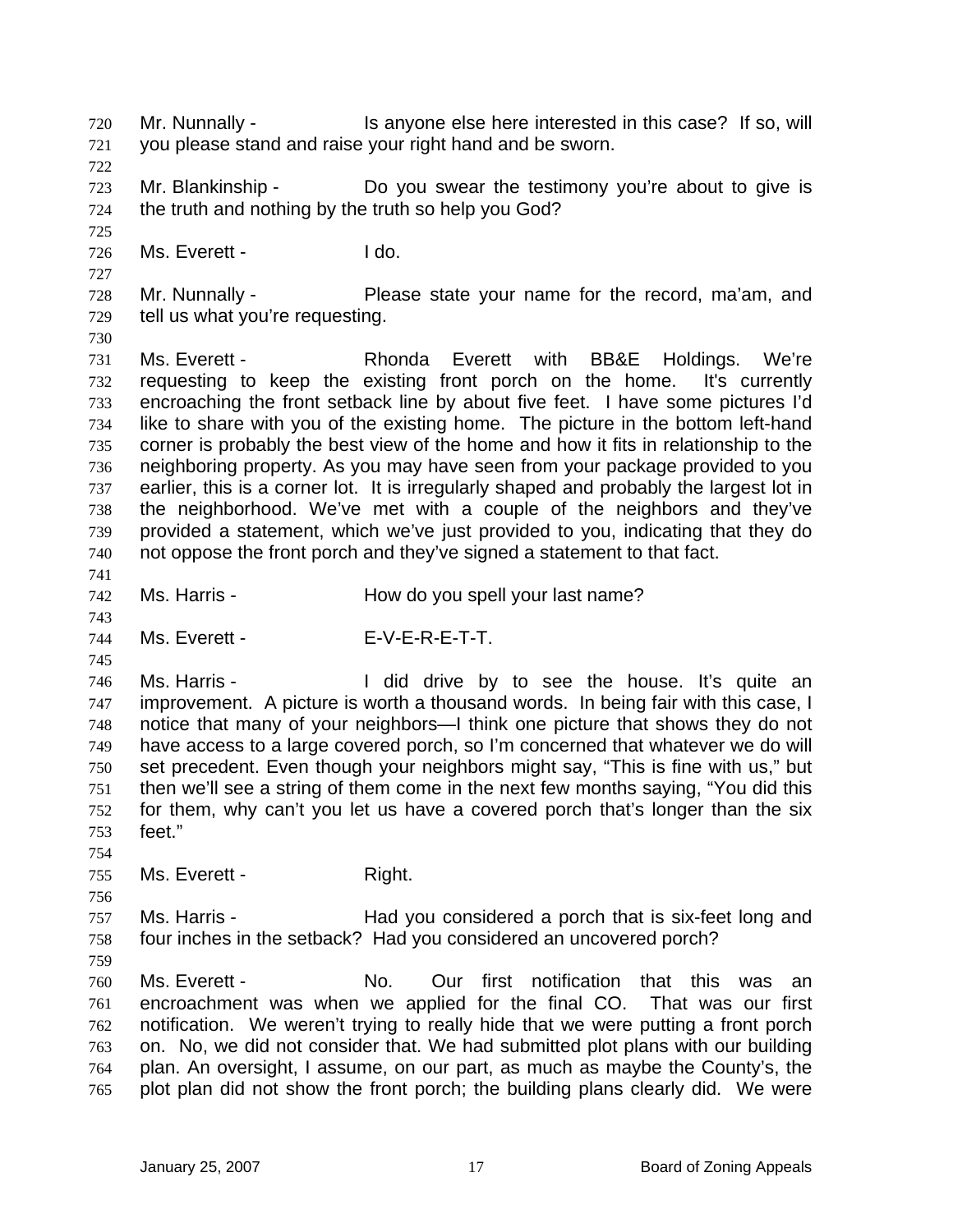issued a building permit based on the plans that we submitted and proceeded to build. 766 767 768 769 770 771 772 773 774 775 776 777 778 779 780 781 782 783 784 785 786 787 788 789 790 791 792 793 794 795 796 797 798 799 800 801 802 803 804 805 806 807 808 809 810 811 Ms. Dwyer - **According to our information, the original building plan** had a porch and you were told by the County, whoever submitted those was told by the County that the porch did encroach and so that was crossed off the plan. Ms. Everett - Right. We did not get that notification. Ms. Dwyer - What does that mean? Ms. Everett - There was no communications about the porch being an issue. When we were issued the building permit, we certainly saw that that was scratched out. It said, "No front porch." Then that was scratched out and said, "Okay," so we did not question it. Maybe, in hindsight, we should have. We thought we were issued a permit on what we had requested. Mr. Wright - How did that come about? I'm confused as to whose fault it was. Somebody was at fault. It's like there was a mix-up somehow in here. Mr. Blankinship - I don't know who went back and scribbled out where it said, "No porch or roof," and wrote in "okay." The plan's reviewer in the Permit Center noted that the porch was shown on some of the drawings and not on others—it shows on the elevation drawing but not on the plan drawings—and made the point that it had to be removed from the elevation drawings. I don't see a record of an actual resubmission of the plans. Ms. Everett - The Right. It was on the elevation drawings initially submitted. Mr. Blankinship - On the elevations, but not on the plans. It is on the foundation plan, but that's all right as long as it didn't have a roof. A stoop would have been permitted. On the floor plan, it doesn't show and I think on the section it doesn't show. The conflict was in the plans, that some of them show it and some of them don't. Mr. Wright - There's a plan approved May 30<sup>th</sup> by the building inspector. The porch is not shown on that one, is it? Mr. Blankinship - Is that the floor plans you're looking at, the first floor? Mr. Wright - The first floor plan. Ms. Dwyer - It looks like it is to me....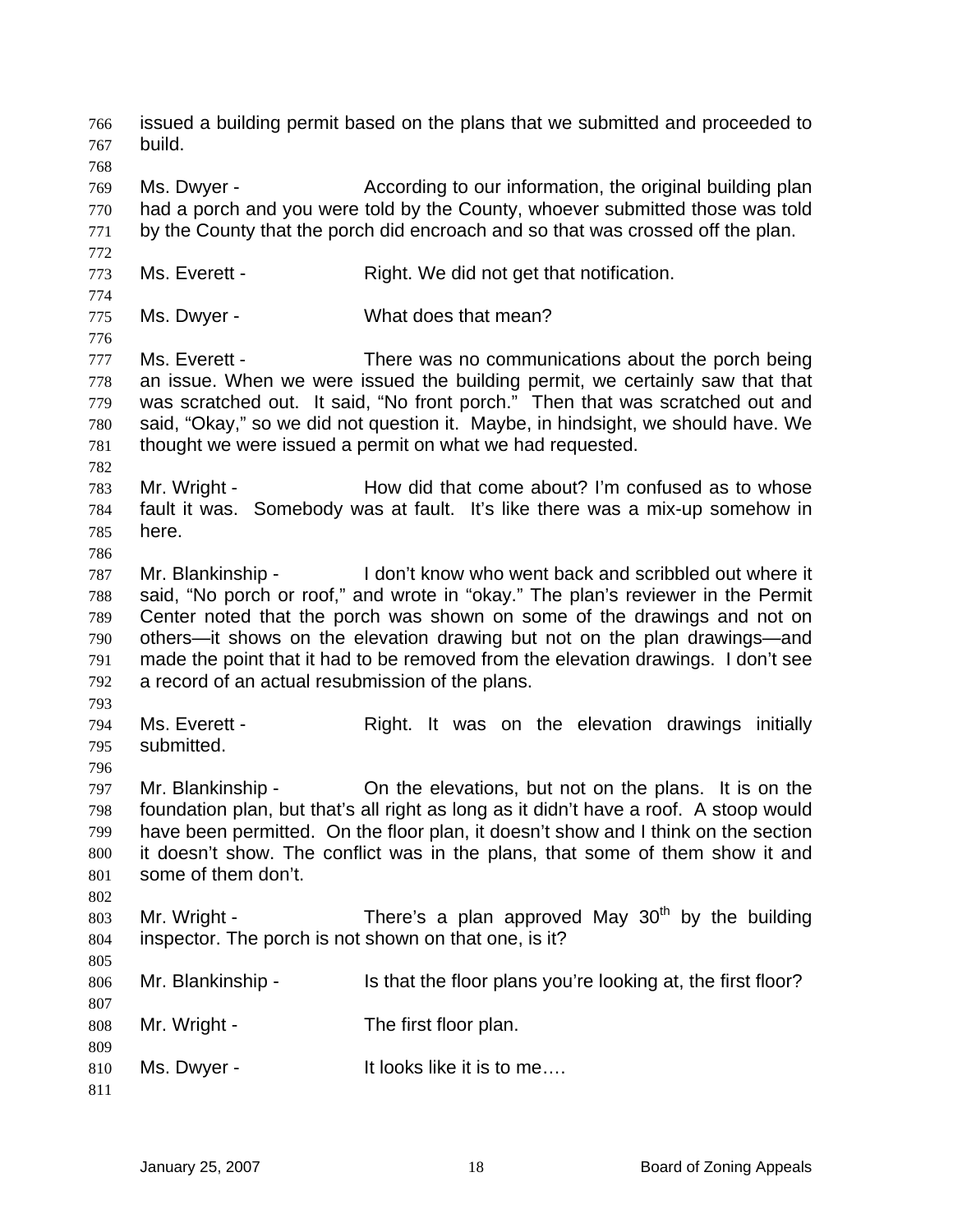Mr. Blankinship - The porch does not show there, but it shows like a 4 by 6 stoop, which would have been allowed. Mr. Wright - Then it's scratched out on the elevations. Mr. Blankinship - Within the set of plans that they submitted, they were not consistent. That was corrected by the plan's reviewer in that the porch was marked off and it was clearly noted on there, "No porch or roof." When it got put back on, I don't know. Ms. Dwyer - We don't know where the okay came from. Mr. Blankinship - I do not know. Mr. Kirkland - Do we have the set of plans that was the "as built" approved set? Mr. Blankinship - This was the approved set of plans. Mr. Kirkland - This is the approved set? Mr. Blankinship - Right. Mr. Kirkland - The ones that have the red markings? Mr. Blankinship - Both sets of notations. Mr. Wright - What happens if this is disapproved? Mr. Blankinship - The porch will have to be removed in order to get a CO. Ms. Everett- They were expected to close December 14<sup>th</sup> and we've obviously put it off. They're hoping to move in tomorrow. Mr. Wright - Is the porch an integral part of the house the way it's built? It looks like it is. Ms. Dwyer - The Music of the roof, looks like. Ms. Everett - The less list is tied into the roof. Ms. Dwyer - No one in the County knows about this "okay"? To me, that's the only question. Someone from the County wrote, "okay." If they didn't, then the fact that the "no porch roof," and the fact that the box is checked,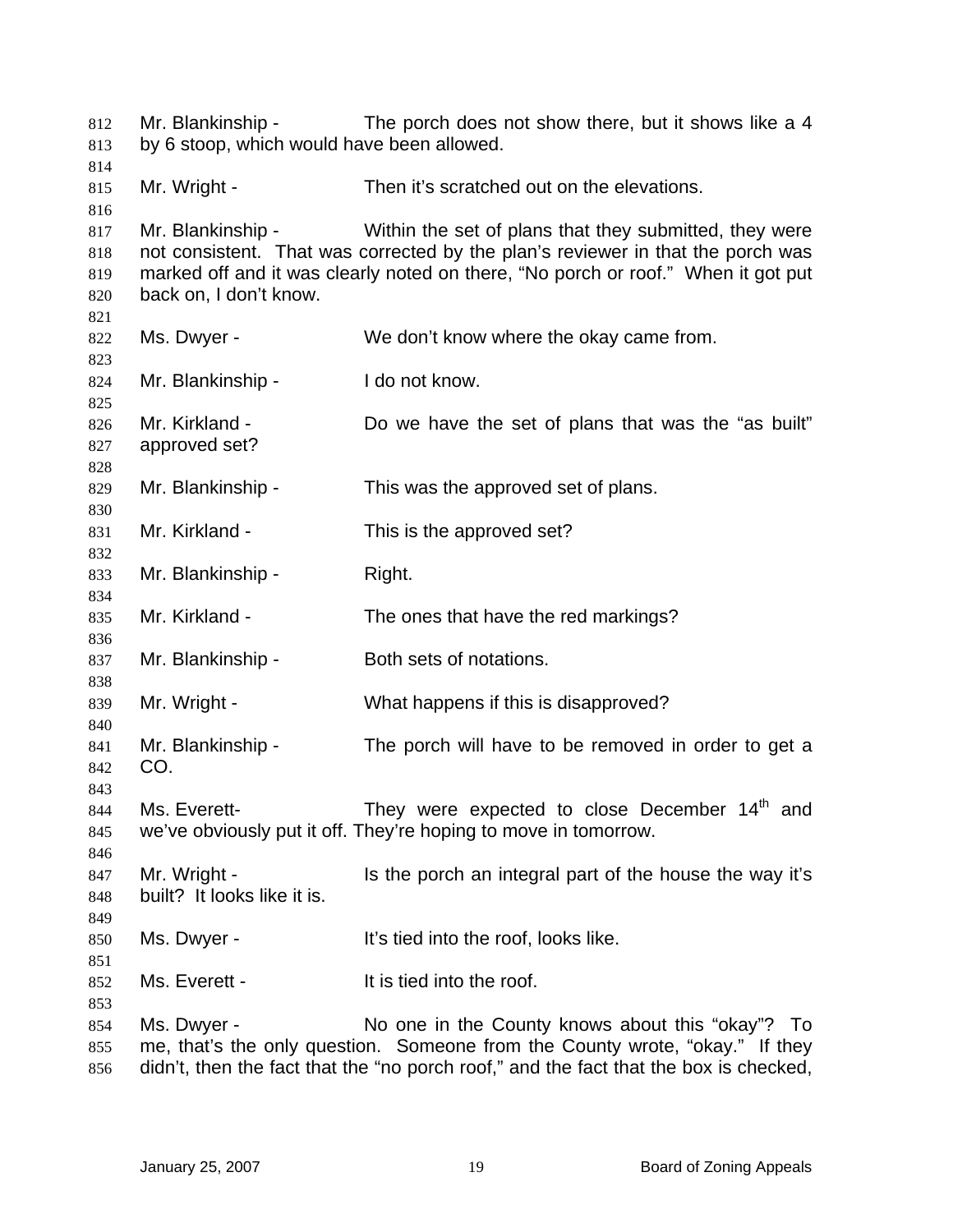"approved as noted," would seem to me to put the builder on notice that the porch was not approved. 857 858 859 860 861 862 863 864 865 866 867 868 869 870 871 872 873 874 875 876 877 878 879 880 881 882 883 884 885 886 887 888 889 890 891 892 893 894 895 896 897 898 899 900 901 Mr. Blankinship - I don't know whose okay that is. Ms. Everett - We look at that, see the "okay," and think it's okay with the porch. I guess a huge misunderstanding. Mr. Wright - The Looks like to me, Mr. Blankinship, that if somebody scratched it off and put okay, they should have signed it. Mr. Blankinship - Yes, you would think so. Ms. Everett - I agree. Mr. Wright - So we would have some indication of who approved it. Ms. Dwyer - There's a plan's reviewer name here. Matthew someone.  $Ms.$  Everett =  $Mast$  Lowry. Mr. Wright - It appears it says, "not porch," and it's x-ed out and then "okay" in the same ink that was used to sign it up here. It's red. Ms. Everett - **Matthew Lowry.** Ms. Dwyer - Has anyone talked to him to see if he recalls any of these? Mr. Wright - It looks like it was the same ink that was used to sign it. Mr. Blankinship - It's all written in red. I mean the note that says, "No porch or roof," is in the same ink as well, or is also in red ink." Did you speak to Lowry? Mr. O'Kelly - Mrs. Dwyer, as a result of this permit, I think there'd be some changes in procedures in the Permit Center and Building Inspections as to quality control and building permit applications. The builders are going to be required to submit substitute plans rather than doing this redlining, so. Ms. Dwyer - What would happen in this case, they would have to submit another plan that shows no porch rather than relying—Which is going to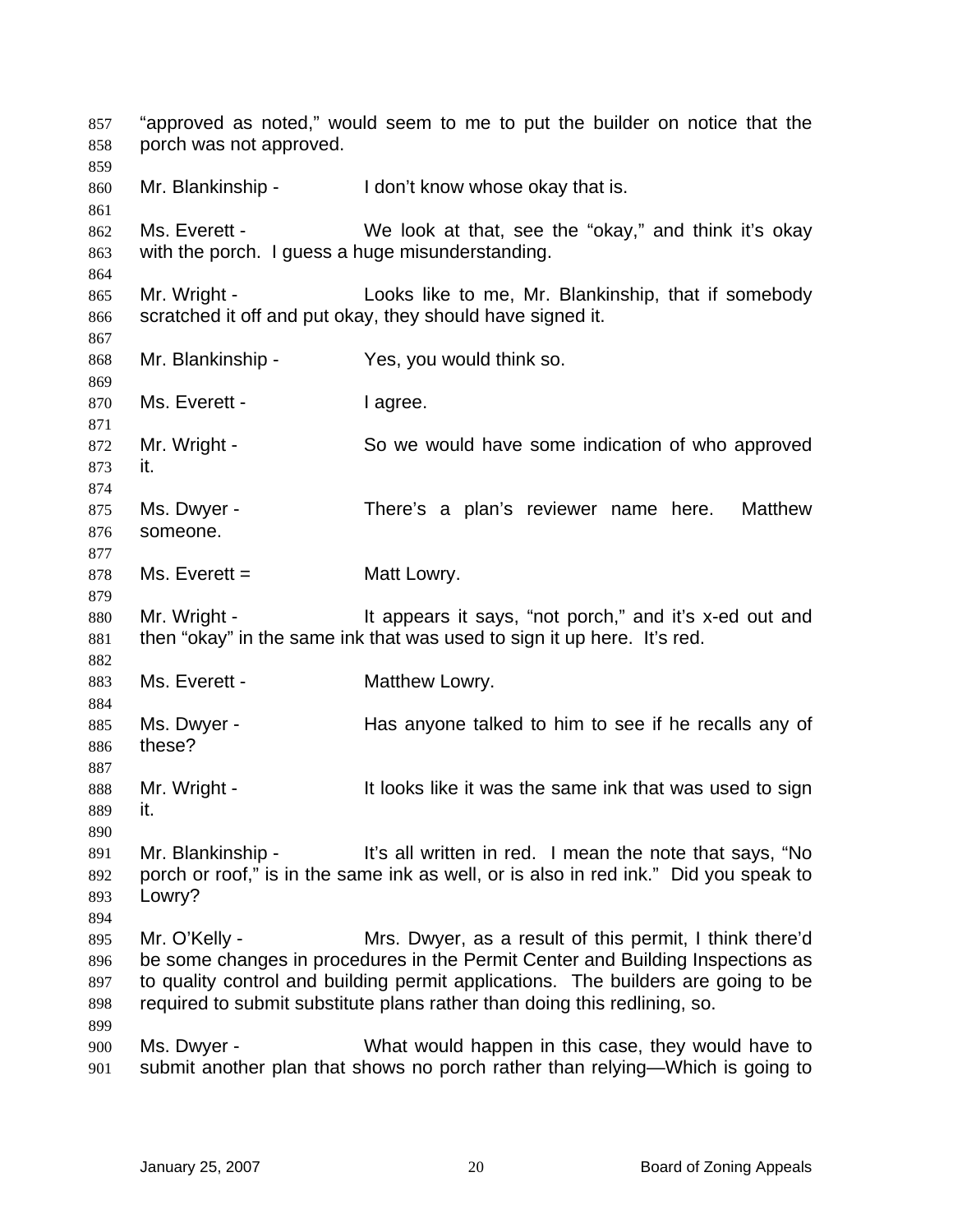be time-consuming for everyone, but it will prevent this sort of thing from happening. 902 903 904 905 906 907 908 909 910 911 912 913 914 915 916 917 918 919 920 921 922 923 924 925 926 927 928 929 930 931 932 933 934 935 936 937 938 939 940 941 942 943 944 945 946 947 Mr. O'Kelly - **Hopefully.** Ms. Harris - Think, though, by this red writing that they approved the "no porch" permission. In order words, it seems as thought they approved it after they scratched out the porch. Ms. Everett - Right. That was our interpretation, that they said "no porch," then scratched it through and said, well, the porch is okay. Mr. Wright - The It looks like the writing of "no porch, okay," is the same as IRC 2003 [unintelligible], however put that. Ms. Everett - In between the time we applied for the permit and got the permit, we had a conversation with Matt Lowery about some soil studies that we had to do. The IRC. Mr. Brosseau - They were concerned about stream soil. We had to get a letter for that which we submitted. Ms. Everett - The IRC. Mr. Brosseau - Then a divisional plan regarding the process [unintelligible]. IRC 2003 had to be added. Those are the only two issues that Matt brought to our attention. Then we got the confirmation and everything. After we got the building permit approved, we just went ahead. Mr. Blankinship - What's your name, sir? Mr. Brosseau - **I'm sorry.** David Brosseau. Ms. Dwyer - "Okay" could mean that the plan is okay as long as there's no porch. Ms. Harris - That's the impression I have. Ms. Dwyer - This very ambiguous, I guess. When you saw this, "no porch or roof," and then on the side elevation, the porch was marked through in red, that didn't raise any alarm bells in your mind? You didn't think, "Umm, there's at least something"? Mr. Brosseau - In hindsight, it should have, but no. We got the permit and the plans came back and we trucked on to build the home.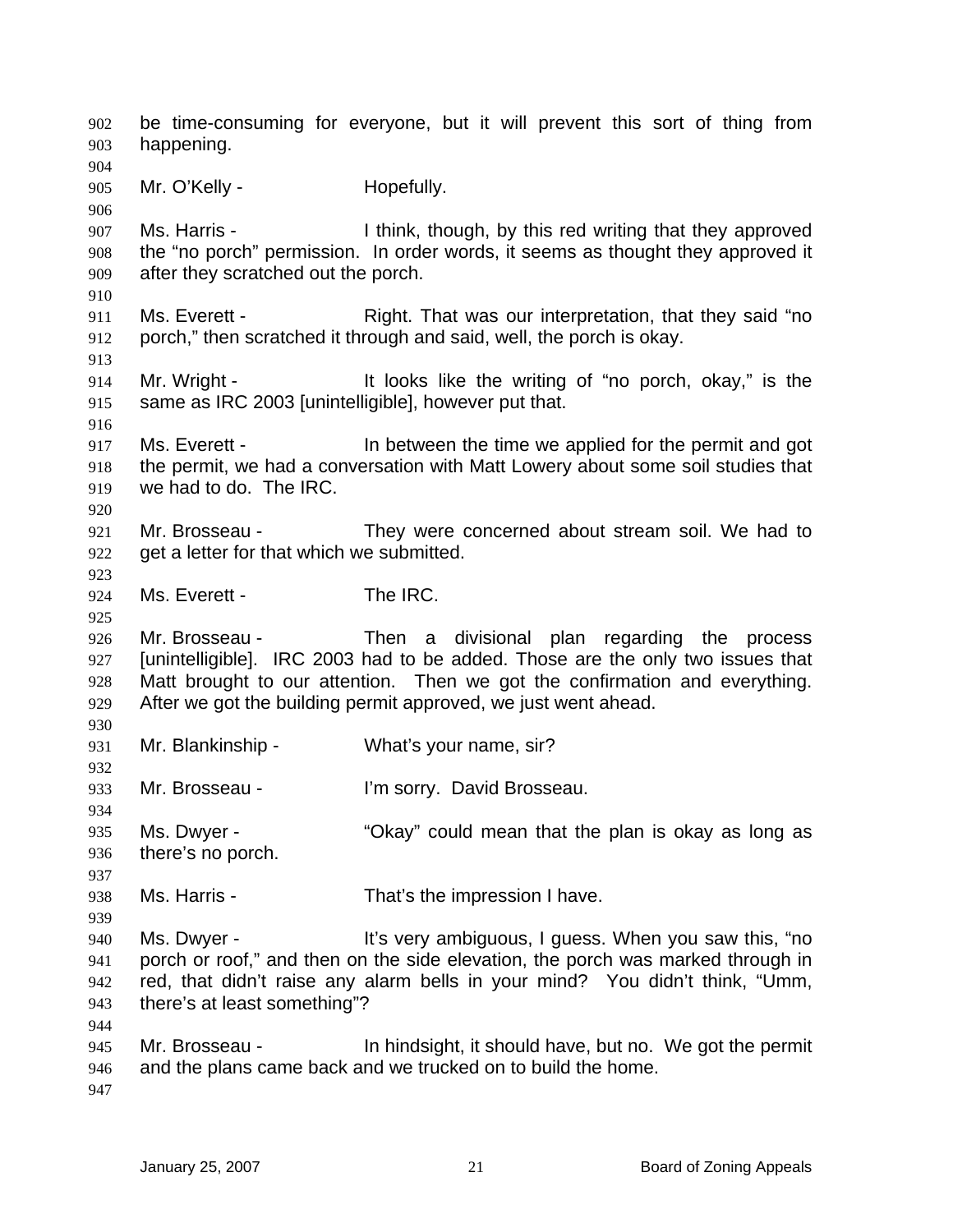Mr. Wright - Mr. Blankinship, are there any other houses on this street as close to the street as this one? 948 949 950 951 952 953 954 955 956 957 958 959 960 961 962 963 964 965 966 967 968 969 970 971 972 973 974 975 976 977 978 979 980 981 982 983 984 985 986 987 988 989 990 991 Ms Everett - There is a picture. It's not a very good one. Mr. Wright - The Music Lie of the I see. It's hard to tell. Ms Everett - The very last one. Yeah, that's really hard to tell. There's a house right across the street. If you drove by, you may have seen that. It was also on a triangular-shaped lot. 5313. That's fairly close. Mr. Brosseau - Actually it's one of the persons who signed off on the way the house is and the way it's sitting. Mr. Wright - There's nothing on the north side of your house anyhow because you're a corner lot. Ms Everett - Correct, correct. It's a very large lot, in looking at the rest of the neighborhood. Mr. Wright - That map, is that the as-built or is that the old house that's on 5310? Mr. Blankinship - That would be the old house. Ms Everett - That was one that was condemned. Greatly improved. Ms. Dwyer - Mr. Blankinship, I see on the first floor joist plan it appears that the porch is on that plan and approved with no markings. Mr. Blankinship - Right, because at that grade, it would be allowed. It's only putting a roof over it that creates the violation. Ms. Dwyer - The Ree. Mr. Blankinship - The plot plan was the other drawing that I was trying to remember before. The plot plan submitted with the building permit clearly does not show any porch. It shows the building setback line and does not show anything crossing it. Ms. Dwyer - I see a roof truss plan that shows the porch and that's approved with no notation that it's disallowed.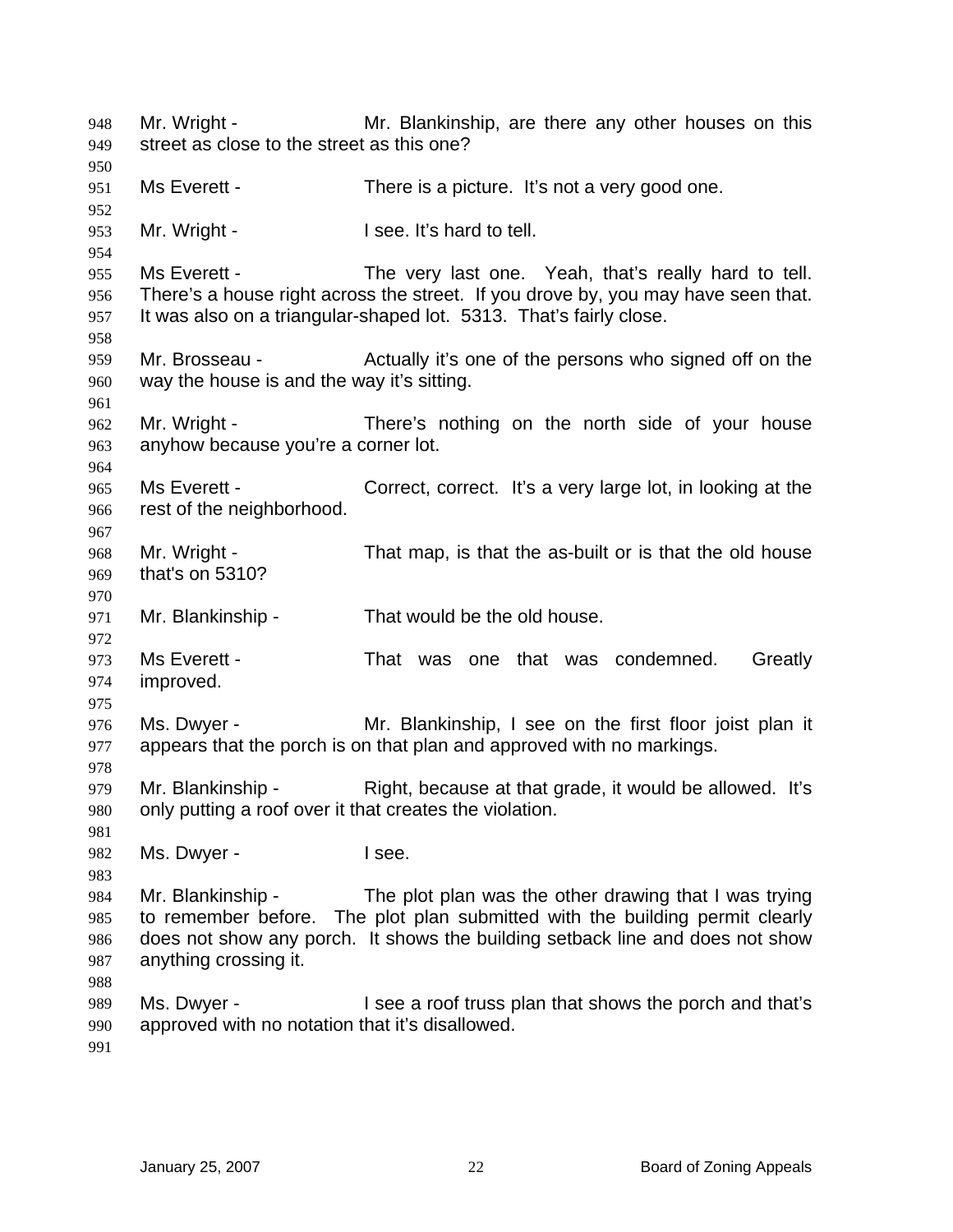Mr. Nunnally - Any other questions from the Board or staff? Anyone here in opposition to this request? Hearing none, that concludes the case. Thank you for coming. 992 993 994

995

997

## 996 **DECISION**

998 999 1000 1001 1002 Ms. Harris - The Move that we approve this case. Even though the owners will have beneficial use of the property without the variance, we have clearly established here that there have been some County errors and the buyers are ready to move in. The property has definitely been improved, an asset to the neighborhood. That is my motion.

1004 Ms. Dwyer - Second.

1006 1007 Mr. Nunnally - **Motion by Ms. Harris, seconded by Ms. Dwyer it be** approved. All in favor say aye.

1008

1015

1020

1022

1024

1003

1005

1009 1010 1011 1012 1013 1014 Ms. Dwyer - I would like to also add just as a note, looking through the plans that were supplied to us, the roof truss plan and the typical wall plan that showed the country porch had no notation that the country porch was disallowed. It was not marked. I think there was enough responsibility on the part of the County for this situation that even though they do have beneficial use of the property that they should be granted it this point in time.

1016 1017 Mr. Kirkland - Mr. O'Kelly, you said from this case there will be some new rules about how things are redrawn?

1018 1019 Mr. O'Kelly - [Unintelligible.]

1021 Mr. Kirkland - That will help a lot in the future.

1023 Mr. Nunnally - Who seconded that, Mr. Blankinship?

1025 Mr. Blankinship - Mrs. Dwyer.

1026 1027 Ms. Dwyer - The United States and I did.

1028 1029 1030 Mr. Nunnally - Ms. Dwyer. Okay, thank you. Okay. It's been approved.

1031

1032 1033 1034 1035 After an advertised public hearing and on a motion by Ms. Harris, seconded by Ms. Dwyer, the Board **granted** application **A-001-07** for a variance to allow the existing house to remain at 5310 Crenshaw Avenue (The Oaks). The Board granted the variance subject to the following condition:

1036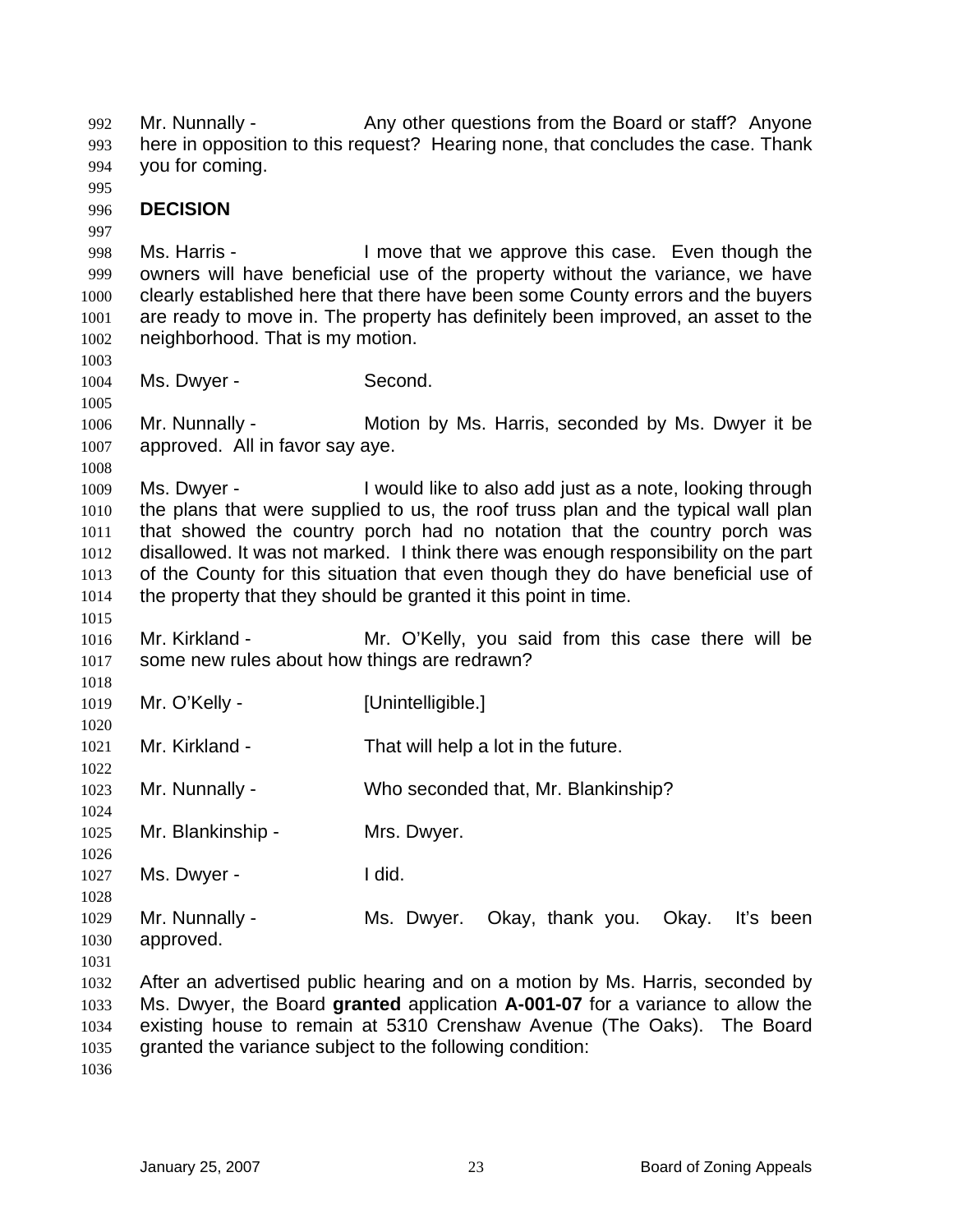| 1037<br>1038<br>1039<br>1040<br>1041                 | additions may require a new variance.          | 1. Only the improvements shown on the plan filed with the application may be<br>constructed pursuant to this approval. Any additional improvements shall comply<br>with the applicable regulations of the County Code. Any substantial changes or                                                                                                                                                   |             |
|------------------------------------------------------|------------------------------------------------|-----------------------------------------------------------------------------------------------------------------------------------------------------------------------------------------------------------------------------------------------------------------------------------------------------------------------------------------------------------------------------------------------------|-------------|
| 1042<br>1043<br>1044<br>1045<br>1046<br>1047         | Affirmative:<br>Negative:<br>Absent:           | Dwyer, Harris, Kirkland, Nunnally, Wright                                                                                                                                                                                                                                                                                                                                                           | 5<br>0<br>0 |
| 1048<br>1049                                         | Mr. Nunnally -                                 | Next case, Mr. Blankinship.                                                                                                                                                                                                                                                                                                                                                                         |             |
| 1050<br>1051<br>1052<br>1053<br>1054<br>1055<br>1056 | A-002-07<br>50 feet public street frontage.    | <b>BRUCE TAYLOR</b> requests a variance from Section<br>24-9 to build a one-family dwelling at 6951 Willson Road (Parcel 812-699-8604<br>(part)), zoned A-1, Agricultural District (Varina). The public street frontage<br>requirement is not met. The applicant has 0 feet public street frontage, where the<br>Code requires 50 feet public street frontage. The applicant requests a variance of |             |
| 1057<br>1058                                         | Mr. Nunnally -                                 | Is anyone else here interested in this case? If so, will<br>you please stand and raise your right hand and be sworn in.                                                                                                                                                                                                                                                                             |             |
| 1059<br>1060<br>1061<br>1062                         | Mr. Blankinship -<br>God.                      | Raise your right hand, please. Do you swear the<br>testimony you're about to give is the truth and nothing but the truth so help you                                                                                                                                                                                                                                                                |             |
| 1063<br>1064<br>1065                                 | Mr. Taylor -                                   | I do.                                                                                                                                                                                                                                                                                                                                                                                               |             |
| 1066<br>1067<br>1068                                 | Mr. Nunnally -<br>what you're requesting.      | Please state your name for the record, sir, and tell us                                                                                                                                                                                                                                                                                                                                             |             |
| 1069<br>1070<br>1071                                 | Mr. Taylor -<br>rood frontage on Willson Road. | Bruce Taylor. It's a question of variance. I have no                                                                                                                                                                                                                                                                                                                                                |             |
| 1072<br>1073                                         | Mr. Nunnally -                                 | What do you have, almost five acres of land there?                                                                                                                                                                                                                                                                                                                                                  |             |
| 1074<br>1075                                         | Mr. Taylor -                                   | Yes sir.                                                                                                                                                                                                                                                                                                                                                                                            |             |
| 1076                                                 | Mr. Wright -                                   | How will you access this property?                                                                                                                                                                                                                                                                                                                                                                  |             |
| 1077<br>1078<br>1079<br>1080<br>1081<br>1082         | Mr. Taylor -                                   | I got another drawing that I brought, if I could show<br>you all. On the Manna Church side in the back, far back, they'll give me a right-<br>of-way all the way across the back to access my property. My father-in-law,<br>which owns the five acres, will give me access from the front. Coming across the<br>church lot would be a lot cheaper. It's all cleared; it's vacant.                  |             |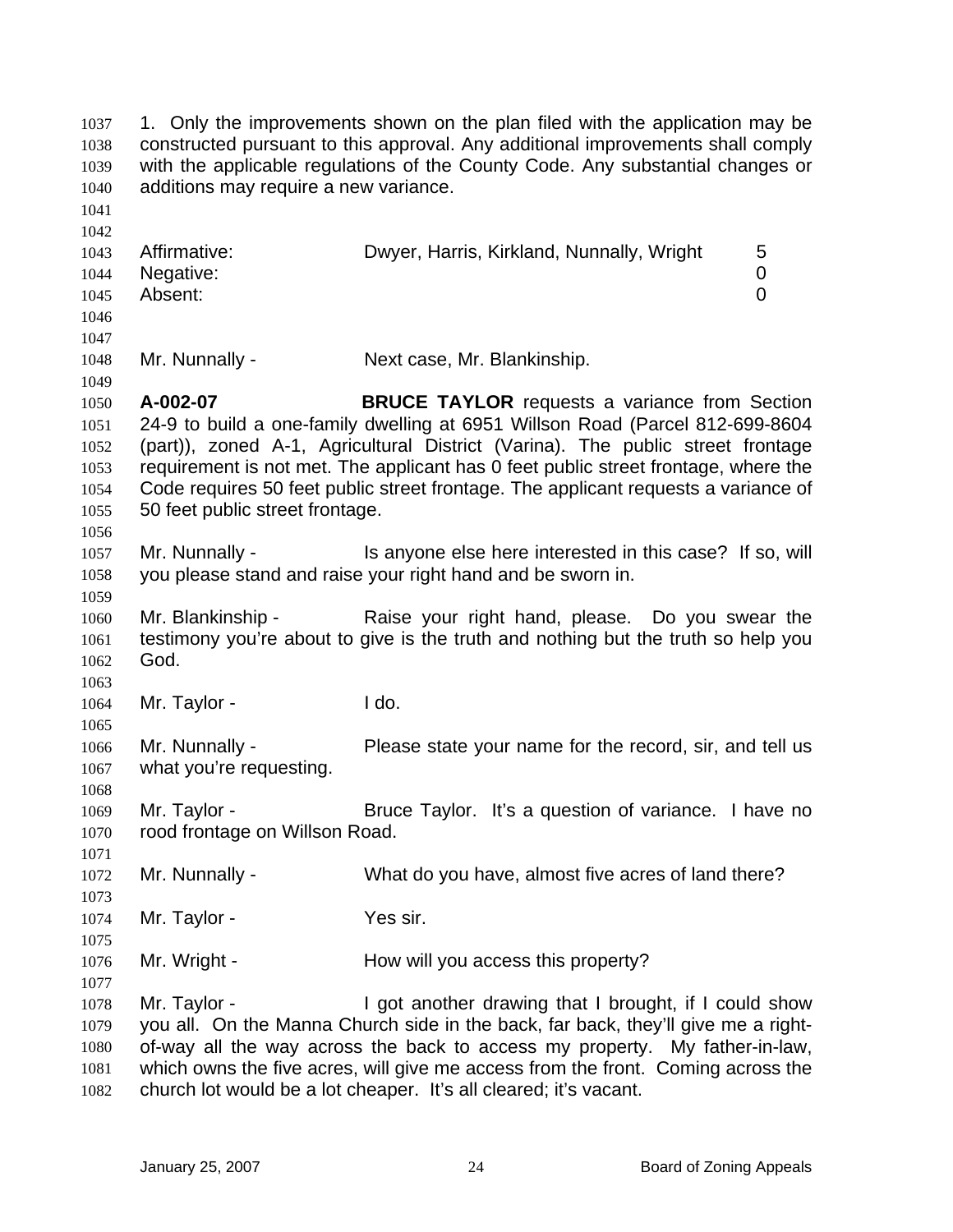| 1083         |                                            |                                                                                   |
|--------------|--------------------------------------------|-----------------------------------------------------------------------------------|
| 1084         | Mr. Wright -                               | When was this lot created, or has it been created?                                |
| 1085         |                                            |                                                                                   |
| 1086         | Mr. Taylor -                               | It hasn't been created yet; that's what the variance is                           |
| 1087         | for.                                       |                                                                                   |
| 1088         |                                            |                                                                                   |
| 1089         | Mr. Wright -                               | Oh, so the lot has not been actually created.                                     |
| 1090         |                                            |                                                                                   |
| 1091         | Mr. Taylor -                               | No sir.                                                                           |
| 1092         |                                            |                                                                                   |
| 1093         | Mr. Wright -                               | It's part of the entire parcel.                                                   |
| 1094         |                                            |                                                                                   |
| 1095         | Mr. Taylor -                               | Yes. It's right at five acres.                                                    |
| 1096         |                                            |                                                                                   |
| 1097         | Mr. Wright -                               | How long has that parcel been owned, do you know?                                 |
| 1098         |                                            |                                                                                   |
| 1099         | Mr. Taylor -                               | About 40 years. My father-in-law, he's the owner.                                 |
| 1100         |                                            |                                                                                   |
| 1101         | Mr. Nunnally -                             | [Unintelligible] come down to the microphone? State                               |
| 1102         | your name, sir. Have you been sworn?       |                                                                                   |
| 1103         |                                            |                                                                                   |
| 1104         | Mr. Blankinship -                          | No. Raise your right hand, please. Do you swear the                               |
| 1105         | God?                                       | testimony you're about to give is the truth and nothing but the truth so help you |
| 1106         |                                            |                                                                                   |
| 1107<br>1108 | Mr. Dowdy -                                | Yes sir. My name is Nathan Dowdy.                                                 |
| 1109         |                                            |                                                                                   |
| 1110         | Mr. Wright -                               | Is this your property? Do you own this property?                                  |
| 1111         |                                            |                                                                                   |
| 1112         | Mr. Dowdy -                                | Yes sir.                                                                          |
| 1113         |                                            |                                                                                   |
| 1114         | Mr. Wright -                               | How long has your house been on the property?                                     |
| 1115         |                                            |                                                                                   |
| 1116         | Mr. Dowdy -                                | The new house has been on there since '97. We                                     |
| 1117         |                                            | build a new house; I had to tear the old one down. I think I bought the land in   |
| 1118         | '62.                                       |                                                                                   |
| 1119         |                                            |                                                                                   |
| 1120         | Mr. Wright -                               | You're granting an easement along the western                                     |
| 1121         | property line to go back to this rear lot? |                                                                                   |
| 1122         |                                            |                                                                                   |
| 1123         | Mr. Dowdy -                                | Yes sir.                                                                          |
| 1124         |                                            |                                                                                   |
| 1125         | Mr. Wright -                               | How wide is the easement?                                                         |
| 1126         |                                            |                                                                                   |
| 1127         | Mr. Dowdy -                                | Twenty feet.                                                                      |
| 1128         |                                            |                                                                                   |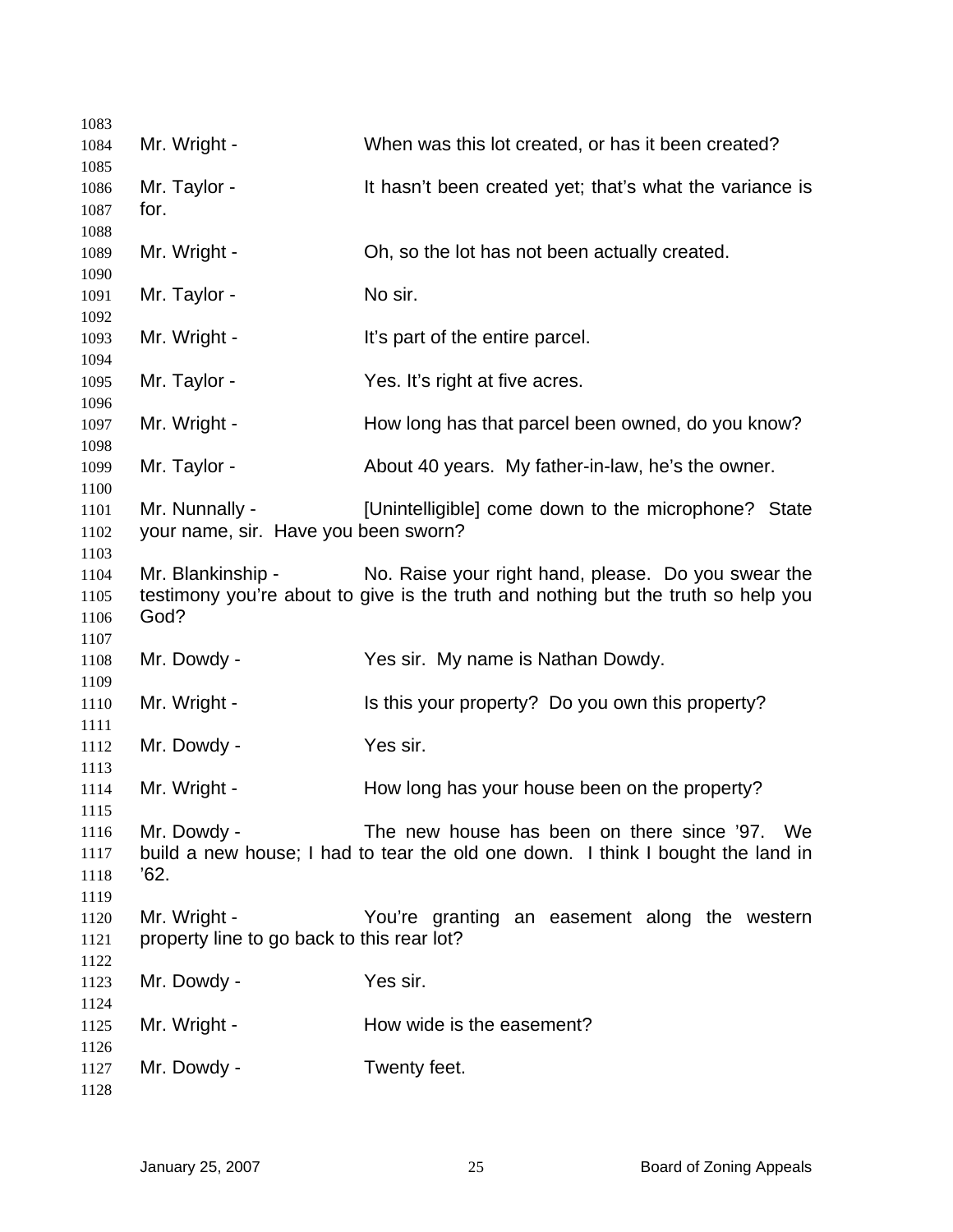Mr. Blankinship - Could you explain again what you were saying about the church giving you the access? 1129 1130 1131

1132 1133 1134 1135 1136 1137 Mr. Taylor - The church also said they would give me a right-ofway across the back of their property, which would be easier to access my property, but it would come off of Laburnum Avenue. It would come right across where that blue line, right across the edge of that onto the property. I would have to clear a lot less woods off of it, too. From the road up, I'd have to clear quite a bit of woods.

1139 1140 Mr. Blankinship - Could you explain why the church would rather have you access it that way?

1142 1143 1144 Mr. Taylor - They didn't say they'd rather, they just agreed to give it to me. They've always had a good relationship with my father-in-law and they said no problem, as long as I paid whatever expense was involved in it.

1146 1147 1148 Mr. Blankinship - The Paul, could you put the aerial up, please? You'll notice the cleared area there. Doesn't show in this photograph, but in the cleared area of Mr. Dowdy's property, the church uses that for like a play area.

- 1150 Mr. Dowdy - They do have picnic tables.
- 1152 Mr. Blankinship - Right. Picnic tables.

1154 1155 1156 Mr. Dowdy - When the church was first built—I forgot when—the preacher asked could they come over. He said they'd keep it clear and everything, so I said, well, it's not going to hurt anything.

- 1158 1159 Mr. Blankinship - Actually, if you ran a driveway on your property, it would disrupt their use.
- 1161 Mr. Dowdy - Right.

1138

1141

1145

1149

1151

1153

1157

1160

1162

1165

1167

1172

1163 1164 Mr. Blankinship - If you put the driveway on their property, it's less disruptive.

1166 Mr. Dowdy - Right. It wouldn't bother anything.

1168 1169 1170 1171 Mr. Blankinship - I had a couple of phone conversations with one of the trustees of the church. He expressed to me over the phone that the church would rather give him an easement than have him cross his own property because crossing his property would disrupt their use of his property.

1173 1174 Mr. Wright - Would they still use it once this house is built back there?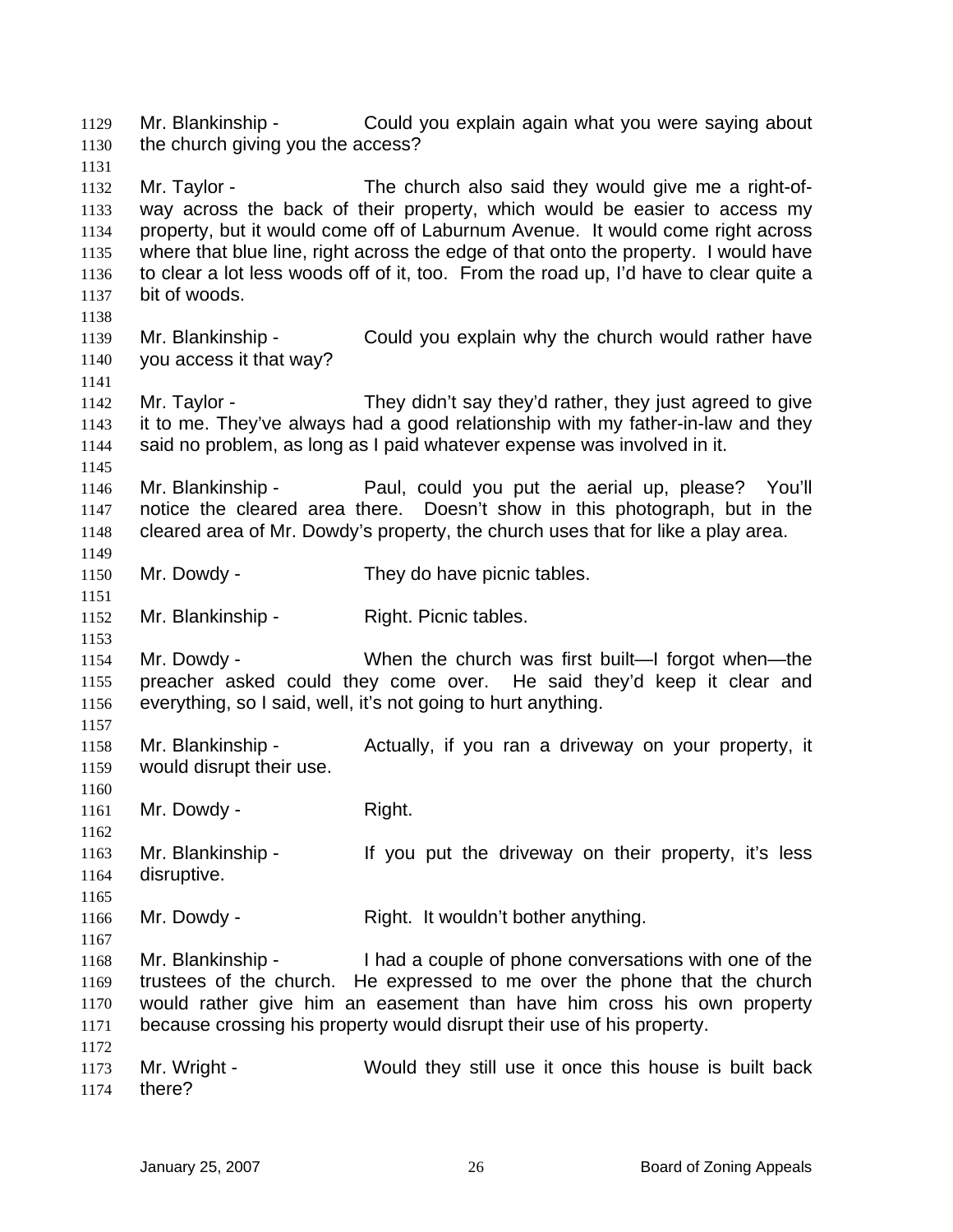| 1175                         |                                                                   |                                                                                                                                                                                                   |
|------------------------------|-------------------------------------------------------------------|---------------------------------------------------------------------------------------------------------------------------------------------------------------------------------------------------|
| 1176                         | Mr. Blankinship -                                                 | They intend to, as far as I know.                                                                                                                                                                 |
| 1177<br>1178                 | Ms. Dwyer -                                                       | Where would your house be?                                                                                                                                                                        |
| 1179<br>1180                 | Mr. Taylor -                                                      | Approximately the middle of those woods in there.                                                                                                                                                 |
| 1181<br>1182<br>1183         | Ms. Dwyer -<br>you'd have to clear woods along the property line. | You don't want to come in from Willson because                                                                                                                                                    |
| 1184<br>1185                 | Mr. Taylor -                                                      | There would be a lot more, yes.                                                                                                                                                                   |
| 1186<br>1187                 | Ms. Harris -                                                      | Is the church willing to give you a written agreement?                                                                                                                                            |
| 1188<br>1189                 | Mr. Taylor -                                                      | Yes ma'am.                                                                                                                                                                                        |
| 1190<br>1191<br>1192         | Ms. Dwyer -<br>recreation or is that not part of the agreement?   | Is the condition on their use of the property for                                                                                                                                                 |
| 1193<br>1194                 | Mr. Dowdy -                                                       | Kids just go over there and play.                                                                                                                                                                 |
| 1195<br>1196                 | Mr. Nunnally -                                                    | You have read all the conditions.                                                                                                                                                                 |
| 1197<br>1198                 | Mr. Taylor -                                                      | Yes sir.                                                                                                                                                                                          |
| 1199<br>1200<br>1201<br>1202 | Ms. Harris -                                                      | The stem easement on part of this land, I notice the<br>private road and how it goes into the acreage that will be used by you. How far is<br>that easement; do you know? How far does it extend? |
| 1203<br>1204                 | Mr. Taylor -                                                      | I don't know what their property is there.                                                                                                                                                        |
| 1205<br>1206<br>1207<br>1208 | Mr. Dowdy -<br>about.                                             | In the neighborhood of something like 1200 feet                                                                                                                                                   |
| 1209<br>1210<br>1211         | Ms. Harris -                                                      | I'm talking about the easement that's coming across,<br>Mr. Dowdy, the one that you're using from Willson Road.                                                                                   |
| 1212<br>1213                 | Mr. Dowdy -                                                       | You mean to my house?                                                                                                                                                                             |
| 1214<br>1215                 | Ms. Harris -                                                      | Yes. Seems it will go into his property.                                                                                                                                                          |
| 1216<br>1217                 | Mr. Taylor -                                                      | Right. He'll give me an easement, but the church will<br>give me one and it would be a lot easier to use the one from the church.                                                                 |
| 1218<br>1219<br>1220         | Ms. Harris -                                                      | I understand that. I was asking how much land.                                                                                                                                                    |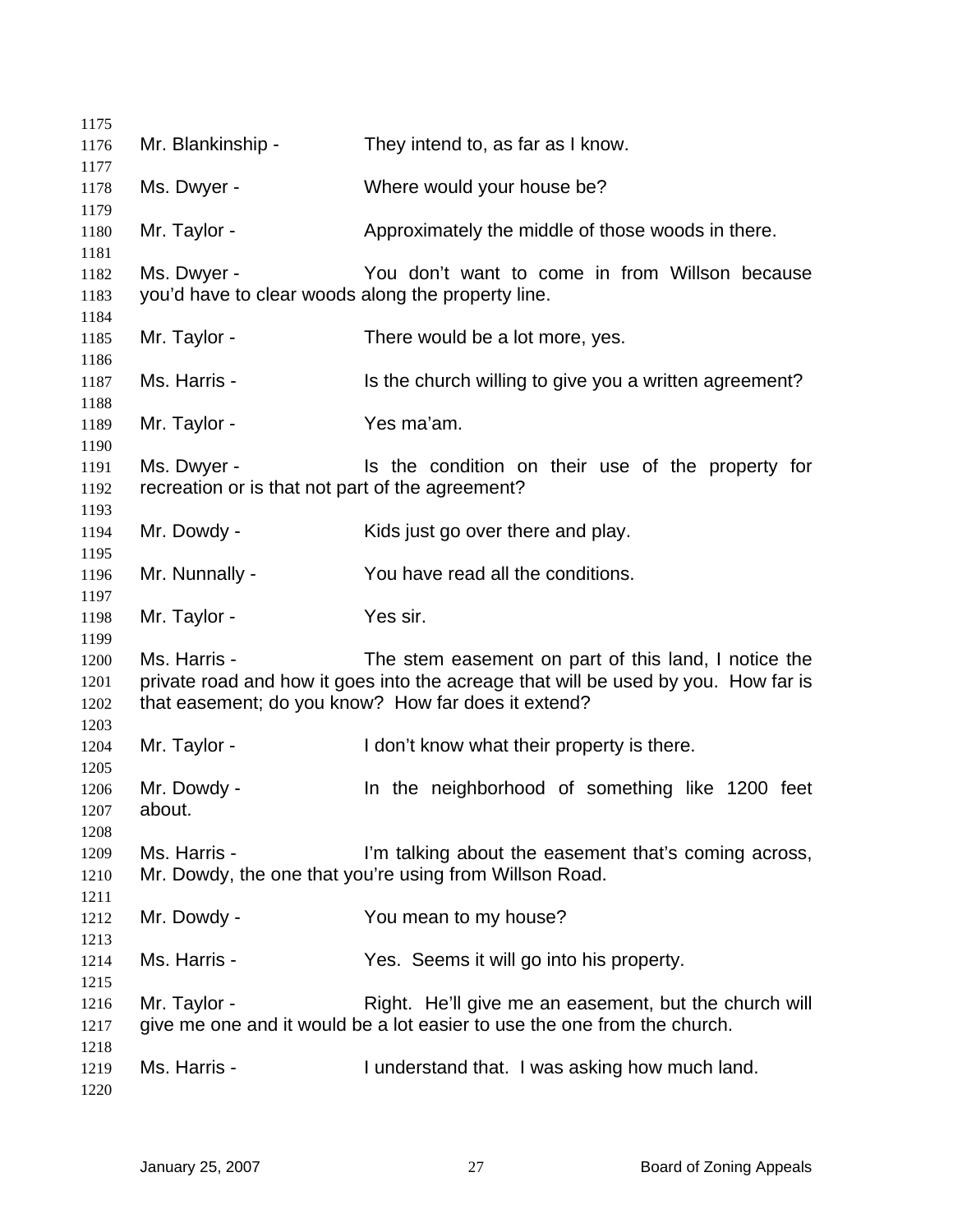| 1221<br>1222 | Mr. Taylor -                                | How much land?                                                                  |
|--------------|---------------------------------------------|---------------------------------------------------------------------------------|
| 1223         | Ms. Harris -                                | In other words, do you have a private road now on                               |
| 1224         | this land?                                  |                                                                                 |
| 1225         |                                             |                                                                                 |
| 1226         | Mr. Taylor -                                | There's no road at all.                                                         |
| 1227         | Ms. Harris -                                | Okay. The drawing seems to indicate that there's a                              |
| 1228<br>1229 | private road.                               |                                                                                 |
| 1230         |                                             |                                                                                 |
| 1231         | Mr. Dowdy -                                 | There is up to my house.                                                        |
| 1232         |                                             |                                                                                 |
| 1233         | Ms. Harris -                                | It seems to go beyond the line that separates the two                           |
| 1234         | properties.                                 |                                                                                 |
| 1235         |                                             |                                                                                 |
| 1236         | Mr. Blankinship -                           | That was their original proposal.                                               |
| 1237         |                                             |                                                                                 |
| 1238         | Ms. Harris -                                | Okay.                                                                           |
| 1239         |                                             |                                                                                 |
| 1240         | Ms. Dwyer -                                 | I'm a little concerned about having a small private                             |
| 1241         |                                             | drive access to Laburnum, which is a four-lane divided, somewhat limited access |
| 1242         |                                             | roadway. Do we have any comments by traffic engineers to that point, Mr.        |
| 1243         | Blankinship?                                |                                                                                 |
| 1244         |                                             |                                                                                 |
| 1245         | Mr. Taylor -                                | There's also a turning lane on Laburnum Avenue right                            |
| 1246         |                                             | there, so I would be in a turning lane when I went to turn in.                  |
| 1247         |                                             |                                                                                 |
| 1248         | Ms. Dwyer -                                 | Does the median crossover at that-                                              |
| 1249         |                                             |                                                                                 |
| 1250         | Mr. Taylor -                                | There's not a median crossover, but if you're headed                            |
| 1251         |                                             | north on Laburnum, when you come to Distributor Drive, just before you get      |
| 1252         | there, the road cuts in for a turning lane. |                                                                                 |
| 1253         |                                             |                                                                                 |
| 1254         | Ms. Dwyer -                                 | Yes.                                                                            |
| 1255         |                                             |                                                                                 |
| 1256         | Mr. Taylor -                                | My driveway would be right there in that turning lane.                          |
| 1257         |                                             |                                                                                 |
| 1258         | Ms. Dwyer -                                 | In the turning lane?                                                            |
| 1259         |                                             |                                                                                 |
| 1260         | Mr. Taylor -                                | Yes.                                                                            |
| 1261         |                                             |                                                                                 |
| 1262         | Ms. Dwyer -                                 | We don't have any comments by Traffic, then,                                    |
| 1263         | about-                                      |                                                                                 |
| 1264         |                                             | No.                                                                             |
| 1265         | Mr. Blankinship -                           | I'm not sure that they were aware of that                                       |
| 1266         |                                             | because, as I said, the original proposal showed the easement coming down to    |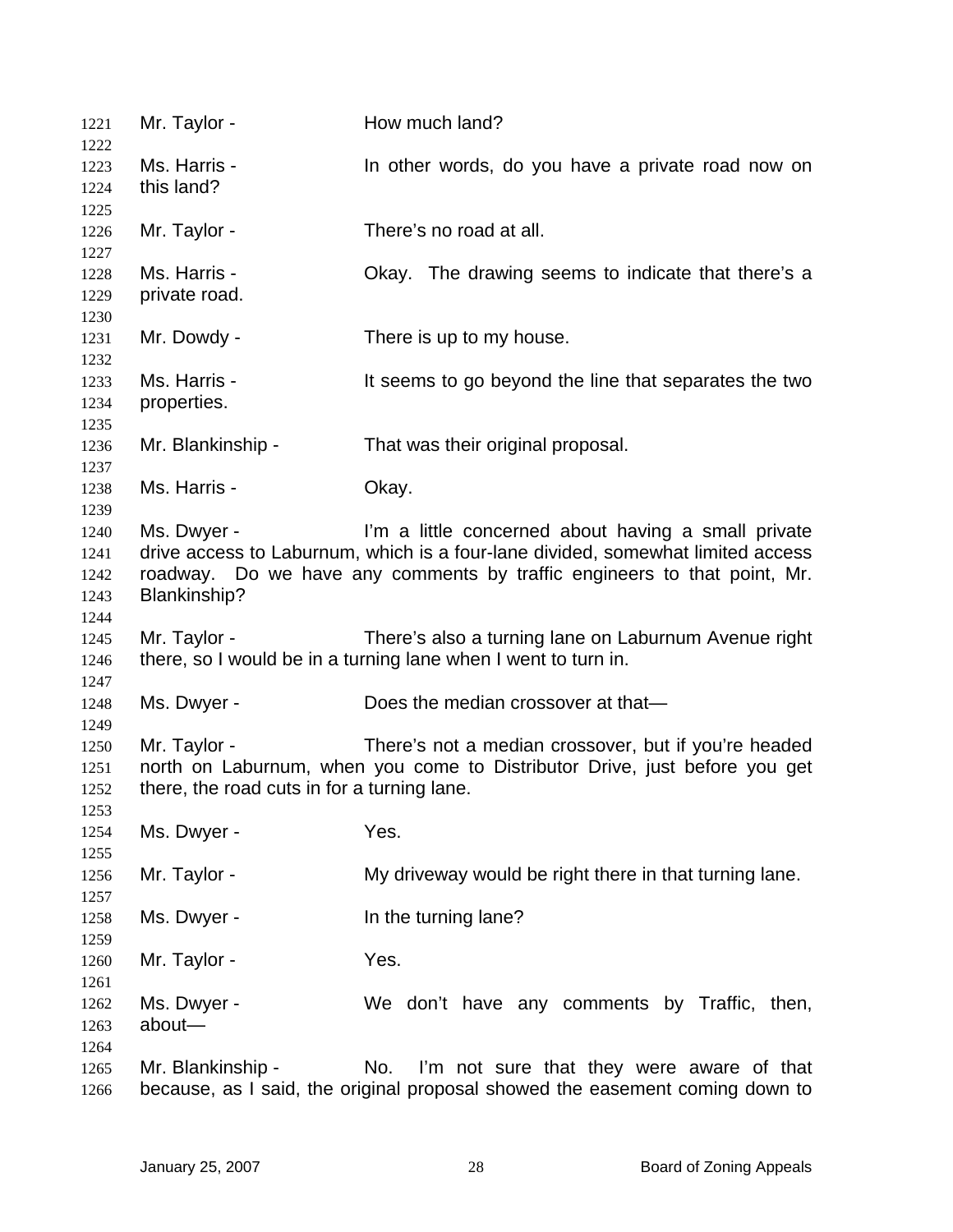Willson Road. This has all come up pretty well into the process after we had requested comments from Works. 1267 1268 1269 1270 1271 1272 1273 1274 1275 1276 1277 1278 1279 1280 1281 1282 1283 1284 1285 1286 1287 1288 1289 1290 1291 1292 1293 1294 1295 1296 1297 1298 1299 1300 1301 1302 1303 1304 1305 1306 1307 1308 1309 1310 1311 1312 Ms. Dwyer - Speed limit's 55 on Laburnum? Mr. Blankinship - Yes. Ms. Dwyer - Can we go back to that? Mr. Blankinship - What sort of a schedule are you on? When would you plan on building this house? Mr. Taylor - Once I've got everything approved, the surveying done and— Mr. Blankinship - I wonder if it would be worth delaying this a month to get comments from Works on that specific question, because they have not been consulted on that. Ms. Dwyer - I would like to have their comments. Mr. Blankinship - The At the time we asked for their comments, we were showing the easement out to Willson Road. I've known about this for a couple weeks, but it didn't occur to me to go back to Works and ask for an updated comment. Ms. Dwyer - This is a very busy roadway, 55 mile an hour speed limit. Mr. Taylor - There are other driveways on Laburnum that had no turning lane coming into them or anything. They just turn right in. Ms. Dwyer - The question is, do we want to add to that to allow a lot that is not allowed by law at this point. Mr. Blankinship - I think I was picturing the access coming off the church parking lot. In other words, he would turn onto Willson and come in through the church parking lot and then pull onto your property from there. Mr. Taylor - That's how you've got it stated in here, but that's— Mr. Blankinship - I didn't understand. Mr. Taylor - I didn't feel it would be a good thing to be riding through the church parking lot. Maybe they've got services or something.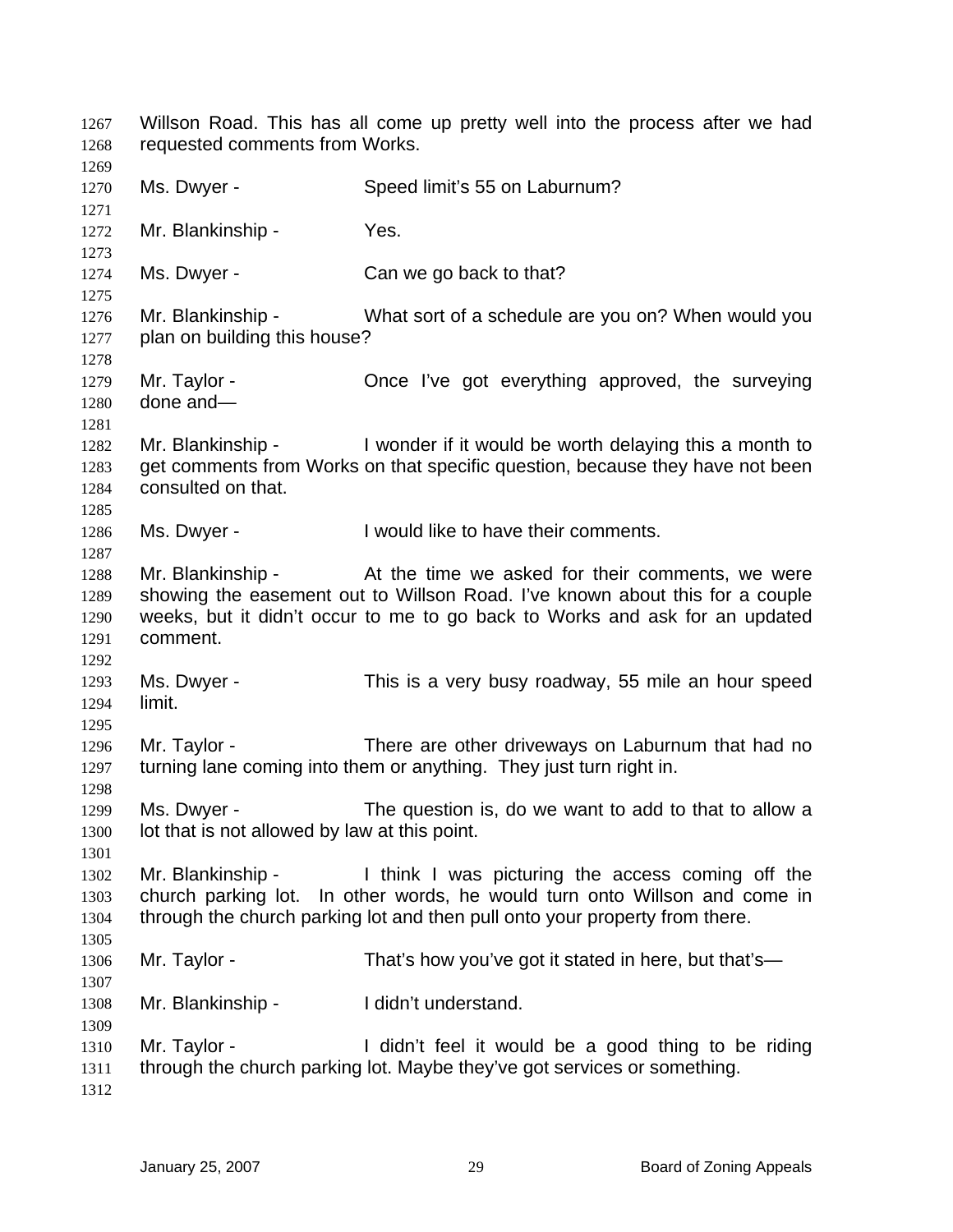Mr. Blankinship - It's kind of a trade-off. Which is better, that or driving across the area where the picnic tables are. Ms. Dwyer - What about access from Distributor Drive? Mr. Taylor - That's private, it's not County. I'm not saying they wouldn't give it to me, but I don't know. Ms. Dwyer - Chay. Mr. Kirkland - Mr. Blankinship, that little piece of land that looks a little bottle design, is that part of the church's property or is that the County of Henrico's property? Mr. Blankinship - I don't think there is any County property there. I guess we have the map. Mr. Kirkland - I was just wondering. Ms. Dwyer said go right out to Distributor Drive, but if that's privately owned, he couldn't get out there. I was just wondering if that's County. Mr. Taylor - That would make it a lot easier for me. Ms. Dwyer - Private companies can grant access as much as churches can, so that's another possibility. Mr. Taylor - Right. It would be a straight cut out to Mr. Wright - Doesn't look like it can be used for anything. Ms. Harris - **Do a lot of trucks enter Distributor Drive?** Mr. Taylor - It's a warehouse complex. Mr. Blankinship - From the map, it's not perfectly clear to me, but it appears to belong to the company. I can't think of the name of the industry over there right now. Mr. Taylor - Several different people own it, I think. Mr. Blankinship - Okay. Mr. Taylor - The Unit saw something in the paper. Mr. Nunnally - Mr. Blankinship, you are suggesting that we ask for deferment on it till next month or?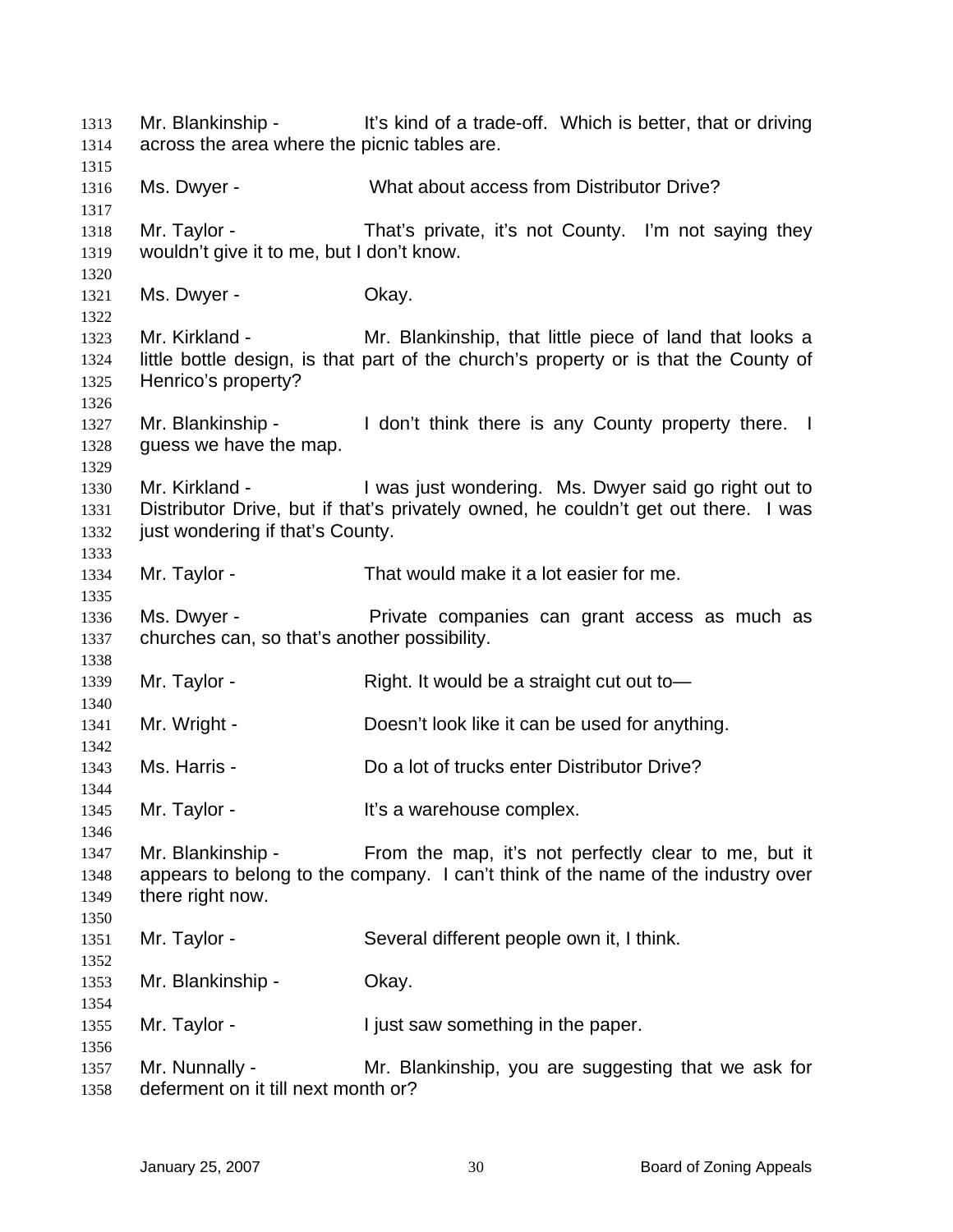| 1359         |                                                                                 |                                                                                 |           |  |
|--------------|---------------------------------------------------------------------------------|---------------------------------------------------------------------------------|-----------|--|
| 1360         | Mr. Blankinship -                                                               | I think that would be wise, if it's not a major disruption                      |           |  |
| 1361         |                                                                                 | for the applicant. I think we need more information on this question. If I had  |           |  |
| 1362         | realized they were coming out onto Laburnum directly, I would have asked Public |                                                                                 |           |  |
| 1363         | Works for some input on that.                                                   |                                                                                 |           |  |
| 1364         |                                                                                 |                                                                                 |           |  |
| 1365         | Mr. Wright -                                                                    | In the meantime, maybe they could explore some                                  |           |  |
| 1366         | other access through Distributor Drive.                                         |                                                                                 |           |  |
| 1367         |                                                                                 |                                                                                 |           |  |
| 1368         | Mr. Kirkland -                                                                  | Do you have any objection to a 30-day deferral?                                 |           |  |
| 1369         |                                                                                 |                                                                                 |           |  |
| 1370<br>1371 | Mr. Taylor -                                                                    | No, no problem. That's fine.                                                    |           |  |
| 1372         | Mr. Nunnally -                                                                  | You'd be the first case on the docket next month,                               |           |  |
| 1373         | okay?                                                                           |                                                                                 |           |  |
| 1374         |                                                                                 |                                                                                 |           |  |
| 1375         | Mr. Taylor -                                                                    | Okay.                                                                           |           |  |
| 1376         |                                                                                 |                                                                                 |           |  |
| 1377         | Mr. Nunnally -                                                                  | All right. We thank you.                                                        |           |  |
| 1378         |                                                                                 |                                                                                 |           |  |
| 1379         | Mr. Blankinship -                                                               | A motion and a vote on that?                                                    |           |  |
| 1380         |                                                                                 |                                                                                 |           |  |
| 1381         | <b>DECISION</b>                                                                 |                                                                                 |           |  |
| 1382         |                                                                                 |                                                                                 |           |  |
| 1383         | Mr. Kirkland -                                                                  | I make a motion we defer it for 30 days.                                        |           |  |
| 1384         |                                                                                 |                                                                                 |           |  |
| 1385         | Mr. Nunnally -                                                                  | Motion by Mr. Kirkland we're going to defer it for 30                           |           |  |
| 1386         | days. Do I have a second?                                                       |                                                                                 |           |  |
| 1387         |                                                                                 |                                                                                 |           |  |
| 1388         | Mr. Wright -                                                                    | Second.                                                                         |           |  |
| 1389         |                                                                                 |                                                                                 |           |  |
| 1390         | Mr. Nunnally -                                                                  | Seconded by Mr. Wright. All in favor say aye.                                   | Iťs       |  |
| 1391         | been deferred till next month.                                                  |                                                                                 |           |  |
| 1392         |                                                                                 |                                                                                 |           |  |
| 1393         |                                                                                 | After an advertised public hearing and on a motion by Mr. Kirkland, seconded by |           |  |
|              |                                                                                 | Mr. Wright, the Board deferred until the February 22, 2007 meeting, application |           |  |
| 1394         |                                                                                 |                                                                                 |           |  |
| 1395         |                                                                                 | A-002-07 for a variance to build a one-family dwelling at 6951 Willson Road.    |           |  |
| 1396         |                                                                                 |                                                                                 |           |  |
| 1397         |                                                                                 |                                                                                 |           |  |
| 1398         | Affirmative:                                                                    | Dwyer, Harris, Kirkland, Nunnally, Wright                                       | 5         |  |
| 1399         | Negative:                                                                       |                                                                                 | $\pmb{0}$ |  |
| 1400         | Absent:                                                                         |                                                                                 | 0         |  |
| 1401         |                                                                                 |                                                                                 |           |  |
| 1402         |                                                                                 |                                                                                 |           |  |
| 1403         | Mr. Nunnally -                                                                  | Next case, Mr. Blankinship.                                                     |           |  |
| 1404         |                                                                                 |                                                                                 |           |  |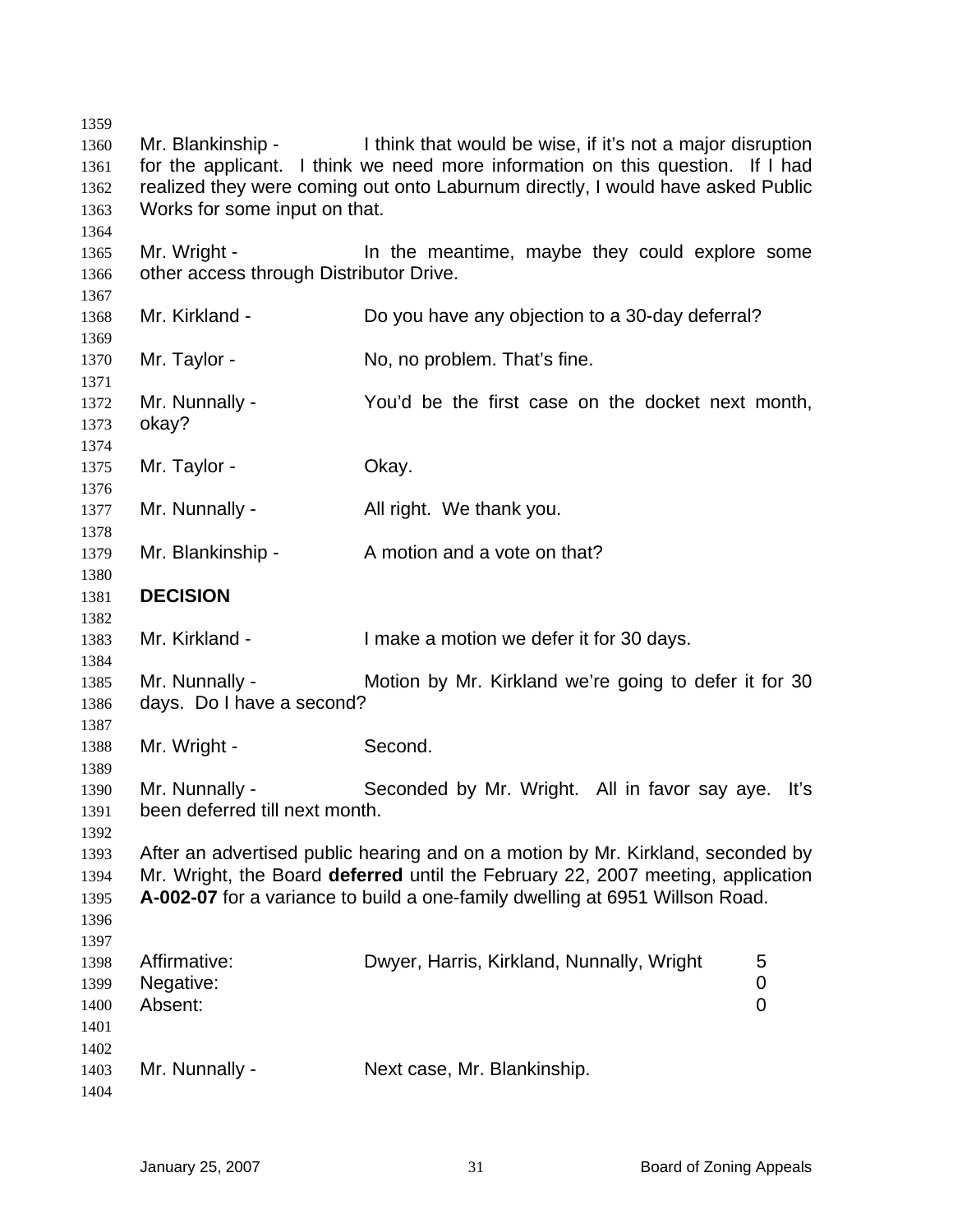Mr. Blankinship - I'm afraid to try to pronounce this name, Mr. Chairman, I apologize. I should have checked with the applicant to get the pronunciation. 1405 1406 1407 1408 1409 1410 1411 1412 1413 1414 1415 1416 1417 1418 1419 1420 1421 1422 1423 1424 1425 1426 1427 1428 1429 1430 1431 1432 1433 1434 1435 1436 1437 1438 1439 1440 1441 1442 1443 1444 1445 1446 1447 1448 1449 1450 **A-003-07 KWABENA AGYEKUM** requests a variance from Section 24-9 to allow the existing dwelling to remain at 6538 Monahan Road (Parcel 820-702-7260), zoned A-1, Agricultural District (Varina). The public street frontage requirement is not met. The applicant has 0 feet public street frontage, where the Code requires 50 feet public street frontage. The applicant requests a variance of 50 feet public street frontage. Mr. Nunnally - Anyone here representing this case? Mr. Blankinship - Maybe the applicant just didn't recognize his name when I butchered it. Mr. Nunnally - Well, if you can't pronounce it, I know I can't. Monahan Road. Is anyone here? Mr. Blankinship - Pass that over? Mr. Nunnally - Yes, pass that over. Mr. Blankinship - UP-3-07. **UP-003-07 PARKER-ORLEANS BUILDERS** requests a temporary conditional use permit pursuant to Section 24-116(c)(1) to locate a temporary sales trailer at 11425 Hunton Ridge Lane (The Ridge at Hunton Park) (Parcel 763-774-8633), zoned R-2AC, One-family Residence District (Conditional) (Brookland). Mr. Nunnally - Anyone else here interested in this case? If so, will you please stand and raise your right hand and be sworn. Mr. Blankinship - Raise your right hand, please. Do you swear the testimony you're about to give is the truth and nothing but the truth so help you God? Mr. Alvis - Yes. Mr. Nunnally - Please state your name for the record, sir, and tell us what you're requesting. Mr. Alvis - My name is Benji Alvis. I'm with Orleans Homebuilders and we're requesting an extension of the conditional use permit for the sales trailer at the Ridge at Hunton Park.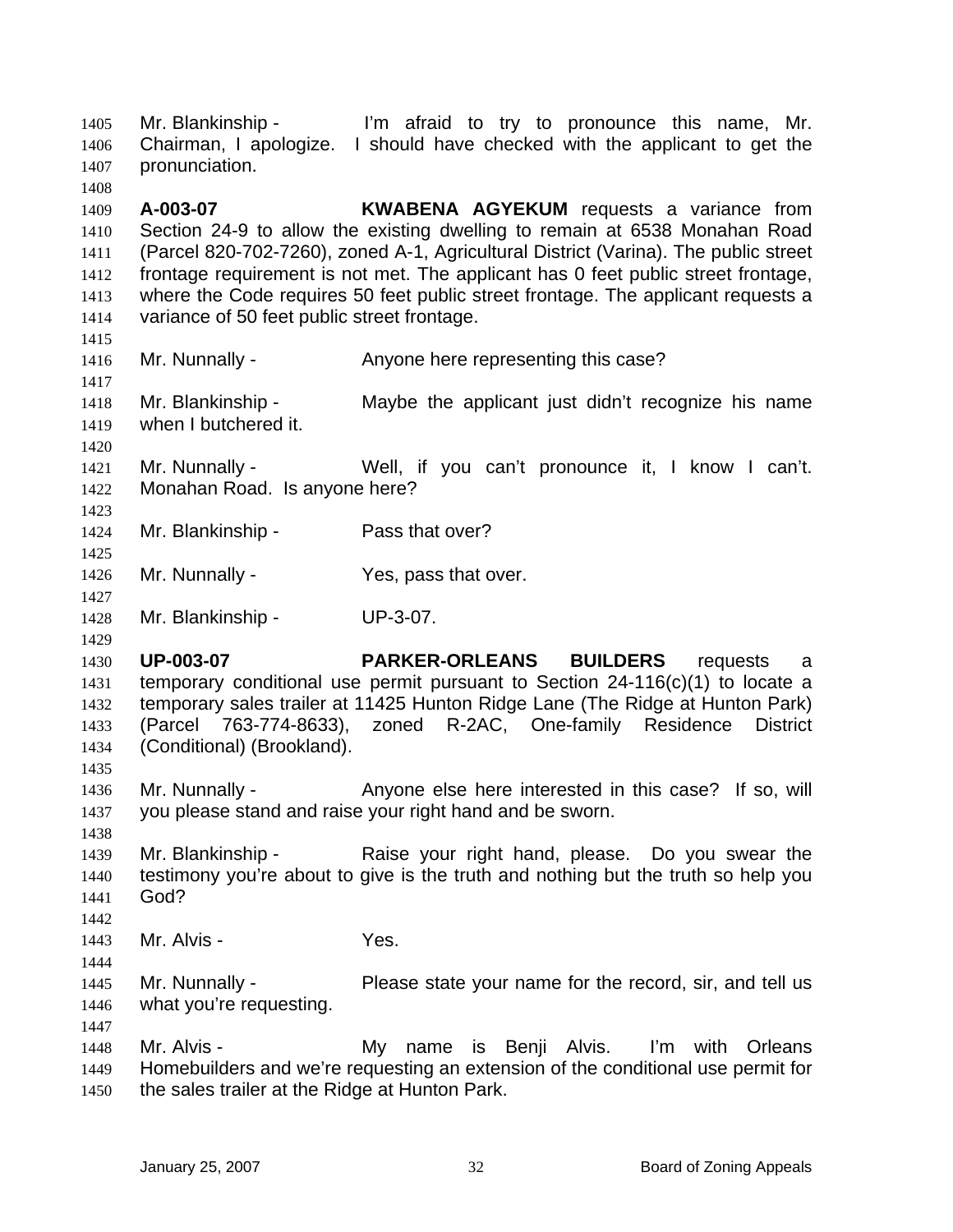| 1451 |                                                      |                                                                                       |
|------|------------------------------------------------------|---------------------------------------------------------------------------------------|
| 1452 | Ms. Harris -                                         | Mr. Alvis, how close are you to the completion of the                                 |
| 1453 | 87 homes?                                            |                                                                                       |
| 1454 |                                                      |                                                                                       |
| 1455 | Mr. Alvis -                                          | A long ways.                                                                          |
| 1456 |                                                      |                                                                                       |
| 1457 | Ms. Harris -                                         | You only wanted this extended until June of 2007?                                     |
| 1458 |                                                      |                                                                                       |
| 1459 | Mr. Alvis -                                          | Yes ma'am. We intend to have our model ready at                                       |
| 1460 | that time.                                           |                                                                                       |
| 1461 |                                                      |                                                                                       |
| 1462 | Mr. Wright -                                         | That's within the two-year period of the initial                                      |
| 1463 | approval?                                            |                                                                                       |
| 1464 |                                                      |                                                                                       |
| 1465 | Mr. Alvis -                                          | Yes sir.                                                                              |
| 1466 |                                                      |                                                                                       |
| 1467 | Mr. Blankinship -                                    | Where's the model being built?                                                        |
| 1468 |                                                      |                                                                                       |
| 1469 | Mr. Alvis -                                          | Directly east of the sales trailer. Right across the                                  |
| 1470 | street. It would be 1142. Right there on the corner. |                                                                                       |
| 1471 |                                                      |                                                                                       |
| 1472 | Mr. Nunnally -                                       | Any other questions for the applicant? Anybody here                                   |
| 1473 |                                                      | in opposition to this request? Hearing none, that completes the case. Thank           |
| 1474 | you, sir.                                            |                                                                                       |
| 1475 |                                                      |                                                                                       |
| 1476 | Mr. Alvis -                                          | Thank you.                                                                            |
| 1477 |                                                      |                                                                                       |
| 1478 | <b>DECISION</b>                                      |                                                                                       |
| 1479 |                                                      |                                                                                       |
| 1480 | Mr. Kirkland -                                       | I move we approve it with the same reason as stated                                   |
| 1481 | previously by Mr. Wright.                            |                                                                                       |
| 1482 |                                                      |                                                                                       |
| 1483 |                                                      | This use permit will not affect the health, safety, or welfare of persons residing or |
| 1484 |                                                      | working on the premises or in the neighborhood, will not unreasonably impair the      |
| 1485 |                                                      | supply of light and air to adjacent property, nor increase congestion in the          |
| 1486 |                                                      | streets, nor increase public danger from fire or otherwise unreasonably affect        |
| 1487 |                                                      | public safety, nor impair the character of the District or adjacent districts, nor be |
| 1488 |                                                      | incompatible with the general plans and objectives of the official Land Use Plan      |
| 1489 |                                                      | of the County, nor be likely to reduce or impair the value of buildings and           |
| 1490 |                                                      | property of the surrounding areas, and that such establishment and use will be in     |
| 1491 |                                                      | substantial accordance with the general purpose and objectives of Chapter 24 of       |
| 1492 | the County Code.                                     |                                                                                       |
| 1493 |                                                      |                                                                                       |
| 1494 | Ms. Harris -                                         | Second.                                                                               |
| 1495 |                                                      |                                                                                       |
|      |                                                      |                                                                                       |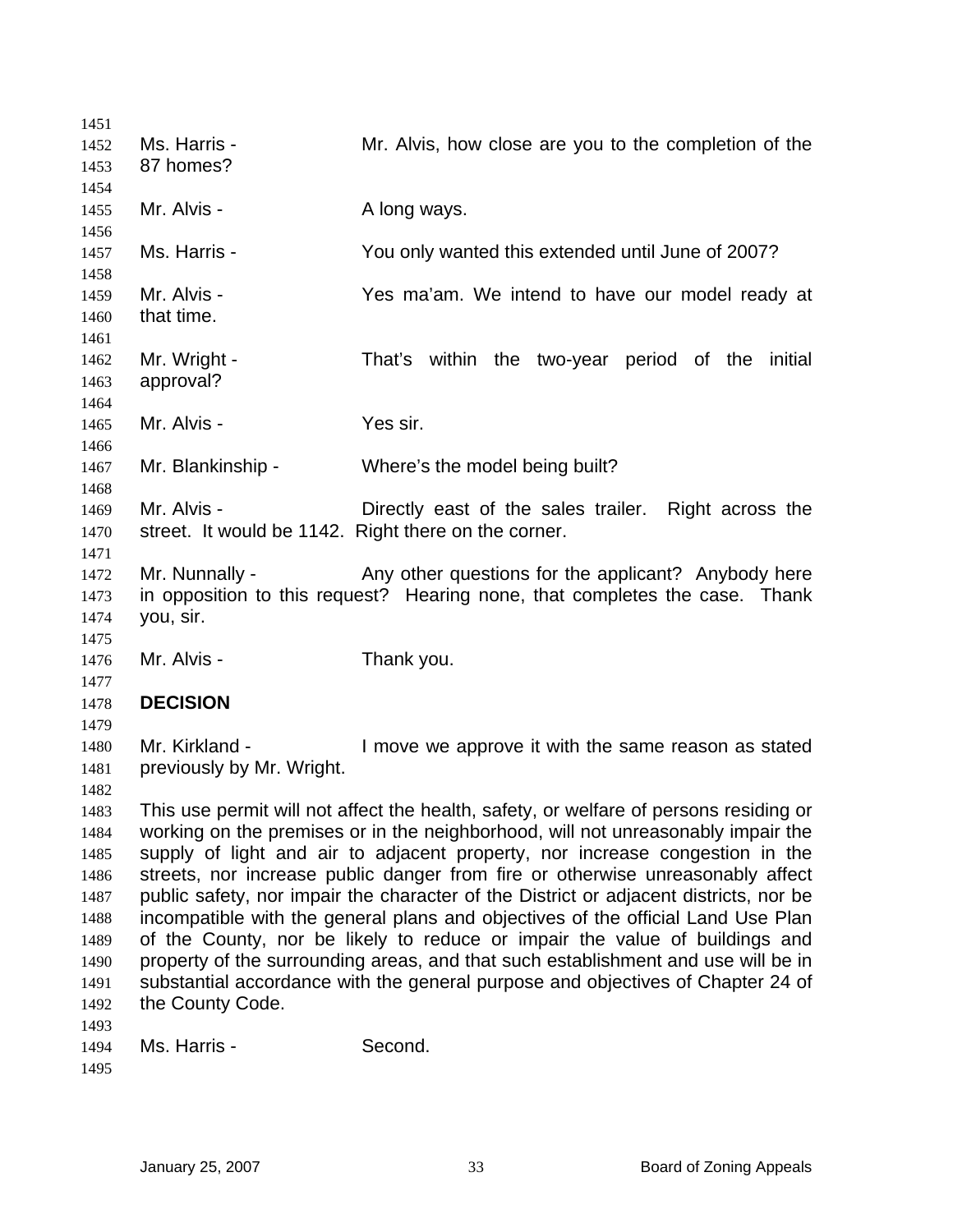Mr. Nunnally - Motion by Mr. Kirkland, seconded by Ms. Harris it be approved. All in favor way aye. Opposed? It's been approved. 1496 1497

1499 1500 1501 1502 1503 After an advertised public hearing and on a motion by Mr. Kirkland, seconded by Ms. Dwyer, the Board **granted** application **UP-003-07** for a temporary conditional use permit to locate a temporary sales trailer at 11425 Hunton Ridge Lane (The Ridge at Hunton Park). The Board granted the use permit subject to the following conditions:

1504

1510

1498

1505 1506 1507 1508 1509 1. Only the improvements shown on the plan filed with the application may be constructed pursuant to this approval. No substantial changes or additions to the layout may be made without the approval of the Board of Zoning Appeals. Any additional improvements shall comply with the applicable regulations of the County Code.

1511 1512 1513 2. All landscaping shall be maintained in a healthy condition at all times. Dead plant materials shall be removed within a reasonable time and replaced during the normal planting season.

1515 1516 3. The trailer shall be removed from the property on or before June 30, 2007, at which time this permit shall expire.

1517 1518

1514

|      | 1519 Affirmative: | Dwyer, Harris, Kirkland, Nunnally, Wright | 5 |
|------|-------------------|-------------------------------------------|---|
|      | 1520 Negative:    |                                           |   |
| 1521 | Absent:           |                                           |   |
| 1522 |                   |                                           |   |

1523

1534

1537

1539

1524 1525 1526 Mr. Nunnally - Next case, Mr. Blankinship. UP-4-07, Charles Clements.

1527 1528 1529 1530 **UP-004-07 CHARLES CLEMENTS** requests a temporary conditional use permit pursuant to Section 24-116(c)(1) to install trailers during reconstruction at 5110 Byrd Hill Road (Parcel 776-743-2847), zoned M-1, Light Industrial District (Brookland)**.**

- 1531 1532 1533 Mr. Nunnally - Is there anyone else here interested in this case? If so, please stand and raise your right hand and be sworn.
- 1535 1536 Mr. Blankinship - Do you swear the testimony you're about to give is the truth and nothing but the truth so help you God?

1538 Mr. Clements - Yes I do.

1540 1541 Mr. Nunnally - Please state your name for the record, sir, and tell us what you're requesting.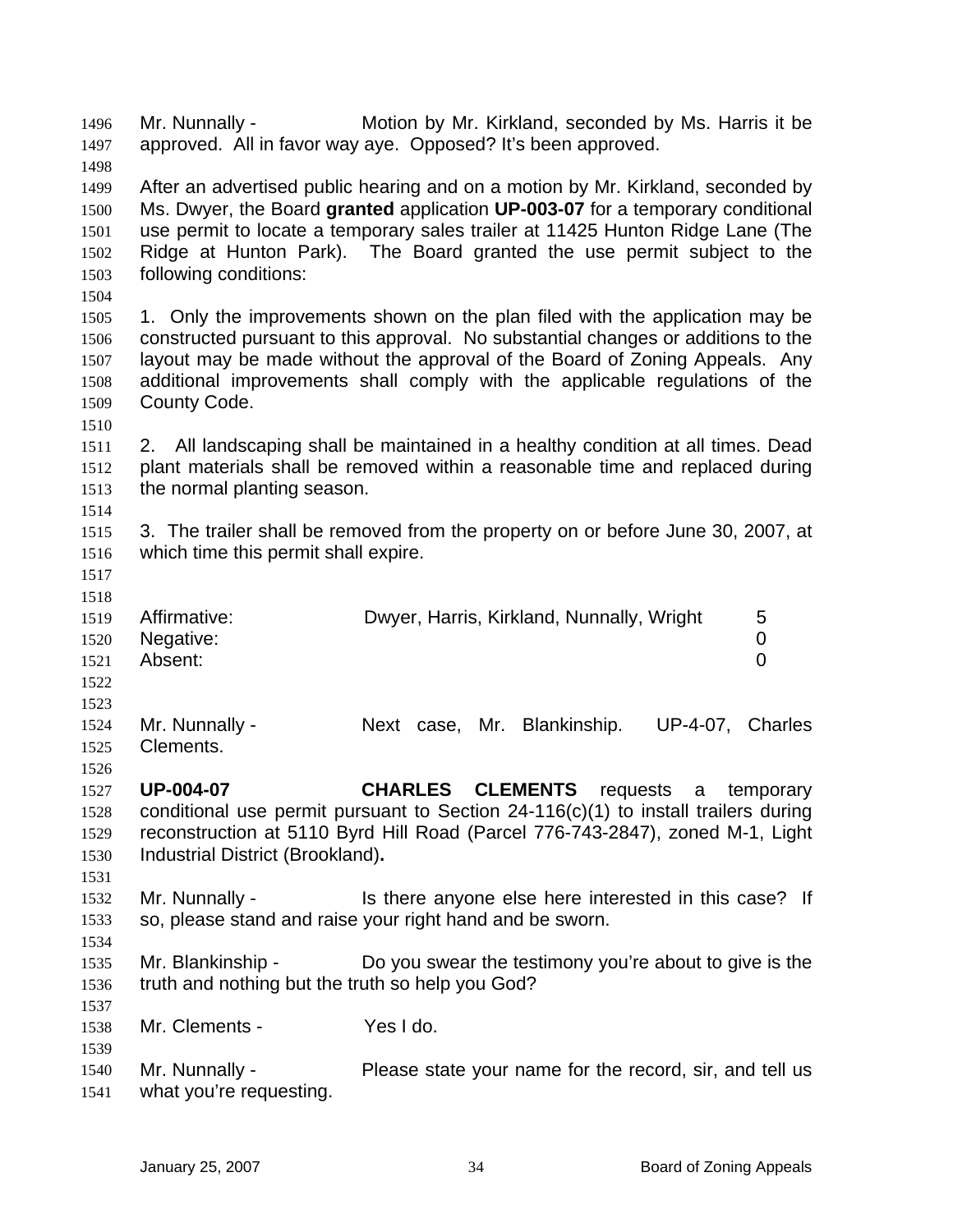Mr. Clements - Charles Clements. We had a fire and we had to relocate our office people. It's temporary, I assure you. We put in two trailers so we can run our business. Mr. Kirkland - What is your business? Mr. Clements - Heating and air conditioning. Ducts Unlimited Heating and Air Conditioning. Ms. Dwyer - The Are the trailers there now? Mr. Clements - Yes ma'am. Ms. Dwyer - How long have they been there? Mr. Clements -  $\qquad \qquad$  December 15<sup>th</sup>, when the lease started. Ms. Dwyer - What kind of sanitary facilities are there, or will there be? Mr. Clements - We originally had the outdoor potties, but we do have women that work for us and that was not efficient, wasn't adequate. The trailers had bathrooms in them, so we had to go with externally-mounted fiberglass or whatever. They are emptied. We have a contact and they take care of that. Ms. Dwyer - **Have you read the conditions?** Mr. Clements - Yes. Ms. Dwyer - Ckay. You agree to those? Mr. Clements - Yes. Mr. Kirkland - The Mr. Clements, how long do you think the trailers will have to stay on site? Mr. Clements - I think it's August. We had it written. Mr. Wright -  $\qquad \qquad$  It says September 15<sup>th</sup>. Mr. Clements - September  $15<sup>th</sup>$ , is what we're planning. We're moving as quickly as possible. We're dealing with architects. We had to get soil samples. Dealing with engineers. Believe me, no one wants to be out of this picture more than we do. I don't want it there. We've got Virginia Power. We had to put a pole up, so we've got a diesel generator 24 hours a day. It's quiet.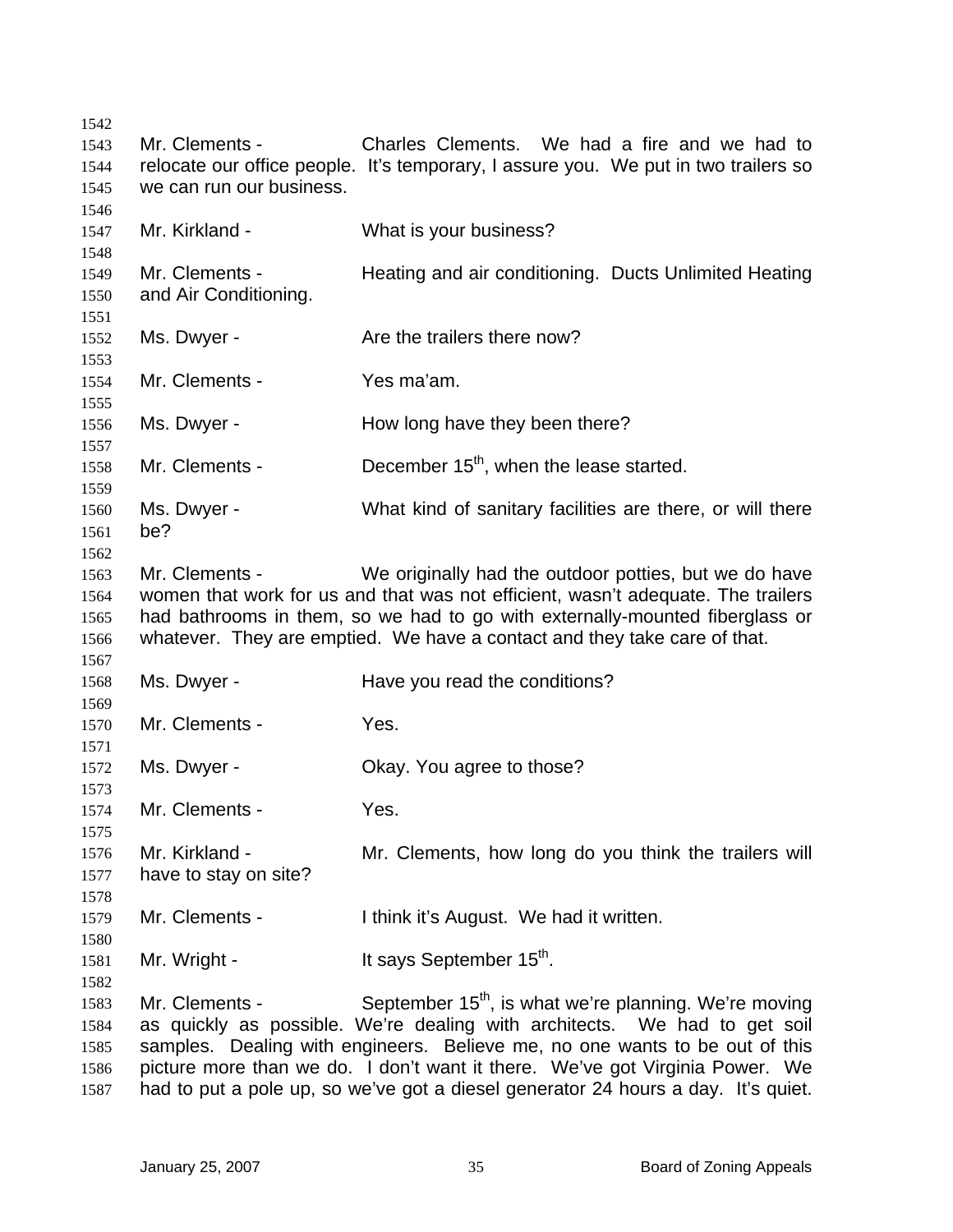It's unbelievably quiet, but when we run out of fuel, out computers go down, so we've got Virginia Power coming. We had the pole planted; the electricians are going to mount their stuff. We have to have that inspected. Virginia Power's got to run a piece of wire 20 feet, maybe, something like that, so we have current. It's like living in a shoebox. We've got plans drawn. That should be submitted to the County by the end of next week. I'm moving on it 24 hours a day 1588 1589 1590 1591 1592 1593 1594 1595 1596 1597 1598 1599 1600 1601 1602 1603 1604 1605 1606 1607 1608 1609 1610 1611 1612 1613 1614 1615 1616 1617 1618 1619 1620 1621 1622 1623 1624 1625 1626 1627 1628 1629 1630 1631 1632 1633 Ms. Dwyer - You expect to be in, in August, you say? Mr. Clements - I would love to be, yes ma'am. Ms. Dwyer - I'm wondering, though, given that sometimes things don't go as fast as we would like them to go, maybe you should extend the day from September 15<sup>th</sup> to give you some leeway so you don't have to come back to us. Mr. Clements - Right. Mr. Wright - Why not give it to the end of the year? Mr. Clements - That's fine. I'm moving as quickly as possible. I'd like to make this thing happen tomorrow, believe me. We don't have any residences right there looking at what we do, so we're not bothering anybody there. We're had people in the community come by and wish us luck. They've been really supportive of us because we take care of a lot of people's needs in that area. Ms. Dwyer - December 31, 2007? Mr. Clements - That would be great. Ms. Dwyer - That would give you a grace period. Mr. Clements - We'll move them as soon as we can. Believe me, I want out of the shoebox. Mr. Nunnally - All right. Any other questions for Mr. Clements? Anyone here in opposition? Hearing none, that completes the case. Thank you for coming. Mr. Clements - Thank you. Mr. Kirkland - The Sumble we approve it with the same reason for use permits. We want to change the date to December 31, 2007. The real plus will be getting rid of the generator and going to the telephone poles. That really helps out.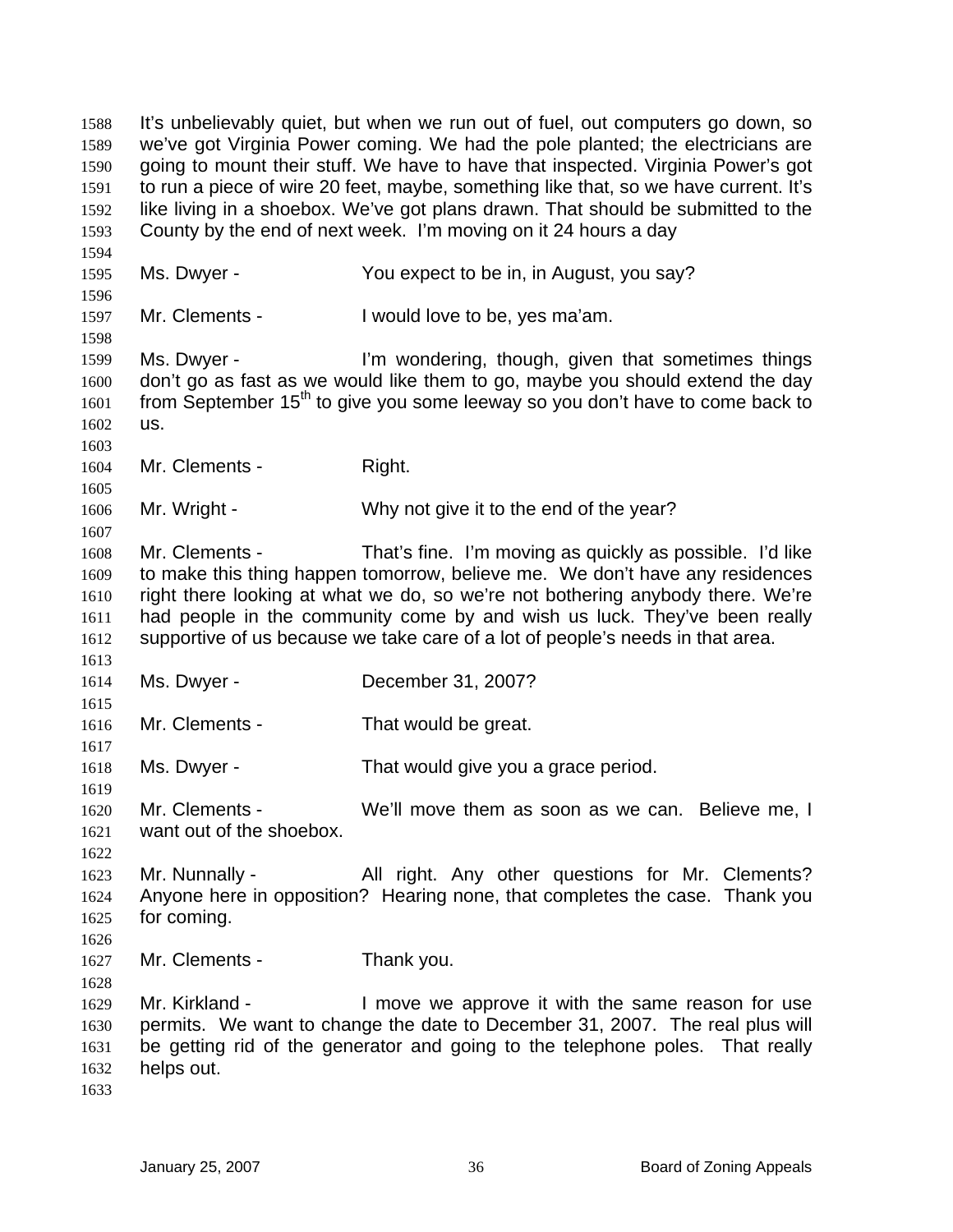This use permit will not affect the health, safety, or welfare of persons residing or working on the premises or in the neighborhood, will not unreasonably impair the supply of light and air to adjacent property, nor increase congestion in the streets, nor increase public danger from fire or otherwise unreasonably affect public safety, nor impair the character of the District or adjacent districts, nor be incompatible with the general plans and objectives of the official Land Use Plan of the County, nor be likely to reduce or impair the value of buildings and property of the surrounding areas, and that such establishment and use will be in substantial accordance with the general purpose and objectives of Chapter 24 of the County Code. 1634 1635 1636 1637 1638 1639 1640 1641 1642 1643 1644 1645 1646 1647 1648 1649 1650 1651 1652 1653 1654 1655 1656 1657 1658 1659 1660 1661 1662 1663 1664 1665 1666 1667 1668 1669 1670 1671 1672 1673 1674 1675 1676 1677 1678 1679 Mr. Nunnally - Do we have a second? Ms. Dwyer - Second. Mr. Nunnally - Seconded by Ms. Dwyer. Motion by Mr. Kirkland, seconded by Ms. Dwyer it be approved with the date change. Mr. Blankinship, you have that, right? Mr. Blankinship - Yes sir. Mr. Nunnally - All in favor say aye. Opposed? It's been approved. After an advertised public hearing and on a motion by Ms Dwyer, seconded by Ms. Dwyer, the Board **granted** application **UP-004-07** for a temporary conditional use permit to install trailers during reconstruction at 5110 Byrd Hill Road. Affirmative: Dwyer, Harris, Kirkland, Nunnally, Wright 5 Negative: 0 Absent: 0 Mr. Nunnally - The You want to try that other case? Mr. Blankinship - A-3-07, Kwabena Agyekum? **A-003-07 KWABENA AGYEKUM** requests a variance from Section 24-9 to allow the existing dwelling to remain at 6538 Monahan Road (Parcel 820-702-7260), zoned A-1, Agricultural District **(Varina)**. The public street frontage requirement is not met. The applicant has 0 feet public street frontage, where the Code requires 50 feet public street frontage. The applicant requests a variance of 50 feet public street frontage. Mr. Nunnally - Can I have a motion we defer it or deny it or what? Mr. Wright - I move we defer it to the next meeting.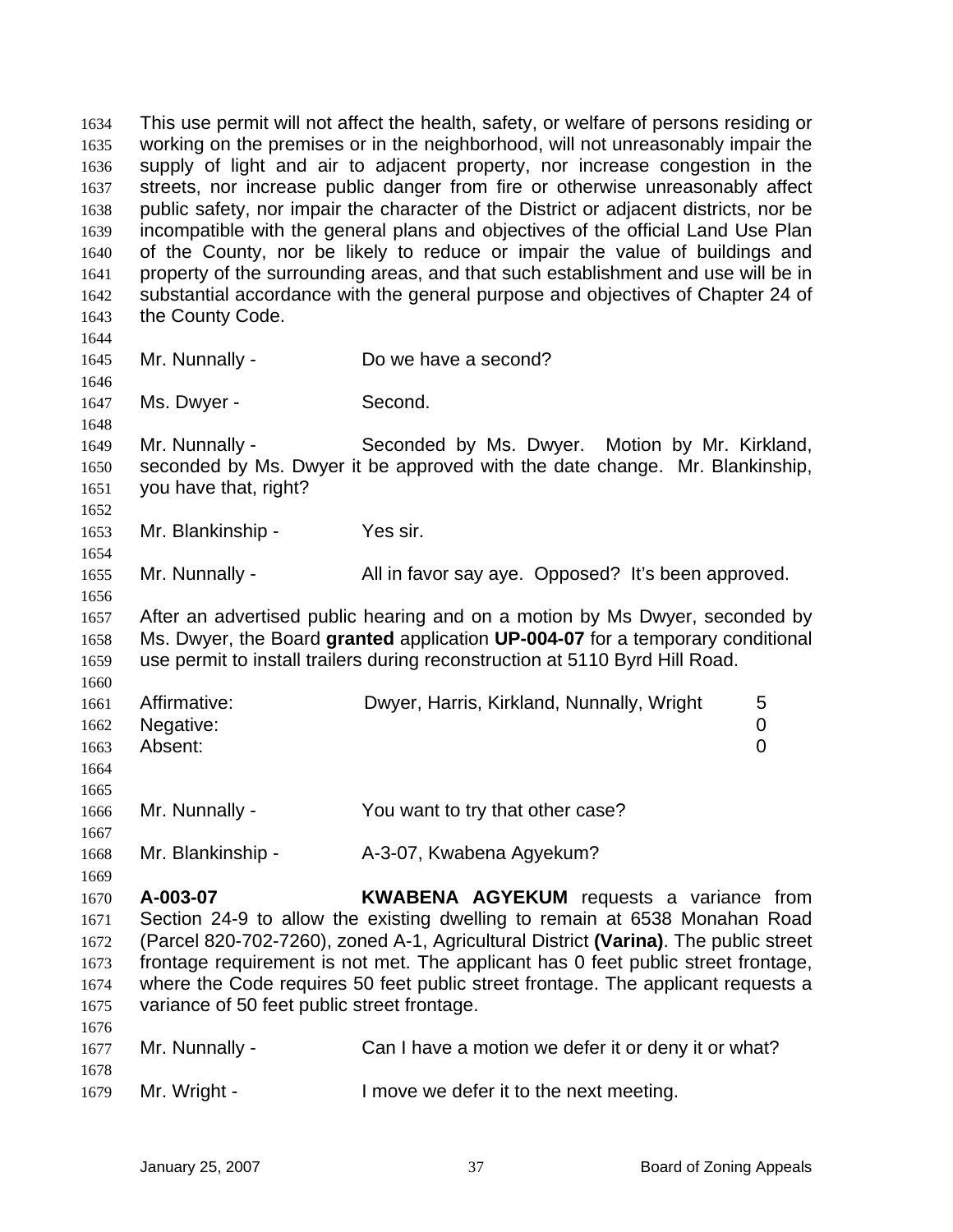| 1680         |                                                    |                                                                                        |  |
|--------------|----------------------------------------------------|----------------------------------------------------------------------------------------|--|
| 1681         | Mr. Kirkland -                                     | Second.                                                                                |  |
| 1682         |                                                    |                                                                                        |  |
| 1683         | Mr. Nunnally -                                     | Motion by Mr. Wright, seconded by Mr. Kirkland it be                                   |  |
| 1684         |                                                    | deferred to the next meeting. All in favor say aye. It's been deferred.                |  |
| 1685         |                                                    |                                                                                        |  |
| 1686         |                                                    | After an advertised public hearing and on a motion by Mr. Wright, seconded by          |  |
| 1687         |                                                    | Mr. Kirkland, the Board deferred until the February 22, 2007 meeting, application      |  |
| 1688         |                                                    | A-003-2007 for a variance from Section 24-9 to allow the existing dwelling to          |  |
| 1689         | remain at 6538 Monahan Road.                       |                                                                                        |  |
| 1690         |                                                    |                                                                                        |  |
| 1691         |                                                    |                                                                                        |  |
| 1692         | Affirmative:                                       | Dwyer, Harris, Kirkland, Nunnally, Wright<br>5                                         |  |
| 1693         | Negative:                                          | 0                                                                                      |  |
| 1694         | Absent:                                            | $\mathbf 0$                                                                            |  |
| 1695         | Absent:                                            | 0                                                                                      |  |
| 1696         |                                                    |                                                                                        |  |
| 1697         |                                                    |                                                                                        |  |
| 1698         | Mr. Nunnally -                                     | All right, the minutes.                                                                |  |
| 1699<br>1700 | Mr. Wright -                                       | Page 11. I had my clip over and that's why I couldn't                                  |  |
| 1701         | see.                                               |                                                                                        |  |
| 1702         |                                                    |                                                                                        |  |
| 1703         | Mr. Nunnally -                                     | Page 11?                                                                               |  |
| 1704         |                                                    |                                                                                        |  |
| 1705         | Mr. Wright -                                       | Yes.                                                                                   |  |
| 1706         |                                                    |                                                                                        |  |
| 1707         | Mr. Nunnally -                                     | All right.                                                                             |  |
| 1708         |                                                    |                                                                                        |  |
| 1709         | Mr. Wright -                                       | Down on line 490. I think that should be, "He's                                        |  |
| 1710         |                                                    | proposing to sell it," instead of "see it." I didn't want to put words in your mouth,  |  |
| 1711         |                                                    | Mr. Blankinship, but if you'll look at page 11, line 490 in the minutes it reads here, |  |
| 1712         | "He's proposing to see it to the other gentleman." |                                                                                        |  |
| 1713         |                                                    |                                                                                        |  |
| 1714         | Mr. Blankinship -                                  | I'll bet you're correct.                                                               |  |
| 1715         |                                                    |                                                                                        |  |
| 1716         | Mr. Wright -                                       | I move we approve the minutes.                                                         |  |
| 1717         |                                                    |                                                                                        |  |
| 1718         | Ms. Dwyer -                                        | Second.                                                                                |  |
| 1719         |                                                    |                                                                                        |  |
| 1720         | Mr. Nunnally -                                     | Motion by Mr. Wright, seconded by Ms. Dwyer the                                        |  |
| 1721         |                                                    | minutes be approved. All in favor say aye. It's been approved.                         |  |
| 1722         |                                                    |                                                                                        |  |
| 1723         | Mr. Blankinship -                                  | I'm almost glad you deferred two cases, because we                                     |  |
| 1724         | only have one for next month, and it's an appeal.  |                                                                                        |  |
| 1725         |                                                    |                                                                                        |  |
| 1726         | Mr. Nunnally -                                     | Which one is that?                                                                     |  |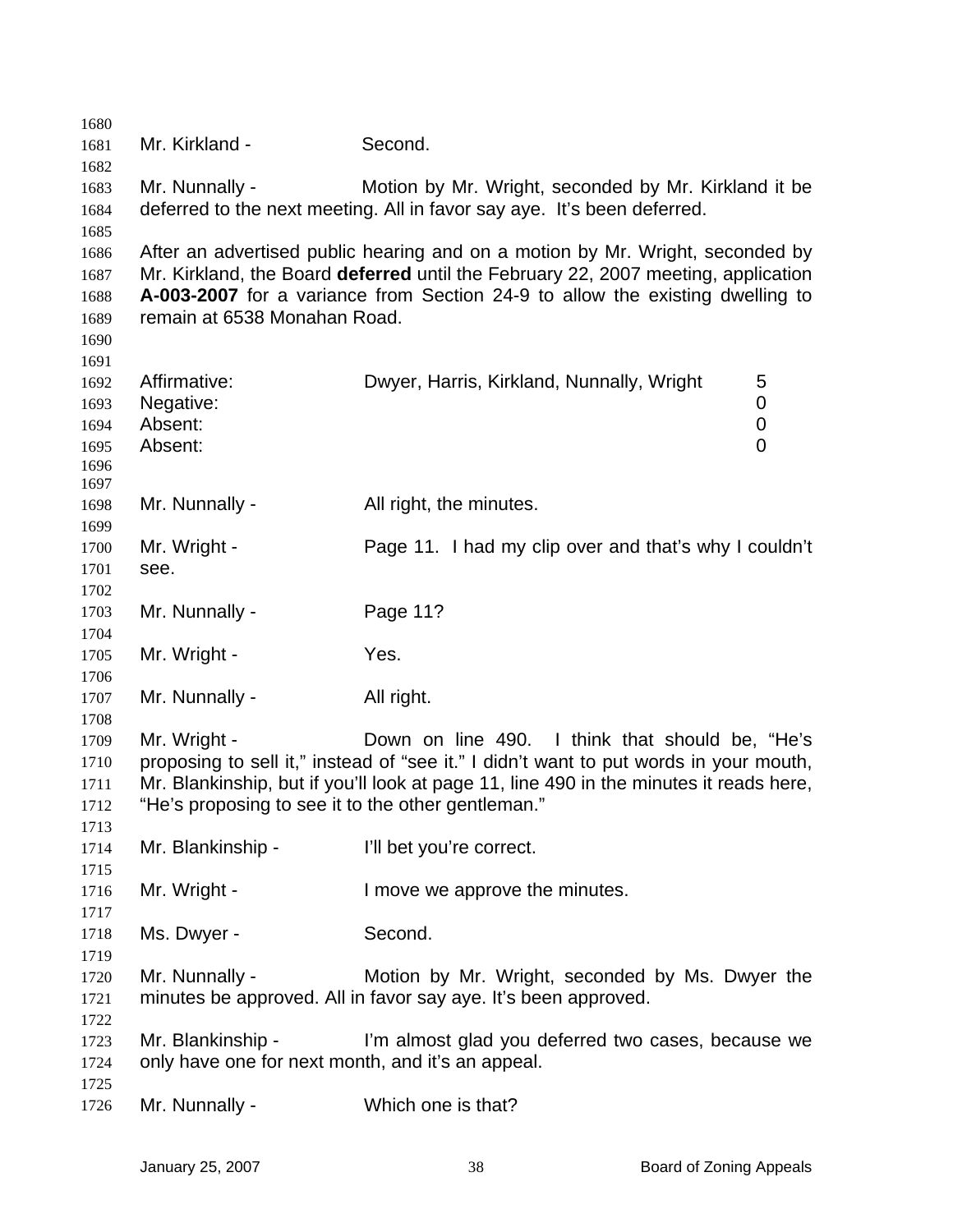1727 1728 1729 1730 1731 1732 1733 1734 1735 1736 1737 1738 1739 1740 1741 1742 1743 1744 1745 1746 1747 1748 1749 1750 1751 1752 1753 1754 1755 1756 1757 1758 1759 1760 1761 1762 1763 1764 1765 1766 1767 1768 1769 1770 1771 1772 Mr. Blankinship - It's the gentleman who was served a Notice of Violation for keeping chickens on his property without meeting the required setback for livestock. He said those aren't livestock, those are pets. You'll have to decide. Mr. Wright - **How many chickens does he have?** Mr. Blankinship - I don't recall. Mr. Wright - The's bound to have more than three. Mr. Blankinship - I think that anything that goes on a biscuit is livestock. Mr. Wright - I've been thinking about this and Mr. Nunnally asked me to do it. This is just a suggestion. I'm sure I need to rethink some of the language in there, but I did it. It'll give us an opportunity to say this is our reason for approving or denying these things if you want to just refer to it, we wouldn't have to read it all. I just suggest that. We ought to have some basis for our decisions. Mr. Blankinship - Right. Ideally, I think it's nice to have the specific facts of each case mentioned in there as well. Mr. Wright - What I did was, I started on variances with a denial. If it violates Cochran, basically, we have no authority. All I said as that was the reason for that, that we had no authority to hear the case. Then secondly, if we pass the Cochran test, then we have to pass the other three tests, so I just explained those, put those in there. I think that covers all, basically. We cover all our variances. To get to that, you have to decide what's taken as a whole. It gets too complicated to put all that stuff in there, but taken as a whole means taken as a whole. If we say because of Cherrystone, it has to go back and be taken as a whole, it's taken as a whole. Just a suggestion. I have no pride of authorship. Mr. Nunnally asked me if I'd do that, so I did it. Ms. Harris - Thank you. Mr. Blankinship - Everyone for adjournment? Ms. Harris - So move. Ms. Dwyer - Second. Mr. Nunnally - The Move by Ms. Harris, second by Ms. Dwyer we adjourn. Say aye.